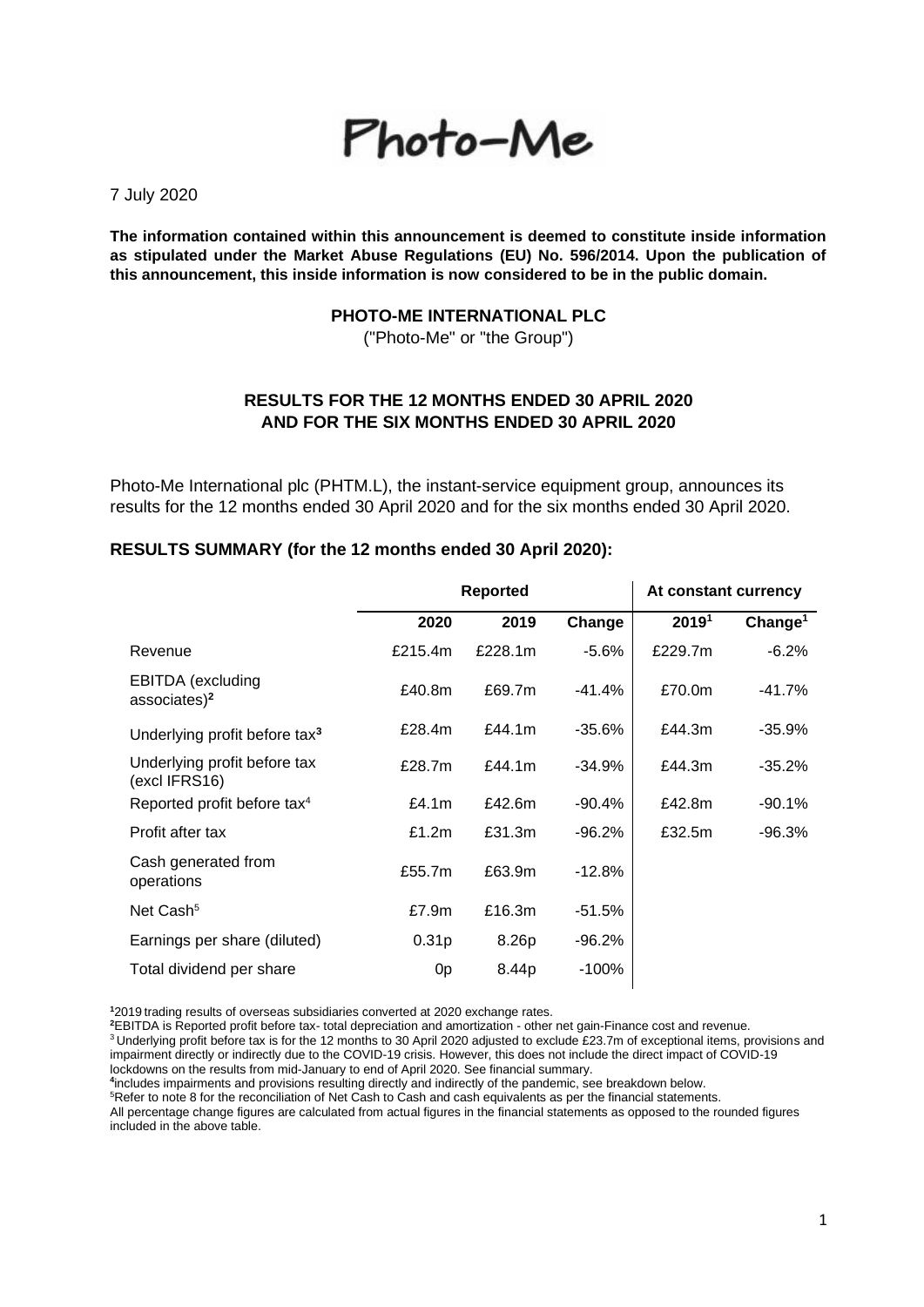# **RESULTS SUMMARY (for the six months ended 30 April 2020):**

| <b>Reported</b>   |           |           |           | At constant<br>currency |
|-------------------|-----------|-----------|-----------|-------------------------|
| 2020              | 2019      | Change    | 20191     | Change <sup>1</sup>     |
| £91.5m            | £108.3m   | $-15.5%$  | £107.7m   | $-15.0%$                |
| $£(5.1)$ m        | £30.6m    | $-116.7%$ | £30.2m    | $-116.9%$               |
| $£(0.1)$ m        | £17.4m    | $-100.6%$ | £17.2 $m$ | $-100.6\%$              |
| £0.1 <sub>m</sub> | £17.4m    | $-99.4%$  | £17.2m    | $-99.4\%$               |
| £ $(24.2)$ m      | £16.6m    | $-245.8%$ | £16.3m    | $-248.5%$               |
| £ $(21.3)$ m      | £11.1 $m$ | $-291.9%$ | £11.8m    | $-280.5%$               |
| £14.6 $m$         | £27.8m    | $-47.5%$  |           |                         |
| £7.9m             | £16.3m    | $-51.5%$  |           |                         |
|                   |           |           |           |                         |

# **FINANCIAL SUMMARY (for the 12 months ended 30 April 2020)**

- Total Group revenue declined by 5.6% to £215.4 million, due to the significant impact of COVID-19 on consumer activity in all the Group's end markets in the final months of the period. The Board estimates the Group lost £22.7 million of revenue as a direct impact of the virus, mainly in March and April
- Underlying profit before tax was £28.4 million. The Group estimates underlying profit before tax in the 12-month period was £17.7 million lower than anticipated due to the impact of COVID-19 on the Group, mainly in March and April. Excluding this, underlying profit before tax would have been broadly in line with the Board's expectations
- The results include £23.7 million of exceptional items, provisions and impairment, primarily as a direct result of the COVID-19 crisis (see note about exceptional items, provisions and impairment). As a result, reported profit was £4.1 million, compared with £42.6 million in the 12 months ended 30 April 2019
- As at 30 April 2020, the Group had gross cash of £66.5 million and drawn debt facilities of £58.5 million (to be repaid by April 2025), resulting in a net cash balance of £7.9 million
- €30 million additional credit facility was received in May and June
- Effective tax rate increased significantly to 71.6% compared with 26.6% in the 12 months to 30 April 2019 due to non-deductible goodwill impairments

## **OPERATIONAL SUMMARY**

• COVID-19 has severely impacted each business area and early indications are B2B, children's rides and, to a lesser extent Identification, will be the most challenging from which to recover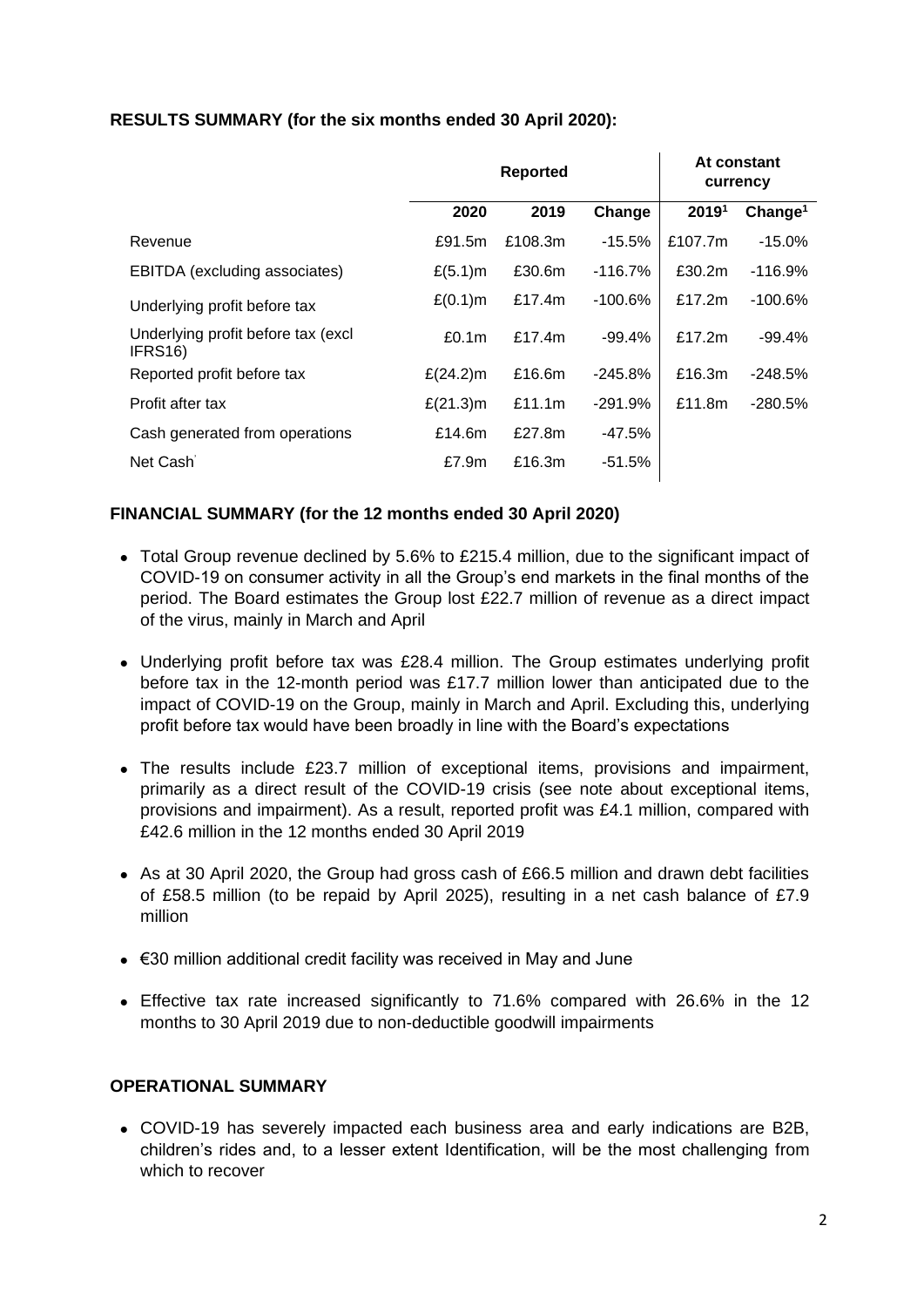- Identification was significantly impacted by the pandemic and ongoing challenging market conditions in the UK, due to home-taken photos being accepted for official documents such as passports, with revenue down 13.1%. The decline includes a 44.4% reduction in Identification revenue in the UK and a decline of 336 units
- Continued expansion of the Group's Laundry presence in Continental Europe, the UK and the Republic of Ireland, with total laundry units deployed (owned, sold and as a result of acquisitions) up 12.2% and total revenue from laundry operations up 3.0%
- Revenue from Revolution laundry operations increased year-on-year by 20.7% and the number of units in operation increased by 13.8%. Revolution represents 6.6% of the total Group vending estate
- SEMPA performed as expected, contributing £6.7 million of revenue. Professional apple and pineapple juice machines have been developed for commercial use in restaurants and hotels. Planned tests and installation of the first machines (apple and pineapple juice) were delayed due to the pandemic

**Commenting on the results,** Serge Crasnianski, CEO & Deputy Chairman, said:

"The pandemic has and continues to have a significant impact on all the Group's end markets, resulting in lower consumer demand. The Board believes that activity levels could take some time to return to pre-COVID-19 levels.

"A thorough review of the business is underway and restructuring programmes are being implemented to better align operations to the current trading conditions. The Board will provide an update on market guidance once it has more clarity around the extent and duration of the COVID-19 impact and when the outlook for the business becomes clearer.

"Looking ahead, the Group will continue to seek to diversify its operations primarily through investment in its Laundry rollout programme and through KIS Food product Innovation."

#### **Enquiries:**

#### **Photo-Me International plc +44 (0) 1372 453 399**

Serge Crasnianski, Chief Executive & Deputy Chairman Stéphane Gibon, Chief Financial Officer

## **Hudson Sandler +44 (0) 20 7796 4133**

Wendy Baker/ Emily Dillon/ Nick Moore [photo-me@hudsonsandler.com](mailto:photo-me@hudsonsandler.com)

[ir@photo-me.co.uk](mailto:ir@photo-me.co.uk)

An audio webcast of the analyst and investor presentation will be available to download later today at [www.photo-me.com](http://www.photo-me.com/)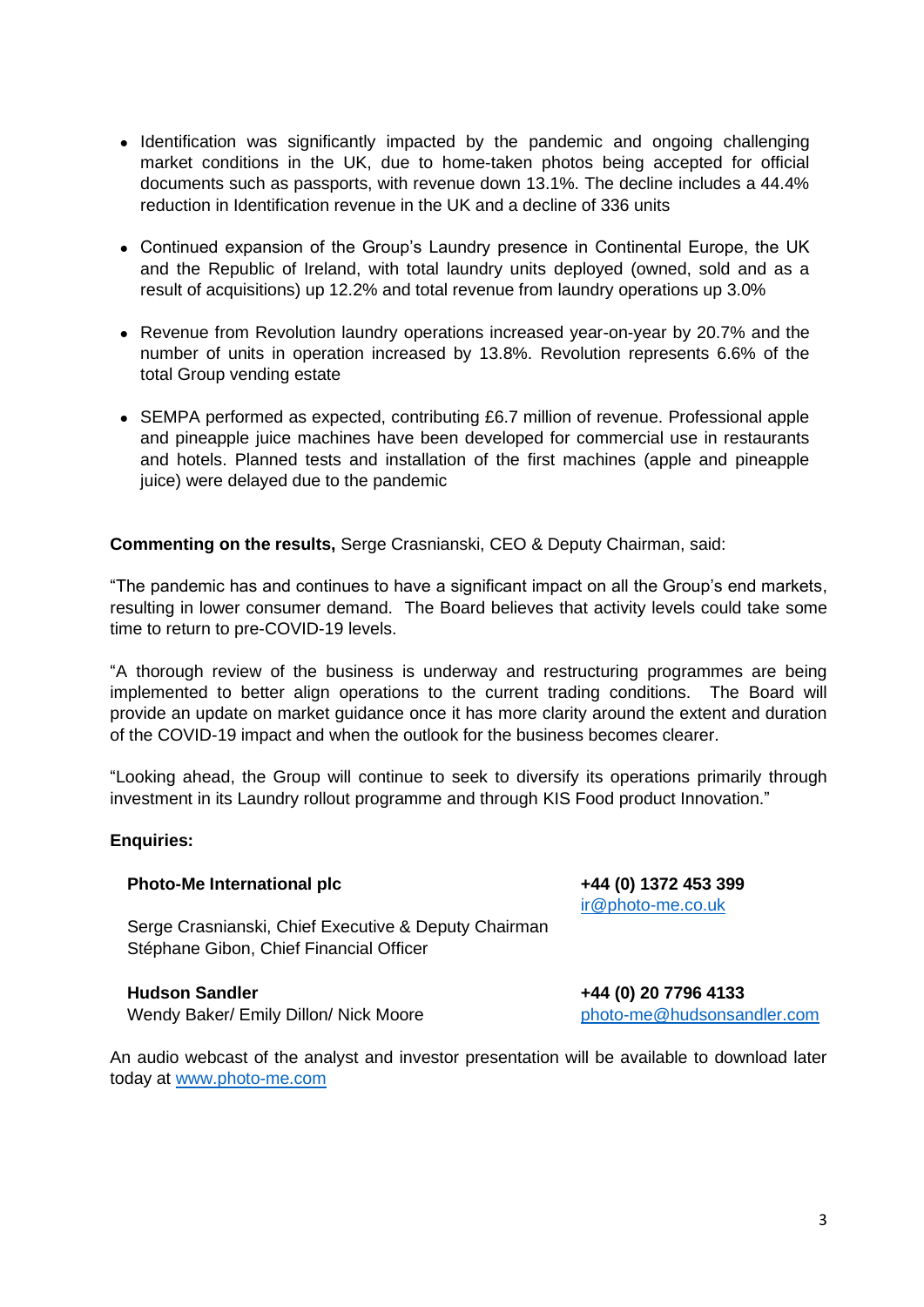# **NOTES TO EDITORS**

Photo-Me International plc (LSE: PHTM) operates, sells and services a wide range of instantservice vending equipment, primarily aimed at the consumer market.

The Group operates vending units across 18 countries and its technological innovation is focused on three principal areas:

- Identification: photobooths and integrated biometric identification solutions
- Laundry: unattended laundry services, launderettes, B2B services
- Kiosks: high-quality digital printing

The Group entered the self-service fresh fruit juice equipment market in April 2019, with the acquisition of Sempa. This will become a key business area alongside Identification, Laundry, and Kiosks, and will be a significant part of the Group's future growth strategy.

In addition, the Group operates other vending equipment such as children's rides, amusement machines, and business service equipment.

Whilst the Group both sells and services this equipment, the vast majority of units are owned, operated and maintained by Photo-Me. Photo-Me pays the site owner a commission based on turnover, which varies depending on the country, location and the type of the machine.

The Group has built long-term relationships with major site owners and its equipment is generally sited in prime locations in areas of high footfall such as supermarkets, shopping malls (indoors and outdoors), public transport locations, and administration buildings (City Halls, Police etc.). Equipment is maintained and serviced by an established network of 700 field engineers.

The Company's shares have been listed on the London Stock Exchange since 1962.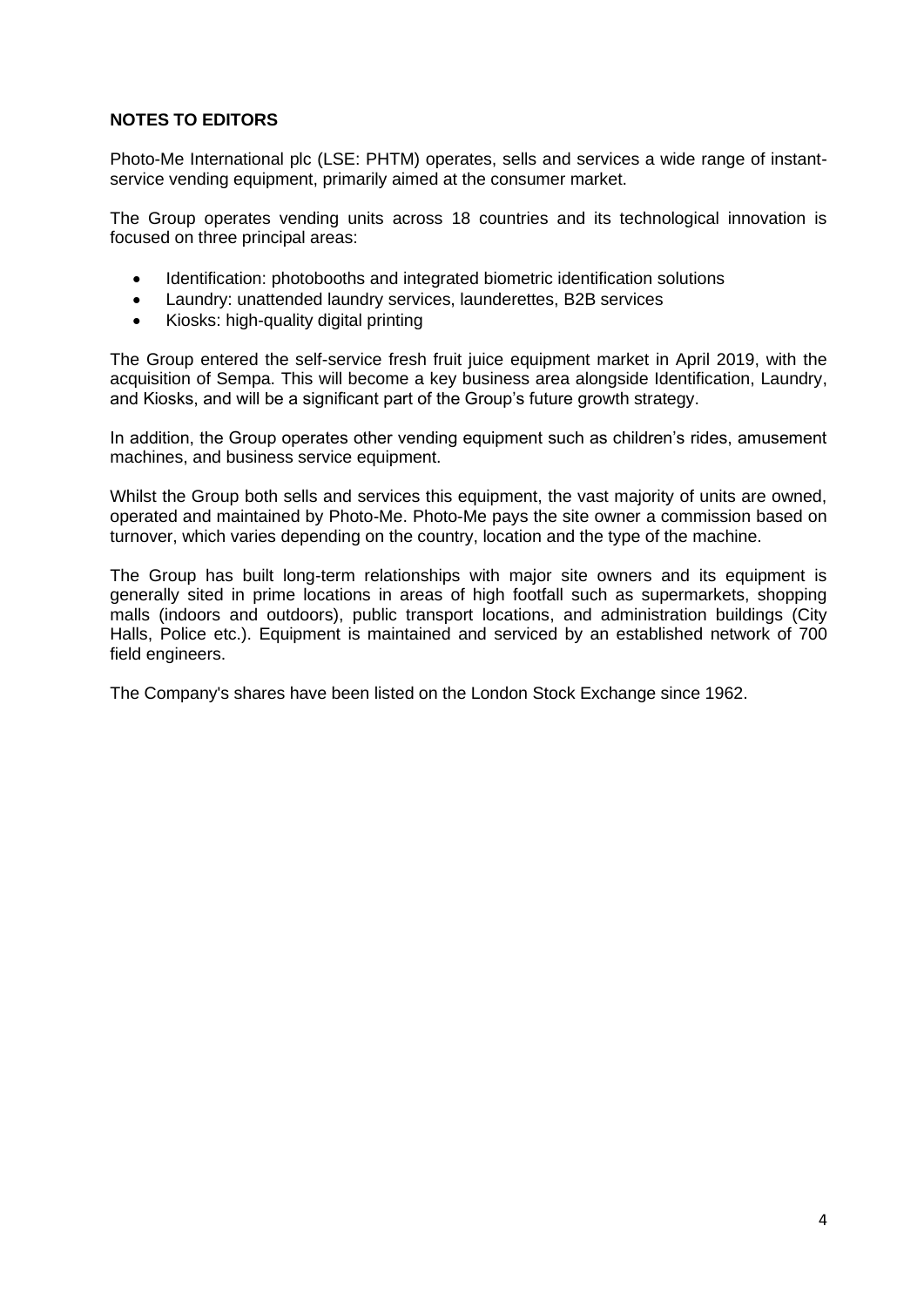# **CHAIRMAN'S STATEMENT**

# **COVID-19 Update**

The Group's performance in the period was significantly impacted by COVID-19. As the scale of the outbreak became apparent and markets across the globe went into lockdown, the Board acted to mitigate the impact of the virus on the business to preserve the Group's cash position as far as possible. Whilst doing so, it took all appropriate measures to protect the health and safety of employees and other stakeholders across the Group by following the guidance of governments, the World Health Organization, and of other relevant authorities across our regions of operation.

Actions taken by the Board to date include:

- Cancellation of the interim dividend payment of 3.71 pence per ordinary share, which was due to be paid on 11 May 2020
- Extending the current financial year end to 31 October 2020 (with 31 October becoming the Group's accounting reference date going forward), to allow sufficient time for the Board and management to fully evaluate all Covid-19 impacts and for the auditor to complete a detailed full year audit
- Reducing capital and other expenditure to £29.6 million, saving a total of £0.9 million. This relates to reduced investment in photobooth, kiosks and children's rides, mainly in Europe (-£1.4 million) and the UK (-£0.9 million). However, capex increased by £1.4 million in Asia, mainly due to investment in photobooths
- Utilising government job retention schemes available to the Group to support payroll costs during a period when many employees were unable to work due to lockdown restrictions, saving £0.8m in March and April
- All members of the Board taking a voluntary 20% reduction in salary, from 1 July 2020 until at least the end of December 2020, and bonus payments for all management will be revised
- With agreements of lenders, deferring French loan repayments due in March and April by six months, which in total amounted to €2.1 million
- Obtaining €30 million additional credit facility, received in May and June
- Planning for restructuring programmes in the UK, China, South Korea, and Continental Europe to realign the Group's operations to current market conditions and consumer demand

The health and the safety of team members and all stakeholders remain of the utmost importance to the Group. In addition to the economic impact, the human cost of the pandemic has been extensive and has touched many people.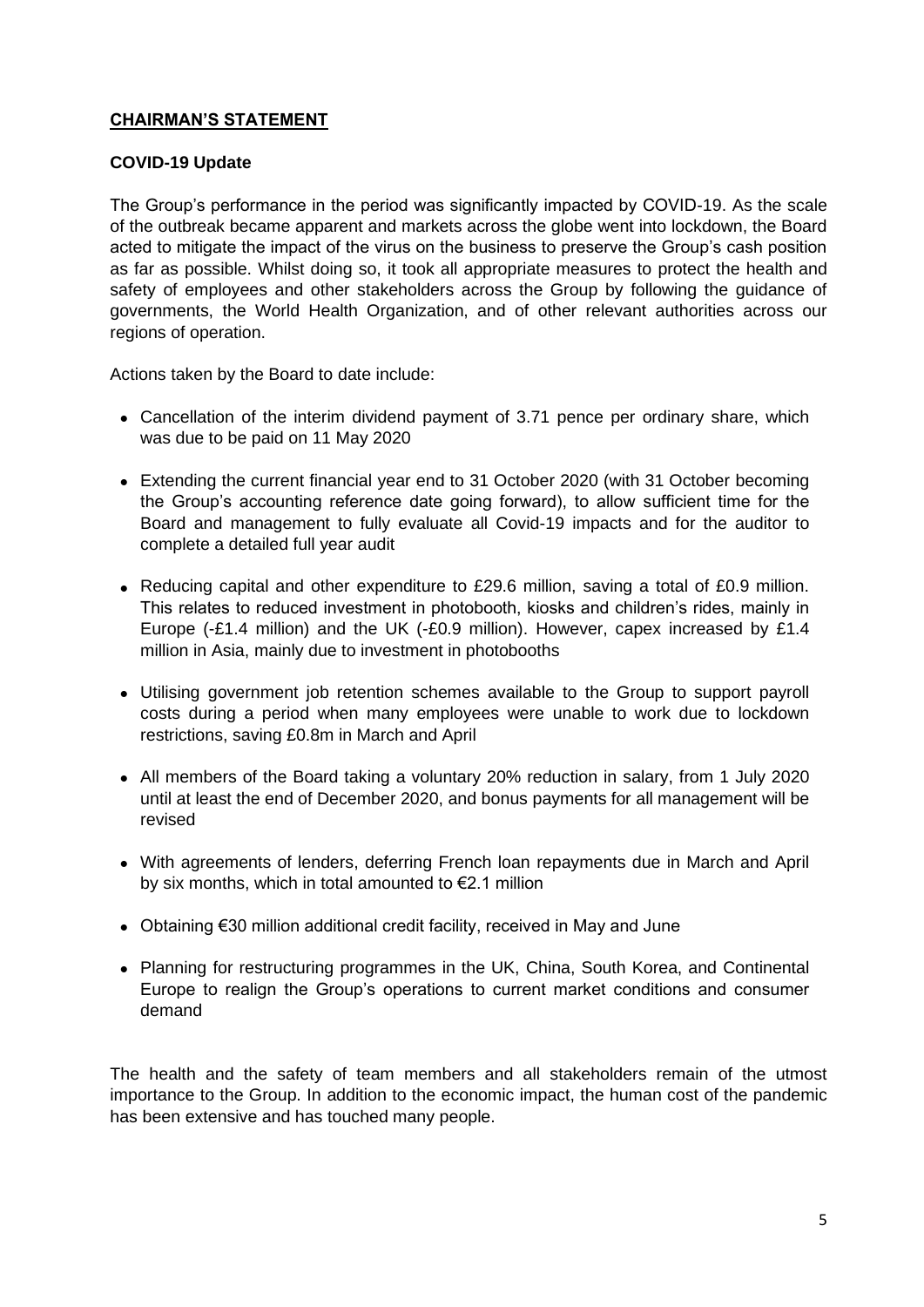The Board wishes to take this opportunity to thank all the Group's employees for the contribution they have made and continue to make as the Group navigates through this challenging pandemic, and to its other stakeholders for their continued support.

## **Financial Results for the 12 months ended 30 April 2020**

Before the impact of COVID-19 pandemic, the Group continued to make good progress with its strategy to diversify its operations and expand its laundry presence in Continental Europe, the UK, and the Republic of Ireland. Excluding the UK, the Group also expanded its presence in the photo ID market. As previously communicated, the UK identification market remained challenging due to the Government's policy to accept photos taken at home for passport identification, which resulted in lower consumer demand.

COVID-19 started to impact trading in Asia (especially China) in mid-January and by March all the Group's end markets were severely disrupted and the majority of expected revenue in March and April did not materialise as a result. Despite the Board's mitigating actions set out above, the Group's performance for the 12 months ended 30 April 2020 was significantly affected.

Total Group revenue declined by 5.6% to £215.4 million and EBITDA (excluding associates) fell by 41.4% to £40.8 million, resulting in an EBITDA margin of 18.9% of revenue. On a constant currency basis, revenue was down 6.2%.

The Board estimates that the virus had a £22.7 million negative impact on total Group revenue, mainly through lost revenue across Continental Europe, and the UK & Republic of Ireland in March and April, and through lost revenue from operations in China from mid-January to April. Consequently, underlying profit before tax was £17.7 million lower than expected pre-COVID-19.

## *Exceptional items, provisions and impairment*

The COVID-19 crisis has required an in-depth review of the Group's operations and increased rigor to address the current trading environment. This has led to a £23.7 million impact from exceptional items, provisions and impairment for the results for the 12 months ended 30 April 2020. The largest element is the £19.3 million impairment of goodwill and the write down of the carrying value of non-profitable machines (mainly photobooths and children's rides) due to the disruption caused by the COVID-19 situation, and the likely slow recovery in consumer spending habits should social distancing measures remain in place for the foreseeable future. Photo-Me expects approximately 3,000 unprofitable machines will be removed or relocated in the next 12 months in UK, China, South Korea and Continental Europe. This also includes a provision of £3.5 million for bad debt, machines costs provision and stocks impairment (see table below), and a redundancy cost provision (£0.9 million). However, part of these provisions (£2.4 million) is not attributed to COVID-19.

In addition, there are provisions for receivables from customer attrition or bankruptcy. These provisions can be considered as directly or indirectly a consequence of the pandemic.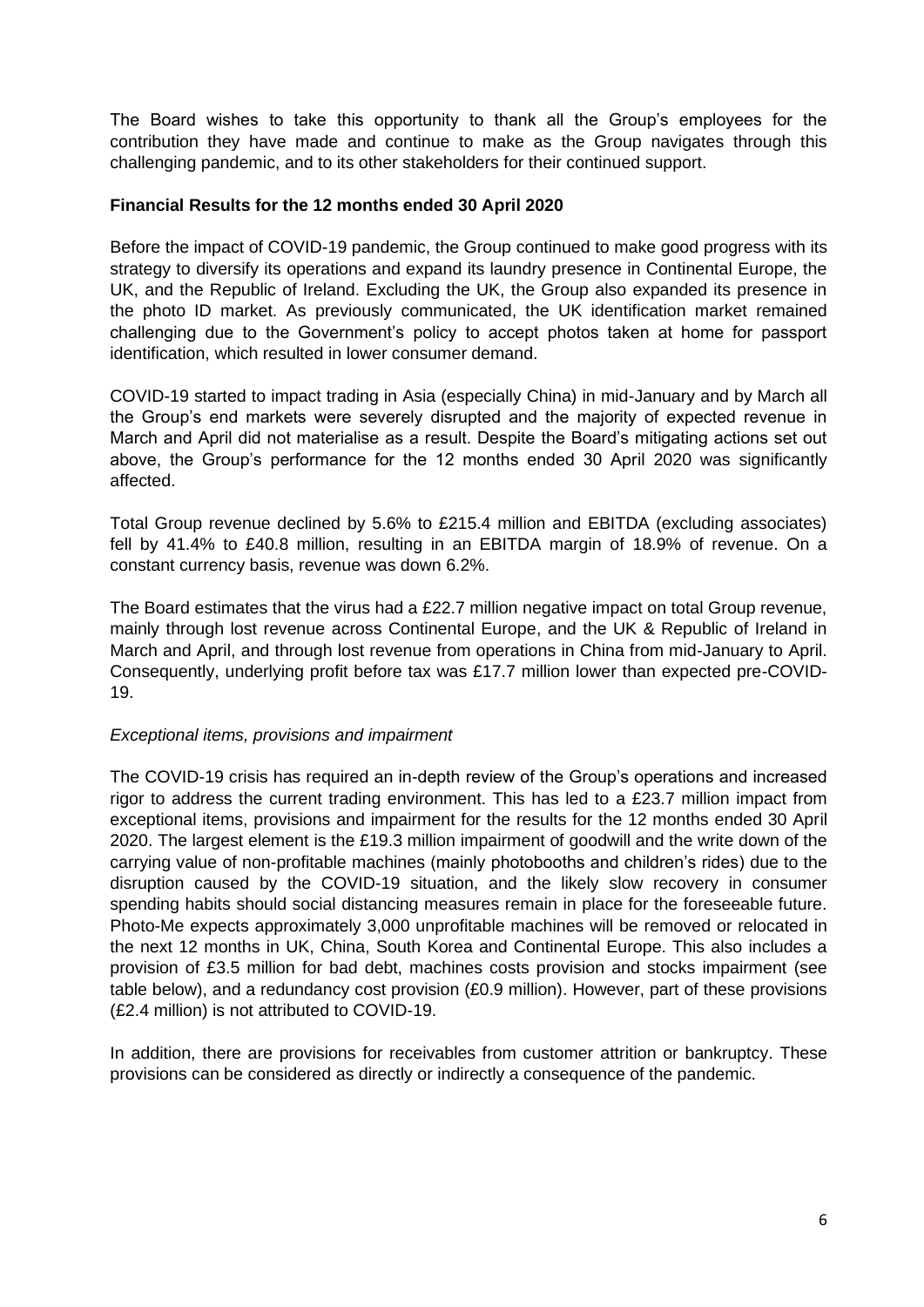|                            | <b>Continental</b> | <b>UK &amp; Republic</b> |          |                   |
|----------------------------|--------------------|--------------------------|----------|-------------------|
|                            | <b>Europe</b>      | of Ireland               | Asia     | <b>TOTAL</b>      |
| Bad debt                   | £0.3m              |                          | ٠        | £0.3m             |
| Intangibles impairment     | £4.1 $m$           | £5.0 <sub>m</sub>        | ۰        | £9.1m             |
| Machines costs provision   | £1.3m              | £0.9 <sub>m</sub>        | ۰        | £2.2m             |
| Machines impairment        | £4.1 $m$           | f3.4m                    | £1.1m    | £8.5m             |
| R&D Intangibles impairment | £1.6m              |                          |          | £1.6m             |
| Redundancy costs provision | £0.1 $m$           | £0.8 <sub>m</sub>        |          | £0.9 <sub>m</sub> |
| Stocks impairment          | £1.0m              |                          | ۰        | £1.0m             |
| <b>TOTAL</b>               | £12.5m             | £10.2m                   | £1.1 $m$ | £23.7m            |

The table below provides a breakdown of exceptional items, provisions and impairment by region:

All these exceptional provisions except for £2.4m are to be directly or indirectly attributed to the pandemic.

# *Reconciliation of Reported profit before tax to Underlying profit before tax*

Underlying profit before tax (excluding exceptions, provisions and impairment due to COVID-19) was £28.4 million. Including the provisions set out above, reported profit before tax was £4.1 million.

|                                                    | 12 months to<br>30 April 2020 | 12 months to<br>30 April 2019 |
|----------------------------------------------------|-------------------------------|-------------------------------|
| Reported profit before tax                         | £4.1 $m$                      | £42.6m                        |
| Discontinued operations                            |                               |                               |
| Profit on disposal of Stilla Technologies SA<br>۰. |                               | $£(3.2)$ m                    |
| Loss of Max Sight Holding investment<br>٠          | £0.5m                         | £2.9m                         |
| Provisions and impairments - restructuring costs   | £23.7m                        | £1.8m                         |
| Underlying profit before tax (including IFRS16)    | £28.4m                        | £44.1 $m$                     |
| Underlying profit before tax (excluding IFRS16)    | £28.7m                        | £44.1 $m$                     |

The Group generated £55.7 million of cash from operations, compared with £63.9 million in the prior 12-month period due to significantly reduced consumer activity owing to the pandemic.

# **Funding and liquidity**

As at 30 April 2020, the Group had gross cash of £66.5 million and drawn debt facilities of £58.5 million (to be repaid by April 2025), resulting in a net cash balance of £7.9 million.

Since the end of April 2020, the Group has secured additional debt funding to ensure that it has sufficient liquidity during this uncertain period. A €30 million loan was secured with three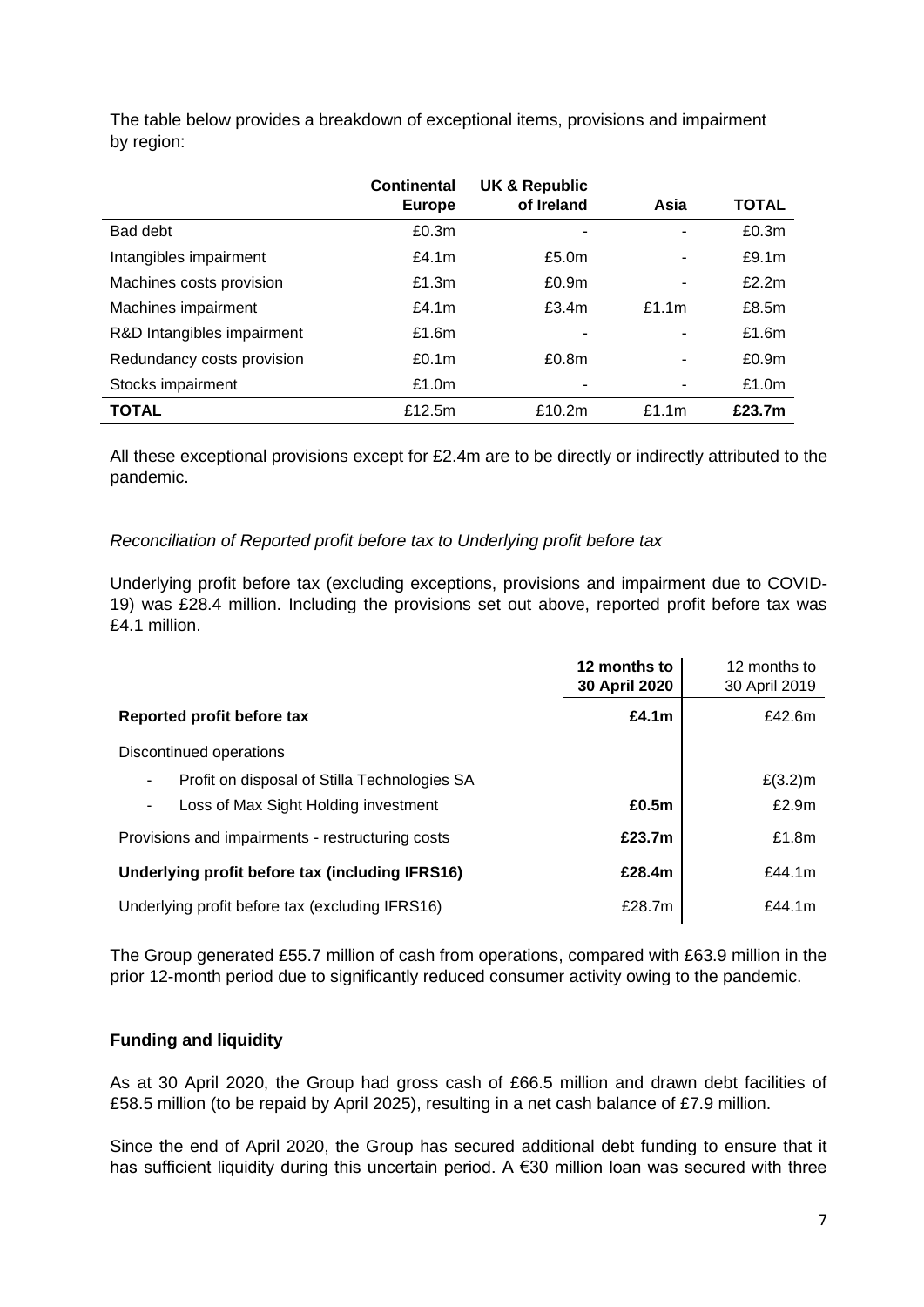French banks (BNP, LCL and Credit du Nord which have always been extremely supportive of Photo-Me) participating under the French government-backed "PGE" scheme and the funds were received in May and June, with the loan now drawn down in full. The Group has the right to make the loan repayment after one year and within five years without penalty. As long as the loan is outstanding (in whole or part), Photo-Me cannot distribute dividends to shareholders.

The Group had previously anticipated that it would continue to operate within its existing banking covenants, the Board has since established that post the period end and upon drawing down of the PGE facility, the Group has breached its Gross Debt to Equity covenant which is measured against the Photo-Me France division (only) for the €20.8m loan facility provided by BNP Paribas ("BNP"). This breach occurred on 30 June 2020. The Group is currently engaged in discussions with BNP and is confident that a waiver or amended terms will be agreed shortly on this facility. Nevertheless, according to the stress test approved by the Board, the Group will be perfectly capable of repaying the loan in question and, taking out a new loan with the same or different bank. The Group continues to be in full adherence with the existing two covenants on its £14.3m facility with Lloyds Banking Group.

Looking ahead, the Group is mindful that the challenging market conditions may remain for the coming months and the Group has continued to see its trading activity significantly down post the period end, versus the same period last year as a direct result of COVID-19. Whilst the Group looks forward to seeing a recovery in consumer activity as lockdown measures are reduced, the Board expects that this recovery may be prolonged but assuming a modest increase in activity, the Group expects it will have sufficient financial resources to see it through to at least the next 12 months.

## **Restructuring programmes**

As previously announced, the Group plans to remove all unprofitable machines across its operations and will restructure its operations in the UK, China and South Korea to realign these countries with the current and anticipated market conditions and lower consumer activity levels. These machines will be decommissioned, refurbished/relocated to other countries or sold to third parties, depending on the age and condition of the machine.

In the UK, the Board plans to reduce the number of vending units by at least 2,500 (22% of the total UK machines), comprising 1,200 photobooths and 1,000 children's rides to address the significant loss in identification revenue and reduced consumer demand and site footfall. This includes the removal of unprofitable machines and those connected to the change in scope of two major contracts. The exact number of units removed will be subject to the renegotiation of various contracts with customers.

In China, the restructuring programme is under way and will involve the removal of at least 500 photobooths (41% of machines in China). In South Korea, the Group will remove at least 200 machines/photobooths (approximately 80% of the machines in the country), as these machines are not profitable.

In Continental Europe, the plan is to remove or relocate 1,280 machines (680 kiosks, 300 photobooths, 300 children's rides), mainly in France, the Netherlands and Spain (5% of machines in the region).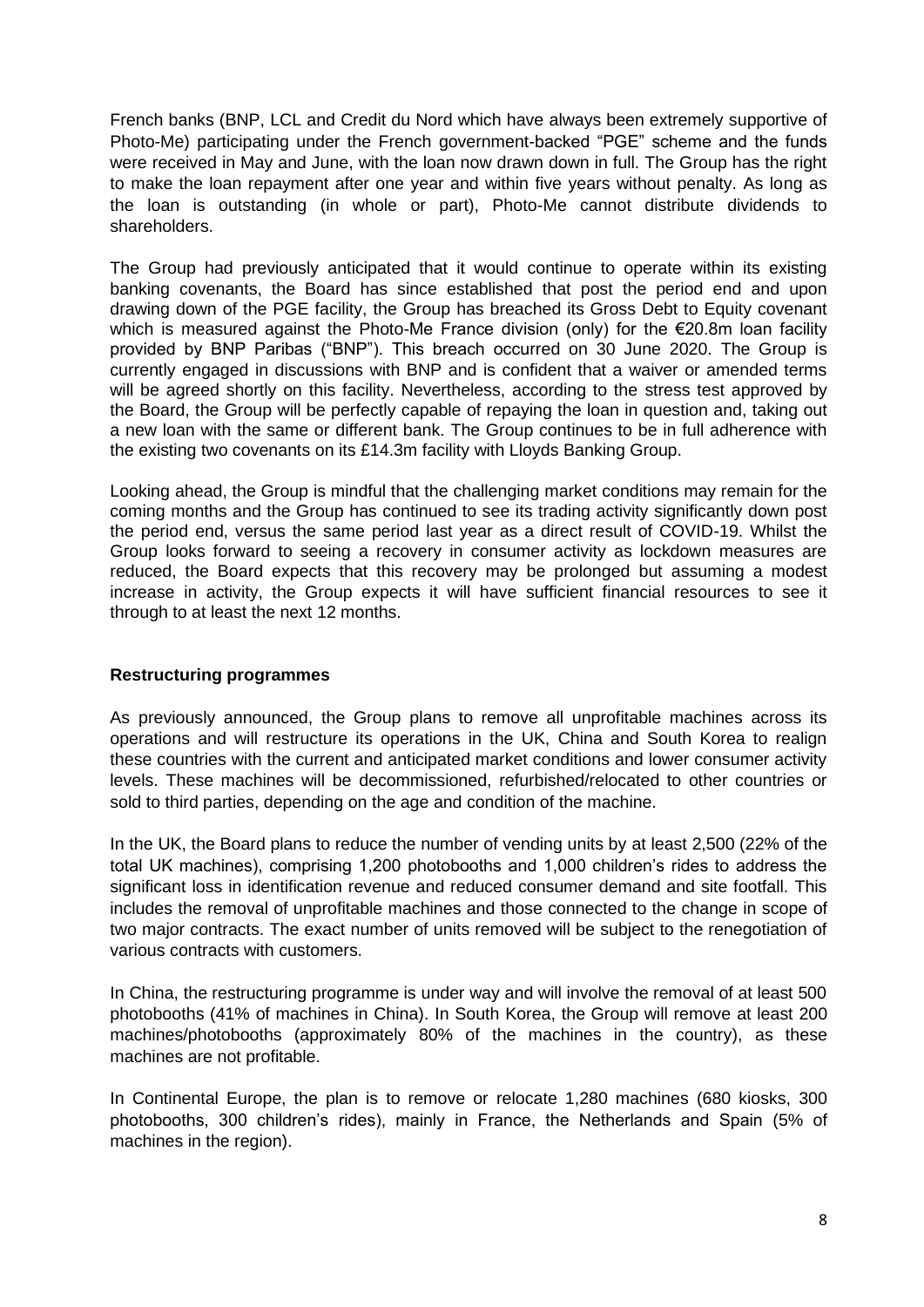Combined, these programmes will reduce the total number of machines in operation by 9.5% and improve the quality and profitability of the vending estate. It is anticipated the programmes will be completed by April 2021.

# **Dividend**

Following the cancellation in March 2020 of the proposed interim dividend announced in December 2019 to preserve cash, the Group will not pay a final dividend in the financial period ending 31 October 2020. Photo-Me is bound by the terms of the "PGE" facility to repay the loan in full before making any distributions to shareholders.

Beyond this, the Board will review the dividend policy and any future dividend payments will be aligned to performance of the business.

## **Looking forward**

Current trading remains extremely weak with ongoing government lockdown measures resulting in lower consumer demand. The Group's vending equipment is located in historically high-footfall destinations, including transport hubs and shopping centres, however, the government measures to stem the spread of COVID-19 have very significantly reduced footfall at these sites. Photobooths and children's rides have been particularly badly impacted by these restrictions. Revenue for May and June remains extremely weak.

As lockdown restrictions across Europe and Asia are now at the early stages of being lifted, initial indications are that the Group's recovery will likely be slow, as a result of consumers continuing to avoid high footfall areas and continuing to practise social distanced activities. The Board believes that activity levels could take at least three years to return to pre-COVID-19 levels, assuming there is no significant second wave of the virus in Photo-Me's various countries of operation. Whilst it remains too early to tell at this stage, business areas such as ID photos and children's rides may take longer to recover or in a worse-case scenario, may never fully recover to pre-COVID-19 levels. Furthermore, in the short term, the increased debt carried by the Group in response to the crisis will limit its ability to invest in growth and distribute returns to shareholders through dividend payments. Under the terms of the "PGE" loan facility, the Board will not be able to pay or recommend a dividend whilst the governmentbacked "PGE" loan remains drawn.

The Board continues to closely monitor the COVID-19 situation and will review its options and take further action wherever possible to best align operations to the current market conditions and consumer activity levels. The Board will provide an update on market guidance once it has more clarity around the extent and duration of the COVID-19 impact and when the outlook for the business becomes clearer.

The Group will continue to seek to diversify its operations primarily through investment (even if limited) in its Laundry rollout programme and through KIS Food Product innovation, supported by its four R&D centres, will remain at its core.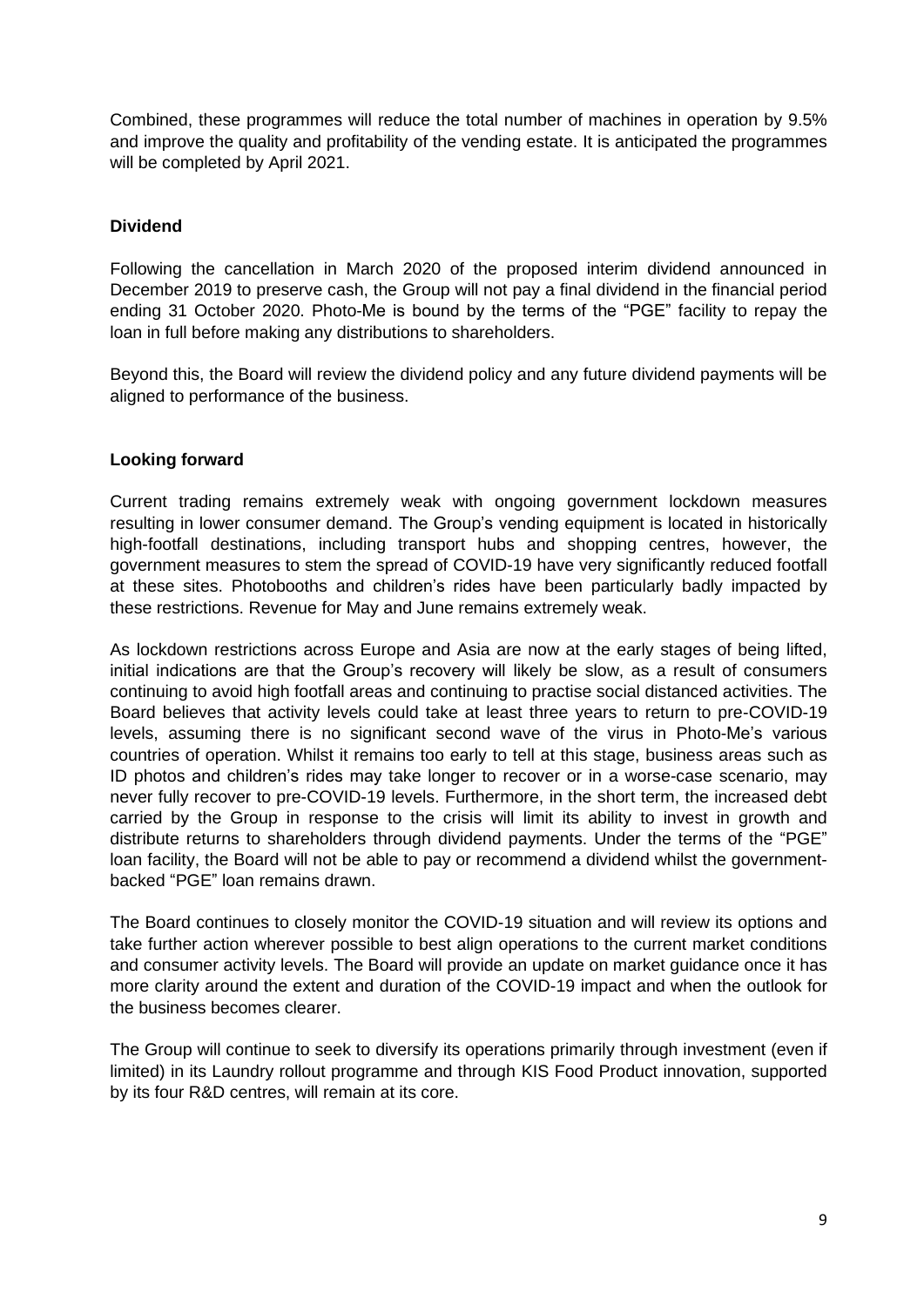# **CHIEF EXECUTIVE & DEPUTY CHAIRMAN'S REPORT**

# **BUSINESS REVIEW**

*Identification: Photobooths and integrated biometric identification solutions*

|                                                            | 30 April<br>2020 | 30 April<br>2019 | Change   |
|------------------------------------------------------------|------------------|------------------|----------|
| Number of units in operation                               | 28,537           | 28,873           | $-1.2%$  |
| Percentage of total Group vending estate (number of units) | 60.7%            | 61.5%            | $-1.3%$  |
| Revenue                                                    | £128.4m          | £147.7m          | $-13.1%$ |
| Capex                                                      | £8.7m            | £9.7m            | $-10.3%$ |

Identification is the Group's largest business area, accounting for 60.7% of the Group's total vending estate by the number of machines. Prior to the onset of COVID-19, Identification revenue outside the UK remained stable, with France and Japan delivering a robust performance.

However, in the UK, the trading environment has been increasingly challenging with lower consumer demand as a consequence of the government's policy to accept photos taken at home for official documents and passport identification, which has taken a significant part of Photo-Me's UK market share for ID photos. This method is not permitted by European regulation in Continental Europe, and the Board believes that at some stage official documents in the UK will also need to conform to ICAO and ISO rules.

The lower demand for photo ID in the UK was then intensified by travel bans and restrictions on the movement of people imposed by governments across all our end markets due to COVID-19 with activity in China from January being the country most impacted. Together, these factors resulted in a 13.1% decline in revenue for the 12 months ended 30 April 2020.

At 30 April 2020, the total number of photobooths in operation was down by 1.2%. Whilst the number of photobooths in Japan increased by 249 units year-on-year, this was offset by a reduction of 530 units in the UK. Overall, investment in photobooths reduced by 10.3% as machines were removed from the UK estate, and will reduce further following the restructuring previously detailed.

Whilst the Board remains confident in the long-term opportunities in the photo ID market and continues to see opportunities to install photobooths in countries outside of the UK, it anticipates that short-term demand for photo ID will be subdued and will take time to recover to pre-COVID-19 levels.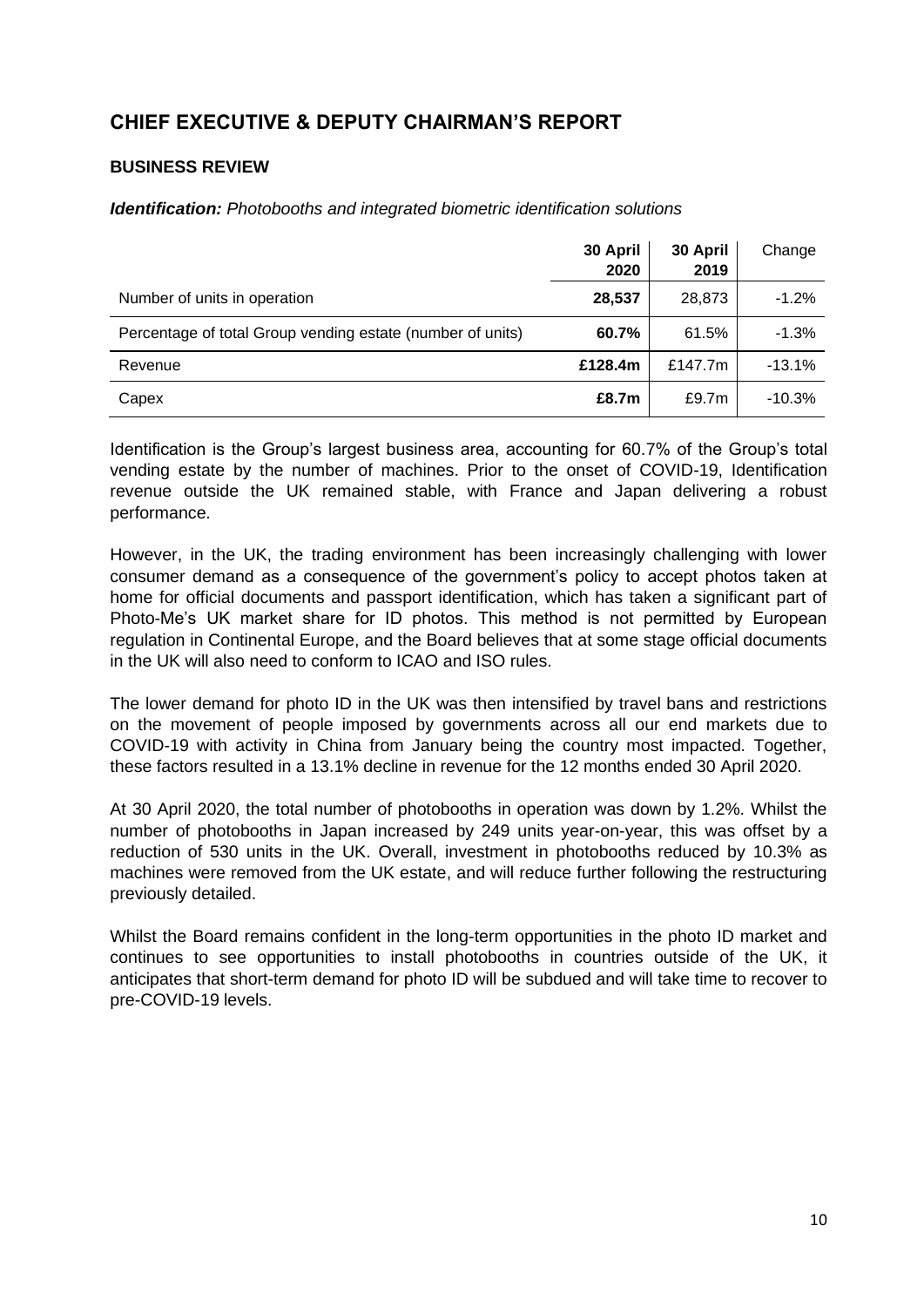| <b>Laundry:</b> Unattended laundry services, launderettes, B2B services |  |  |  |
|-------------------------------------------------------------------------|--|--|--|
|-------------------------------------------------------------------------|--|--|--|

|                                       |                                                             | 30 April<br>2020 | 30 April<br>2019 | Change   |
|---------------------------------------|-------------------------------------------------------------|------------------|------------------|----------|
|                                       | Total Laundry units deployed (owned, sold and acquisitions) | 5,471            | 4,876            | $+12.2%$ |
| Total revenue from Laundry operations |                                                             |                  | £43.7m           | $+3.0%$  |
|                                       | <b>Revolution (excludes Launderettes and B2B):</b>          |                  |                  |          |
|                                       | Number of Revolutions in operation                          | 3.205            | 2,732            | $+17.3%$ |
|                                       | Percentage of total Group vending estate (number of units)  | 6.6%             | 5.8%             | $+13.8%$ |
|                                       | Total revenue from Revolutions                              | £33.3m           | £27.6m           | $+20.7%$ |
|                                       | Revolution capex                                            | £11.4m           | £10.9m           | $+4.6%$  |

*\* There were 2,968 full-time units in operation during the 12 months ended 30 April 2020 compared with 2,522 in 12 months ended 30 April 2019.*

Expansion of the Group's Laundry operations remains a strategic focus and this business area has continued to contribute an increasing proportion of total Group revenue and profits.

In the 12 months from 1 May 2019, the total number of Laundry units deployed (owned, sold and acquired) grew by 12.2% to 5,471. Total revenue from Laundry operations increased by 3.0% to £45.0 million.

The number of Revolutions, the Group's 24-hour, outdoor, self-service laundry unit, grew by 17.3% year-on-year to 3,205, and Revolution units now account for 6.6% of the Group's total vending estate. These units are typically located in high-footfall sites such as supermarket car parks and petrol station forecourts. This growth has been driven by the Revolution rollout across Continental Europe and the UK & Republic of Ireland, with a focus on installing machines in Germany and the UK where the performance of the machines has been very encouraging. Due to their location, these machines were more accessible to consumers than photobooths during March and April.

Before the COVID-19 pandemic, the Group was on track to deploy an average of 50 machines per month in operation, however, it has been unable to install machines whilst lockdown measures have been in place. As lockdowns are lifted, the Group plans to gradually increase the number of installations to 50 machines per month by the end of October.

The performances of the Group's B2B and Launderette operations were stable during the first 10 months but were significantly impacted by extremely low levels of activity during March and April due to the pandemic.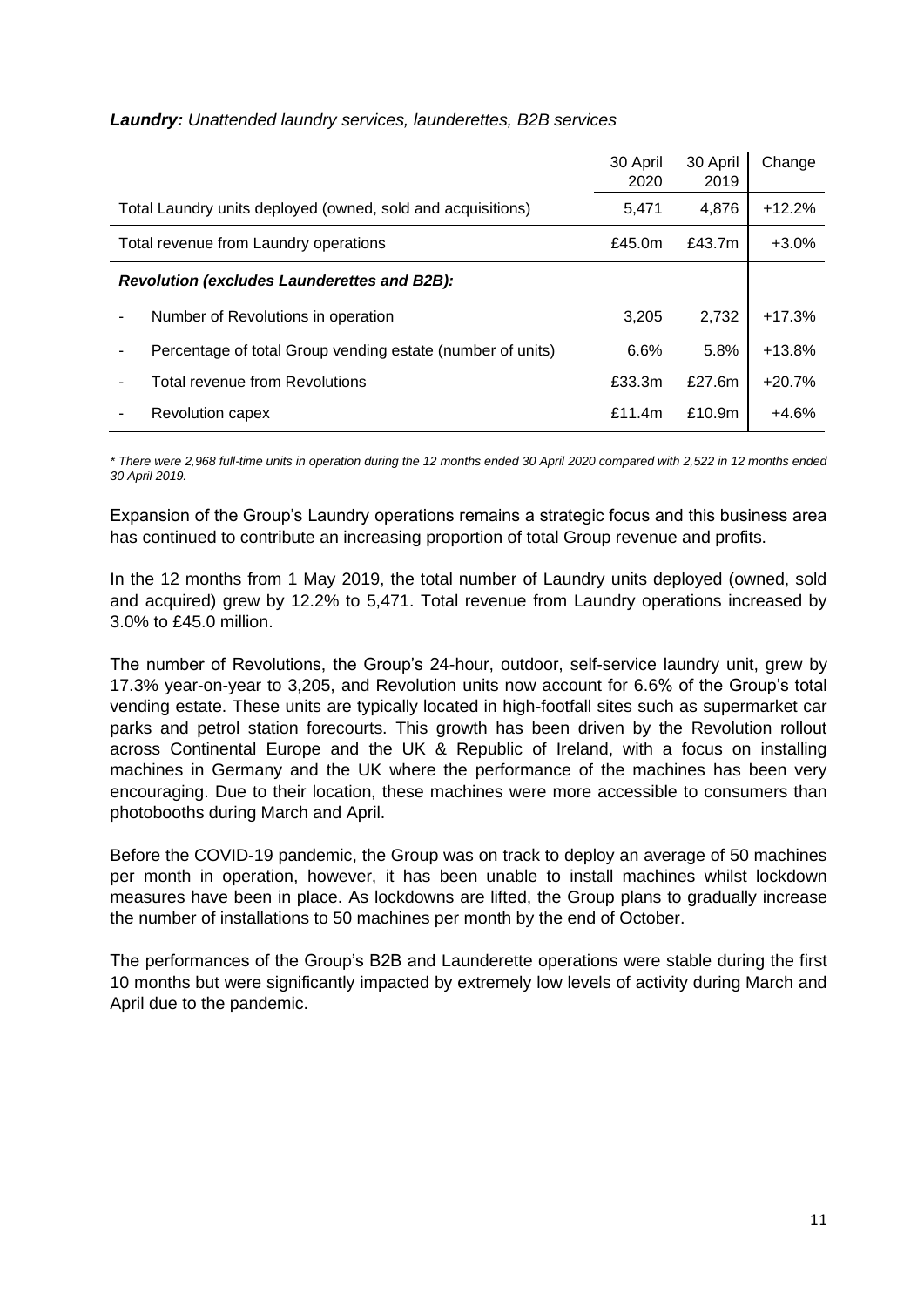## *Kiosks: High-quality digital printing services*

|                                                            | 30 April<br>2020 | 30 April<br>2019 | Change<br>% |
|------------------------------------------------------------|------------------|------------------|-------------|
| Number of units in operation                               | 5,497            | 5,487            | $+0.2%$     |
| Percentage of total Group vending estate (number of units) | 11.7%            | 11.7%            | $-2.6%$     |
| Revenue                                                    | £12.5m           | £13.3m           | $-6.5%$     |
| Capex                                                      | £1.9m            | £2.3m            | $-17.4%$    |

The number of Kiosks in operation remained stable, representing approximately 11.0% of the Group's total vending estate, the majority of which are situated in France.

The Kiosk business performed well in the 10 months from 1 May 2019, driven by a strong performance in France, with revenue up 6.5% in the country year on year. Yet overall revenue for the 12 months to 30 April 2020 decreased by 6.5% due to significantly lower revenues in March and April owing to the pandemic.

Capex reduced by 17.4% year-on-year, reflecting the Group's strategy to focus on the expansion of its Laundry operations and only invest in Kiosks located in premium sites with high footfall. Capex reduction will certainly be still more important, with a focus on laundry machine mainly and the relocation of our photobooths' stock, after the restructuring process.

## *KIS Food (Sempa): fresh fruit and vegetable juice equipment*

The KIS Food product innovation business area was created following the acquisition of Sempa in April 2019, which marked the Group's entry into the self-service fresh fruit juice equipment market.

Photo-Me's medium- to long-term aim is to become one of the global leaders in the distribution of self-service fresh fruit and vegetable juice machines by replicating the Sempa business model across other geographies. Competition is relatively limited and the Group can leverage its existing network of field engineers.

In the 12 months ended 30 April 2020, food activity contributed £6.7 million of revenue to the Group, through its B2B orange juice machine operations (Sempa). Prior to the impact of COVID-19, the performance was in line with the Board's expectations.

Alongside its orange juice offer, the Group's R&D team in France has developed professional apple juice and pineapple juice machines for commercial use in restaurants and hotels. The apple juice machine prototype has been successfully tested, however, installation of the first commercial machines has been delayed until October 2020 due to the COVID-19 pandemic.

The B2C juice vending trials in Paris did not perform as well as expected and the trial has ceased and the juice vending machines have been removed.

Despite disruption due to the pandemic, the Board remains confident in the long-term opportunities in this market.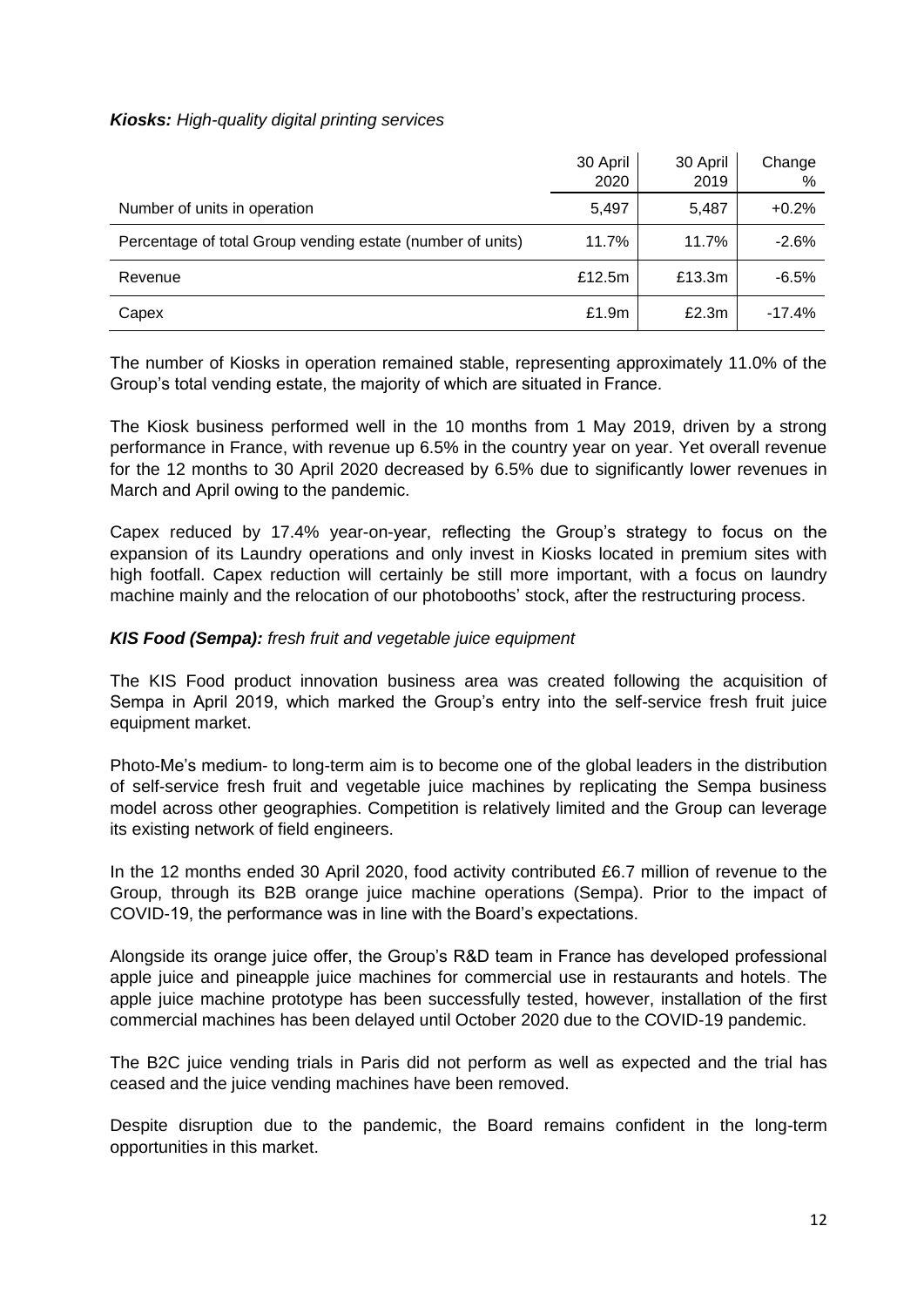## *Other vending equipment*

The Group operates 9,777 other vending units, which accounted for 20.8% of the Group's total vending estate by number of units at 30 April 2020. These units include 4,527 children's rides, 3,386 photocopiers and 1,864 other machines (amusement machines etc.).

These machines are typically located in high-footfall, premium sites alongside the Group's other vending equipment, such as photobooths, in locations where the profitability benefits from the synergies related to operating other equipment on the same site, for example field engineers and maintenance.

During the COVID-19 governmental lockdowns, these machines, particularly children's rides, suffered from a significant drop in consumer demand across all of the Group's countries of operation and the Board does not anticipate that this demand will return in the near term to pre-virus levels. It therefore plans to remove 1,500 unprofitable machines in the coming months. These machines will be decommissioned or sold to third parties.

#### *Innovation*

Despite the pandemic, the Group continues to focus on this area as part of its long-term diversification strategy as the Group continues to adapt to the trading environment and consumer trends.

# **REVIEW OF PERFORMANCE BY GEOGRAPHY**

Commentary on the Group's financial performance is set out below, in line with the segments as operated by the Board and the management of Photo-Me. These segmental breakdowns are consistent with the information prepared to support the Board's decision-making. Although the Group is not managed around product lines, some commentary below relates to the performance of specific products in the relevant geographies.

#### **Key financials**

The Group reports its financial performance based on three geographic regions of operation: (i) Continental Europe; (ii) the UK & Republic of Ireland; and (iii) Asia.

|                             | <b>Segment revenue</b><br>12 months ended 30 April |       |                     | Segment operating profit <sup>3</sup><br>12 months ended 30 April |       |       |                     | Impact<br>provison <sup>4</sup> |        |
|-----------------------------|----------------------------------------------------|-------|---------------------|-------------------------------------------------------------------|-------|-------|---------------------|---------------------------------|--------|
|                             | 2020                                               | 2019  | Change <sup>2</sup> | 20191                                                             | 2020  | 2019  | Change <sup>2</sup> | 20191                           |        |
|                             | £m                                                 | £m    |                     | £m                                                                | £m    | £m    |                     | £m                              | £m     |
| <b>Continental Europe</b>   | 129.5                                              | 130.7 | $-0.9%$             | 130.2                                                             | 15.4  | 33.5  | $-54.0%$            | 33.4                            | (12.5) |
| UK & Republic of<br>Ireland | 43.1                                               | 52.9  | $-18.5%$            | 52.9                                                              | (9.2) | 7.1   | $-229.8%$           | 7.1                             | (10.2) |
| Asia                        | 42.7                                               | 44.5  | $-4.0%$             | 46.6                                                              | 4.5   | 4.7   | $-4.3%$             | 5.0                             | (1.0)  |
|                             | 215.4                                              | 228.1 | $-5.6%$             | 229.7                                                             | 10.7  | 45.3  | (76.4%)             | 45.5                            | (23.7) |
| <b>Corporate costs</b>      |                                                    |       |                     |                                                                   | (4.3) | (2.6) | 61.5%               |                                 |        |
|                             |                                                    |       |                     |                                                                   | 6.4   | 42.7  | $-85.0%$            |                                 | (23.7) |

<sup>&</sup>lt;sup>1</sup> 2019 trading results of overseas subsidiaries converted at 2020 exchange rates.

<sup>&</sup>lt;sup>2</sup> Refers to change compared to reported results.

<sup>&</sup>lt;sup>3</sup> Operating profit excludes results of associate

<sup>4</sup> £23.7m exceptional provisions split per region.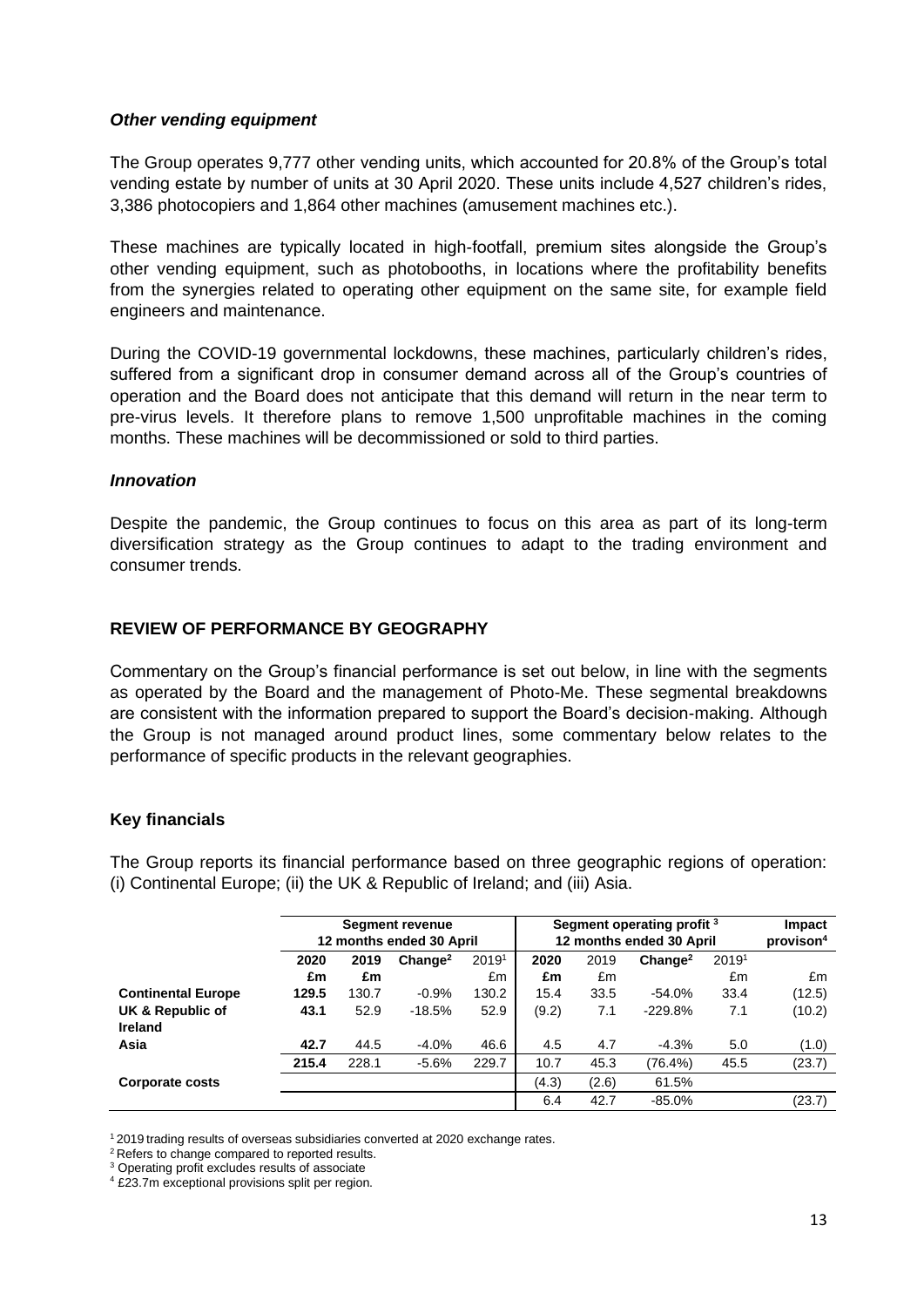For the 12 months ended 30 April 2020, total Group revenue was £215.4 million, a decline of 5.6% year-on-year, primarily due to the impact of COVID-19. The Group experienced weaker trading in Asia from the second part of January and by March all the Group's end markets were impacted and most of the expected Group revenue in March and April did not materialise. As a result of both drop in revenue and impairment, Group operating profit was £6.4 million (after £4.3 million of corporate costs), a decline of 85.0% compared to the 12 months ended 30 April 2019.

Excluding exceptional provisions, Continental Europe shows a 14.9% decrease in operating profit, reflecting the direct impact of the pandemic in March and April; the UK & Republic of Ireland decreased 94.4%, due to the COVID-19 pandemic, the change in scope of two major contracts, and government acceptance of home-taken photos for ID. Excluding provisions' impact, Asia increases 17.0% but decreases 15.4% when excluding exceptional provisions this year and the Japanese restructuring cost (£1.8m) last year.

# **Vending units in operations**

|                           | As at 30 April 2020 |            | As 30 April 2019 | Change     |         |
|---------------------------|---------------------|------------|------------------|------------|---------|
|                           | No of units         | % of total | No of units      | % of total |         |
| <b>Continental Europe</b> | 25.597              | 54.4       | 25.230           | 53.8       | $+1.5%$ |
| UK & Republic of Ireland  | 11.198              | 23.8       | 11.701           | 24.9       | $-4.3%$ |
| Asia                      | 10.221              | 21.8       | 10.025           | 21.3       | $+2.0%$ |
|                           | 47.016              | 100.0      | 46.956           | 100.0      | $+0.1%$ |

As at 30 April 2020, the Group's estate comprised 47,016 units, growth of 0.1% year-on-year, mainly due to an increase in photobooths deployed in Japan and a 1.5% increase in vending units (mainly Revolution laundry units) in Continental Europe. This growth was offset by a 4.3% reduction in the number of units in the UK & Republic of Ireland due to the removal of unprofitable photobooths and photobooths related to the change in scope of two major contracts.

# **Continental Europe**

This remains the Group's largest geographic region by machine volume and contribution to revenue. As at 30 April 2020, 54.4% of units in operation were situated in Continental Europe and the region contributes 60.1% of Group revenue.

The 1.5% increase in units in operation was driven by the continued expansion of Laundry operations, with more than 380 Revolution units and more than 100 photobooths installed in the period.

In the first 10 months of the period, the region performed in line with the Board's expectations, particularly the Group's largest market France, with total revenue up 3.3%. France has the largest number of Laundry units and these performed well in the period.

However, overall revenue in the region for the 12 months ended 30 April 2020 was broadly flat at £129.5 million (12 months to April 2019: £130.7 million), reflecting the loss of the majority of expected revenue during March and April due to COVID-19.

Significantly lower revenue than anticipated in these two months led to operating profit (before corporate costs) of £15.4 million, down 54.0% compared with the prior 12 months. The Group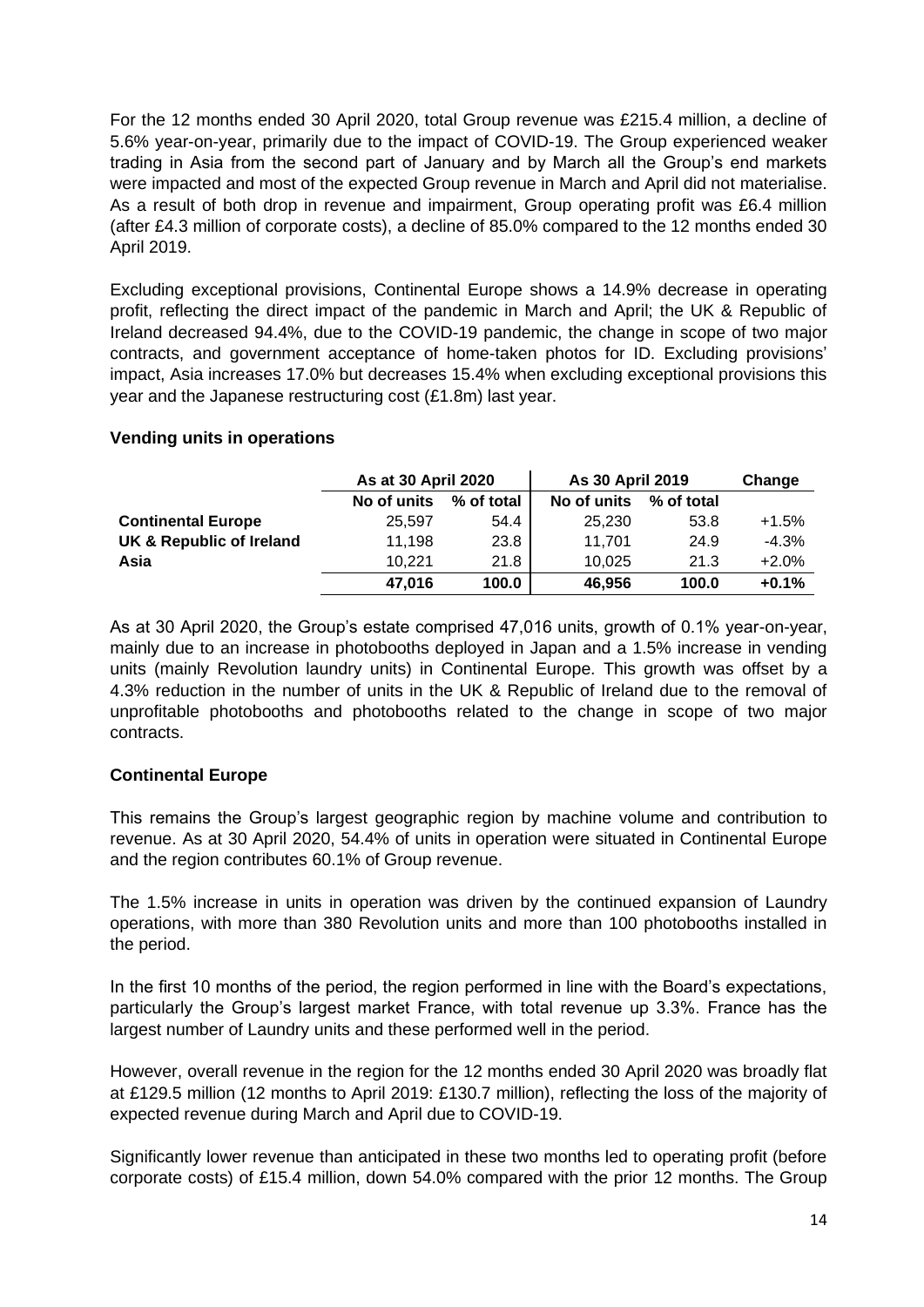is taking action to remove or relocate unprofitable photobooths, kiosks and children's rides to improve profitability.

# **UK & Republic of Ireland (including Corporate)**

As previously flagged, the performance of this region was impacted by lower consumer activity due to ongoing macro-economic uncertainty and the challenging UK photobooth market detailed above. This was compounded by the loss of most of the revenue for March and April due to disruption caused by lockdown measure in response to the pandemic.

The Group now operates 641 Laundry units, an increase of around 100 units compared with the prior 12 month period. In the first 10 months, these units performed extremely well with an average revenue of £14,705 per unit. The expansion and strong performance of Laundry in the region was not sufficient to compensate for the significant impact of the virus and the decline in photobooth usage on the segment's overall revenues.

As a result, in the 12 months ended 30 April 2020, revenue declined by 18.5% to £43.1 million. Operating profit (before corporate costs) was £(9.2) million, compared with £7.1 million in the 12 months ended 30 April 2019. Excluding the £10.2 million provision, operating profit declined by £6.7 million to £0.4 million. This reflected a £9.8 million decrease in revenue, due to a combination of home-taken ID photos, COVID-19 and subsequent removal of unprofitable machines.

At 30 April 2020, approximately 24% of the Group's total units in operation were situated in the UK & Republic of Ireland, down slightly from c.25% in the prior 12-month period.

As set out above, in response to lower demand for photobooths in the UK and the subsequent significant loss in revenue, the Board has commenced a major reorganisation of Photo-Me's UK business and it will provide a further update on this exercise in due course.

## **Asia**

Before the impact of COVID-19, trading in the region was robust, with revenue slightly up driven by a strong performance in Japan. However, this was more than offset by a sudden decline in revenue (particularly in China) from the second half of January due to COVID-19 and the ensuing government restrictions to limit the spread of the virus. As a result, revenue contracted by 4.0% to £42.7 million and operating profit (before corporate costs) fell by 4.3% to £4.5 million.

Consequently, the Board has begun to restructure its operations in China to align these to the anticipated lower demand for photo ID. It is anticipated that at least 500 unprofitable photobooths in China will be removed and either decommissioned or relocated to France, depending on the age of the machine. The Board has also started to restructure its operations in South Korea, which will involve the removal of at least 200 unprofitable machines, representing 80% of machines in the country.

At 30 April 2020, c.22% of the Group's total units in operation were situated in Asia, compared with c.21% at 30 April 2019.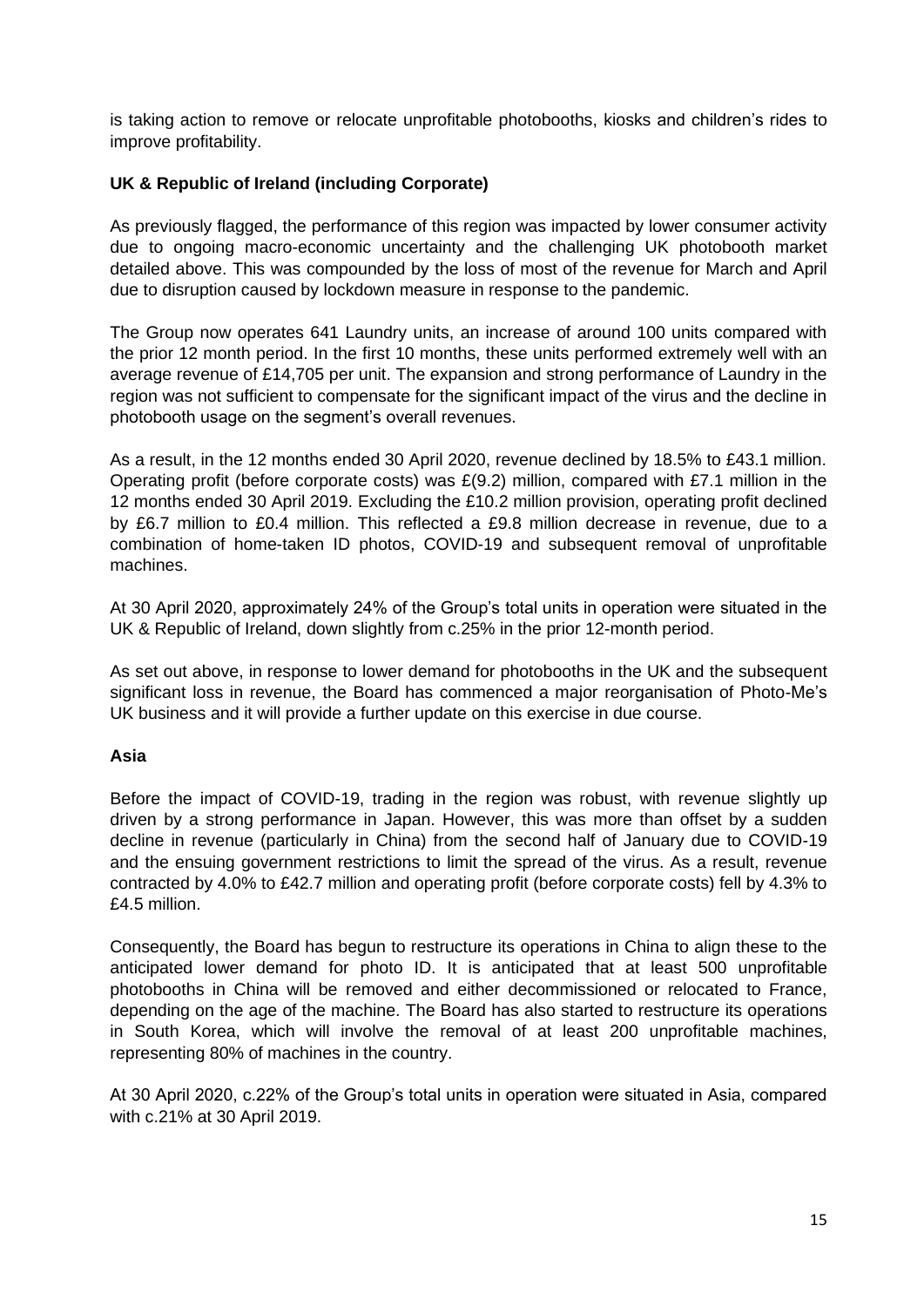#### **PRINCIPAL RISKS**

Similar to any business, the Group faces risks and uncertainties that could impact the achievement of the Group's strategy. These risks are accepted as inherent to the Group's business. The Board recognises that the nature and scope of these risks can change; it therefore regularly reviews the risks faced by the Group as well as the systems and processes to mitigate them.

The table below sets out what the Board believes to be the principal risks and uncertainties for at least the remaining six months of the financial year, their impact, and actions taken to mitigate them.

| Nature of the risk            | <b>Description and impact</b>                                                                                                                                                                                                                                                                                                                                                                    | <b>Mitigation</b>                                                                                                                                                                                                                                                                                                                                                                                                                                                                                                                                                                                                                                      |
|-------------------------------|--------------------------------------------------------------------------------------------------------------------------------------------------------------------------------------------------------------------------------------------------------------------------------------------------------------------------------------------------------------------------------------------------|--------------------------------------------------------------------------------------------------------------------------------------------------------------------------------------------------------------------------------------------------------------------------------------------------------------------------------------------------------------------------------------------------------------------------------------------------------------------------------------------------------------------------------------------------------------------------------------------------------------------------------------------------------|
| <b>Economic</b>               |                                                                                                                                                                                                                                                                                                                                                                                                  |                                                                                                                                                                                                                                                                                                                                                                                                                                                                                                                                                                                                                                                        |
| COVID-19                      | The COVID-19 pandemic has and may<br>continue to cause major disruption to<br>worldwide markets and supply chains,<br>including those that Photo-Me<br>operates within. Widespread<br>governmental lockdown measures,                                                                                                                                                                            | The Group has exercised a number<br>of measures to protect the business<br>and preserve cash during the<br>COVID-19 crisis, including but not<br>limited to:                                                                                                                                                                                                                                                                                                                                                                                                                                                                                           |
|                               | such as travel bans and restrictions on<br>the movement of people, have<br>significantly impacted the Group's<br>business areas, particularly<br>Identification and children's rides due<br>to significantly lower consumer<br>demand for its products and services.<br>In addition, lockdown has restricted the<br>ability of the Group's field engineers to<br>service and replenish machines. | Focusing on the health and safety<br>of employees, other stakeholders<br>and the public at large. Stringent<br>measures have been implemented<br>across the Group's in line with<br>guidance of governments, the<br>World Health Organization and<br>other relevant authorities across the<br>territories in which the Group<br>operates. Measures taken include<br>providing employees with face<br>shields, surgical masks, gloves,<br>hand sanitizer and a disinfectant to<br>safely clean the Group's equipment.<br>Reducing capital and other<br>expenditure including loan<br>repayment deferrals, obtaining<br>additional credit facilities and |
|                               |                                                                                                                                                                                                                                                                                                                                                                                                  | government job retention schemes.<br>The Group continues to monitor the<br>COVID-19 situation closely and<br>review operational practices on an<br>ongoing basis and update in line                                                                                                                                                                                                                                                                                                                                                                                                                                                                    |
|                               |                                                                                                                                                                                                                                                                                                                                                                                                  | with government guidance.                                                                                                                                                                                                                                                                                                                                                                                                                                                                                                                                                                                                                              |
| Global economic<br>conditions | Economic growth has a major<br>influence on consumer spending. A<br>sustained period of economic<br>recession could lead to a decrease in<br>consumer expenditure in discretionary<br>areas.                                                                                                                                                                                                     | The Group focuses on maintaining<br>the characteristics and affordability<br>of its needs-driven products.                                                                                                                                                                                                                                                                                                                                                                                                                                                                                                                                             |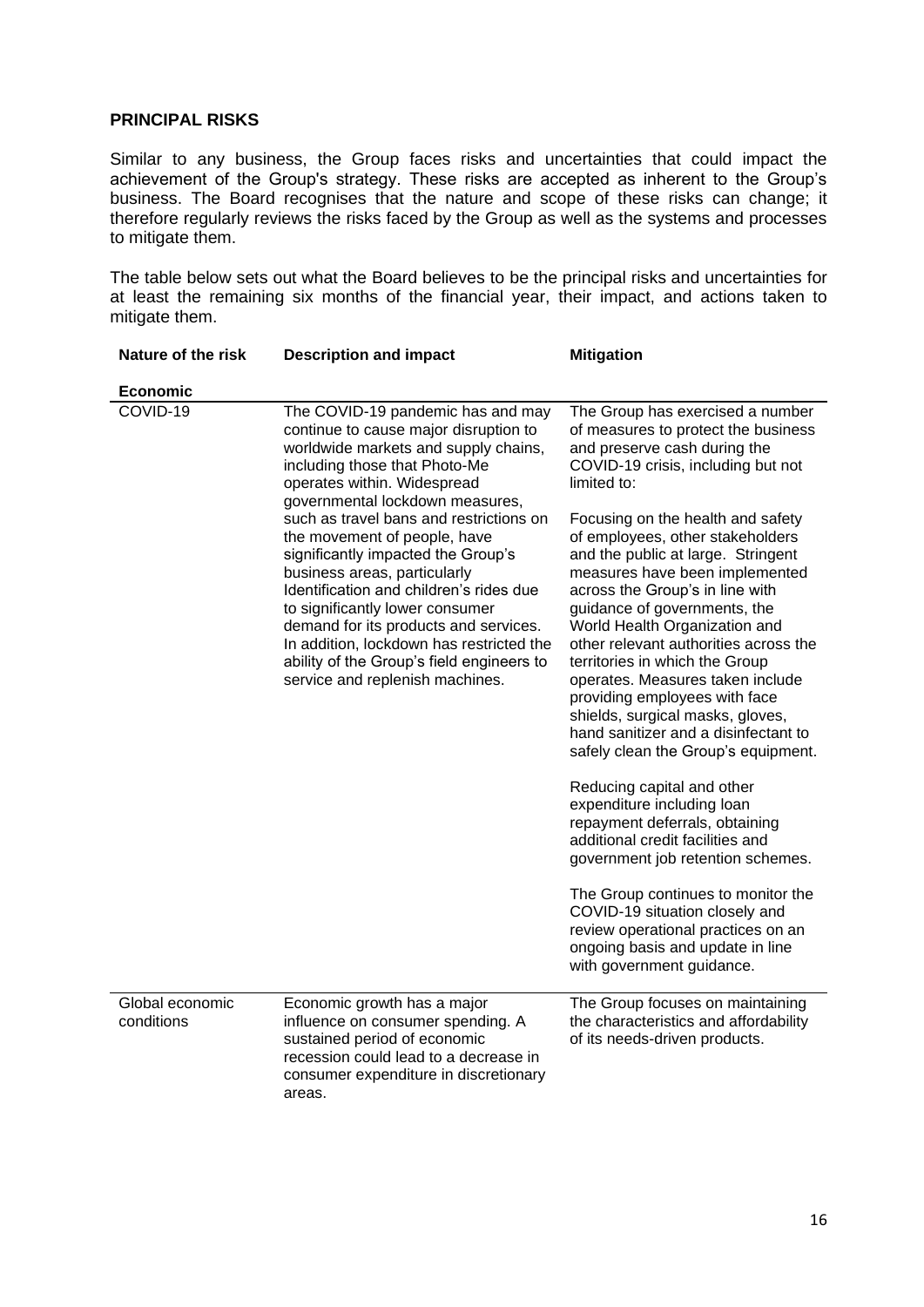| Volatility of foreign<br>exchange rates<br><b>Regulations</b> | The majority of the Group's revenue<br>and profit is generated outside the UK,<br>and the Group results could be<br>adversely impacted by an increase in<br>the value of sterling relative to those<br>currencies.                                                                                                                             | The Group hedges its exposure to<br>currency fluctuations on<br>transactions, as relevant. However,<br>by its nature, in the Board's opinion,<br>it is very difficult to hedge against<br>currency fluctuations arising from<br>translation in consolidation in a<br>cost-effective manner.                                                    |
|---------------------------------------------------------------|------------------------------------------------------------------------------------------------------------------------------------------------------------------------------------------------------------------------------------------------------------------------------------------------------------------------------------------------|------------------------------------------------------------------------------------------------------------------------------------------------------------------------------------------------------------------------------------------------------------------------------------------------------------------------------------------------|
|                                                               |                                                                                                                                                                                                                                                                                                                                                |                                                                                                                                                                                                                                                                                                                                                |
| Centralisation of the<br>production of ID<br>photos           | In many European countries where the<br>Group operates, if governments were<br>to implement centralised image<br>capture, for biometric passport and<br>other applications, or widen the<br>acceptance of self-made or home-<br>made photographs for official<br>document applications, the Group's<br>revenues and profits could be affected. | The Group has developed new<br>systems that respond to this<br>situation, leveraging 3D technology<br>in ID security standards, and<br>securely linking our booths to the<br>administration repositories.<br>Solutions are in place in France,<br>Ireland, Germany, Switzerland and<br>the UK; discussions in Belgium and<br>the Netherlands). |
|                                                               |                                                                                                                                                                                                                                                                                                                                                | Furthermore, the Group also                                                                                                                                                                                                                                                                                                                    |

ensures that its ID products remain affordable and of a high quality.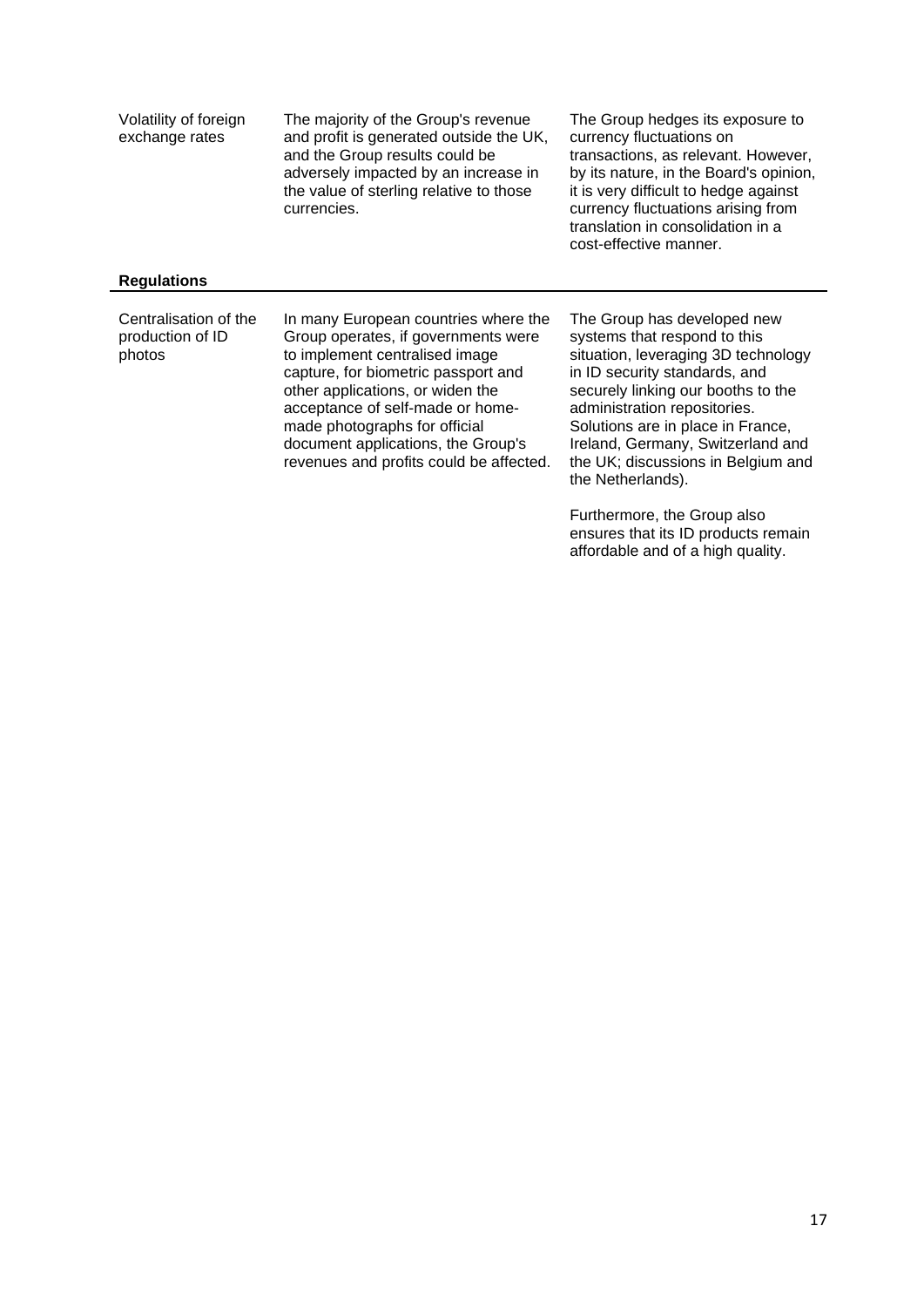Brexit The UK's left the EU on 31 January 2020. This will almost certainly lead to changes in regulations in the UK as well as to modifications to numerous arrangements between the UK and other members of the EU, affecting trade and customs conditions, taxation, movements of resources, etc. The Board is continually revising the potential impact on the Group's operations of the UK's leaving the EU.

Any potential developments, including new information and policy indications from the UK Government and the EU, will be looked at carefully, with a view to enhancing the ability to take appropriate action targeted at managing and, where possible, minimising any adverse repercussions of Brexit.

The specific impact of Brexit on the Group will depend on the details of any potential renegotiation of the Brexit deal between the UK and the EU.

The Board foresees that in the short-term the negative impact of the uncertainty overshadowing the general UK economy could spill over into the Group's UK operations.

#### **Strategic**

Identification of new business opportunities

The failure to identify new business areas may impact the ability of the Group to grow in the long-term.

Management teams constantly review demand in existing markets and potential new opportunities. The Group continues to invest in research in new products and technologies.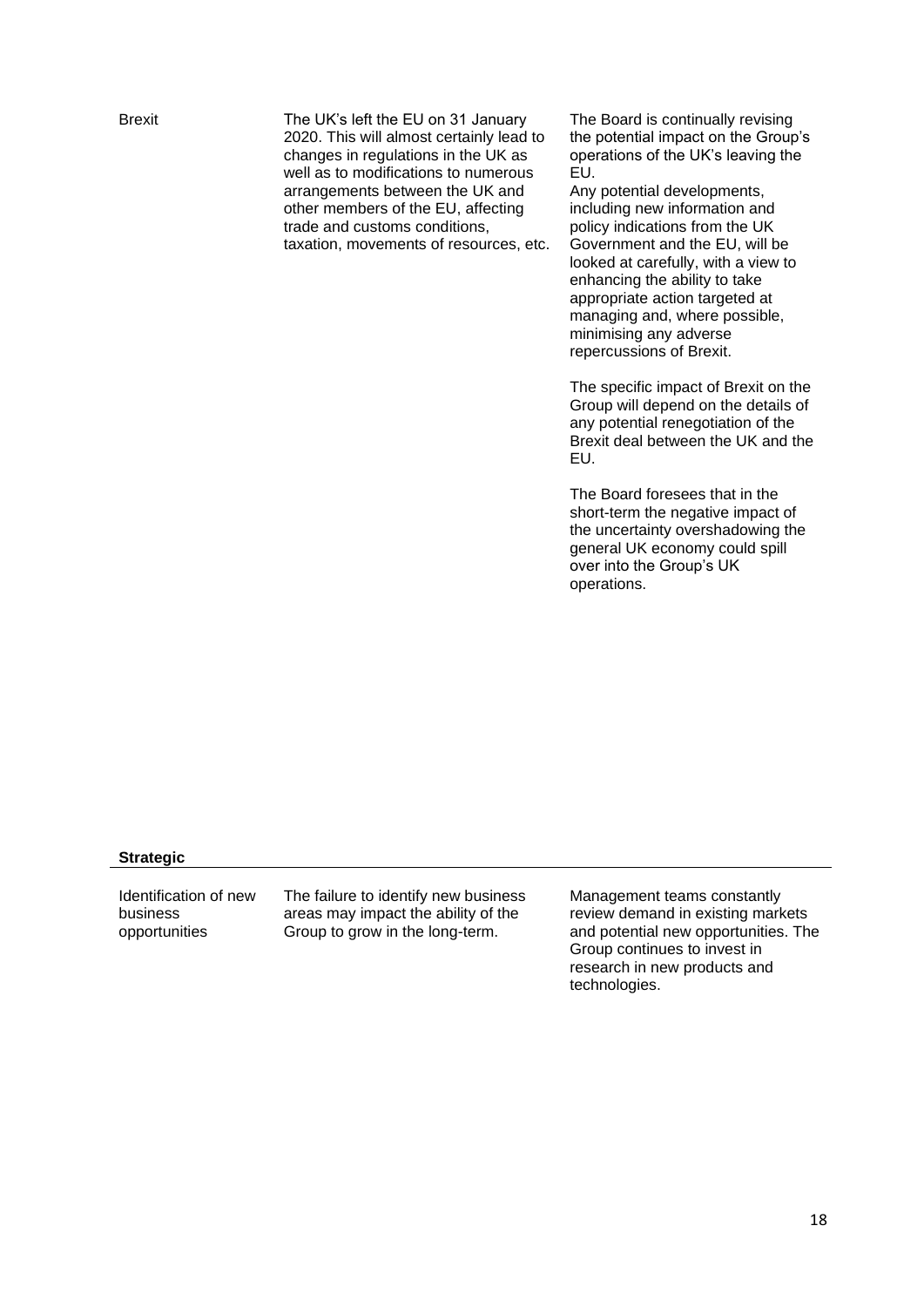| Inability to deliver<br>anticipated benefits<br>from the launch of<br>new products<br><b>Market</b> | solutions.         | The realisation of long-term anticipated<br>benefits depends mainly on the<br>continued growth of the laundry<br>business and the successful<br>development of integrated secure ID                                                                                                                                                                                                                         | The Group regularly monitors the<br>performance of its entire estate of<br>machines. New technology-enabled<br>secure<br>ID solutions are heavily trialled<br>before launch and the performance<br>of operating machines is continually<br>monitored.                                                                                    |
|-----------------------------------------------------------------------------------------------------|--------------------|-------------------------------------------------------------------------------------------------------------------------------------------------------------------------------------------------------------------------------------------------------------------------------------------------------------------------------------------------------------------------------------------------------------|------------------------------------------------------------------------------------------------------------------------------------------------------------------------------------------------------------------------------------------------------------------------------------------------------------------------------------------|
|                                                                                                     |                    |                                                                                                                                                                                                                                                                                                                                                                                                             |                                                                                                                                                                                                                                                                                                                                          |
| Commercial<br>relationships                                                                         | of Group turnover. | The Group has well-established, long-<br>term relationships with a number of<br>site-owners. The deterioration in the<br>relationship with, or ultimately the loss<br>of, a key account would have an<br>adverse, albeit contained, impact on<br>the Group's results, bearing in mind<br>that the Group's turnover is spread<br>over a large client base and none of<br>the accounts represent more than 2% | The Group's major key relationships<br>are supported by medium-term<br>contracts. We actively manage our<br>site-owner relationships at all levels<br>to ensure a high quality of service.                                                                                                                                               |
|                                                                                                     |                    | To maintain its performance, the<br>Group needs to have the ability to<br>continue trading in good conditions in<br>France and the UK, taking into account<br>the situation in these two countries.                                                                                                                                                                                                         | The Group continues to monitor the<br>situation in both the French and the<br>UK markets.                                                                                                                                                                                                                                                |
| <b>Operational</b>                                                                                  |                    |                                                                                                                                                                                                                                                                                                                                                                                                             |                                                                                                                                                                                                                                                                                                                                          |
| Reliance on foreign<br>manufacturers                                                                |                    | The Group sources most of its<br>products from outside the UK.<br>Consequently, the Group is<br>subject to risks associated with<br>international trade.                                                                                                                                                                                                                                                    | Extensive research is<br>conducted into quality and<br>ethics before the Group<br>procures products from any new<br>country or supplier. The Group<br>also maintains very close<br>relationships with both its<br>suppliers and shippers to<br>ensure that risks of disruption to<br>production and supply are<br>managed appropriately. |
| Reliance on one single supplier<br>of consumables                                                   |                    | The Group currently buys all its<br>paper for photobooths from one<br>single supplier. The failure of<br>this supplier could have a<br>significant adverse impact on<br>paper procurement.                                                                                                                                                                                                                  | The Board has decided to hold<br>a strategic stock of paper,<br>allowing for 6 -10 months' worth<br>of paper consumption, to allow<br>enough time to put in place<br>alternative solutions.                                                                                                                                              |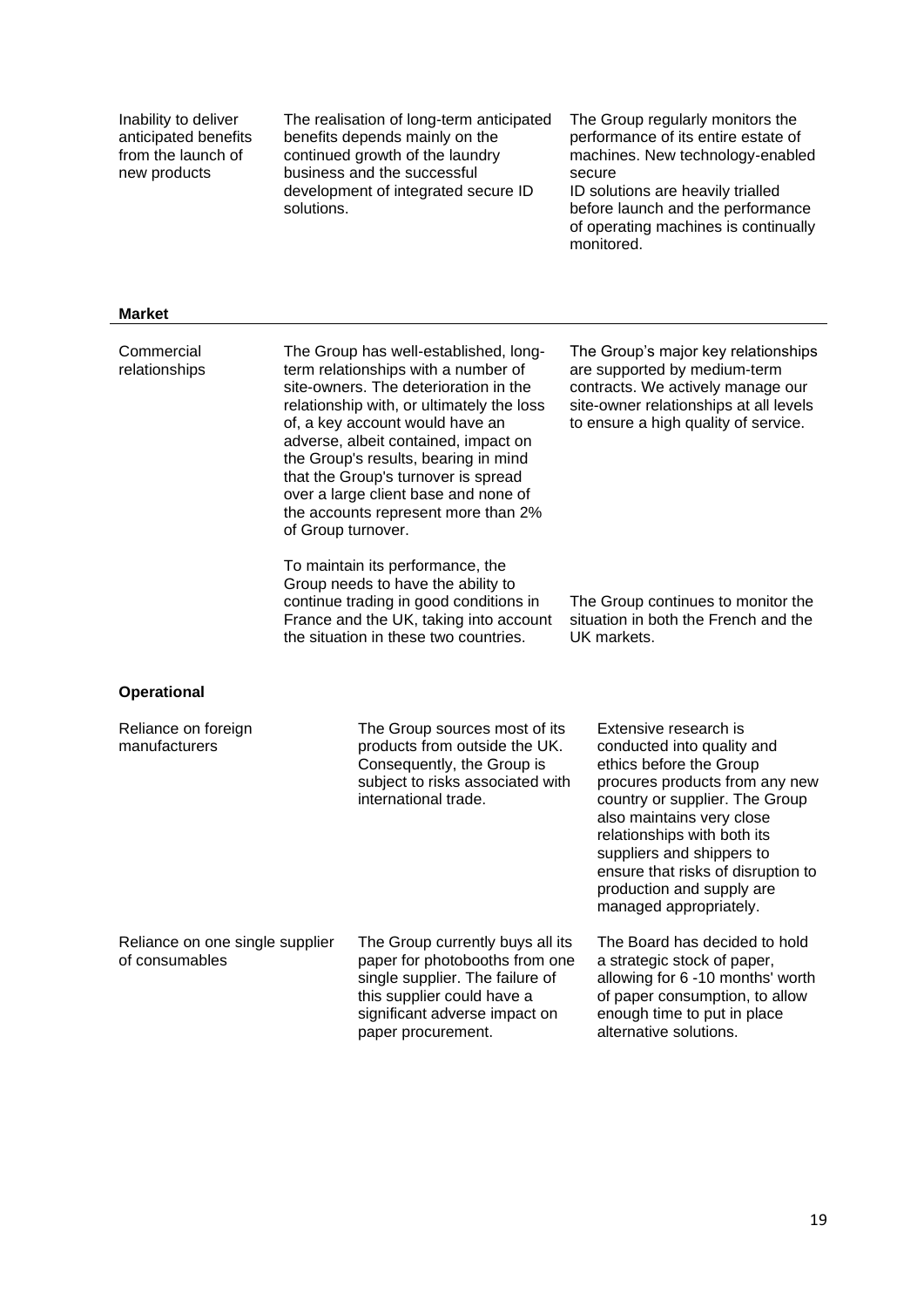| Reputation                                                         | The Group's brands are key<br>assets of the business. Failure<br>to protect the Group's<br>reputation and brands could<br>lead to a loss of trust and<br>confidence. This could result in<br>a decline in our customer base. | The protection of the Group's<br>brands in its core markets is<br>sustained by products with<br>certain unique features. The<br>appearance of the machine is<br>subject to high maintenance<br>standards. Furthermore, the<br>reputational risk is diluted as<br>the Group also operates under<br>a range of brands. |
|--------------------------------------------------------------------|------------------------------------------------------------------------------------------------------------------------------------------------------------------------------------------------------------------------------|----------------------------------------------------------------------------------------------------------------------------------------------------------------------------------------------------------------------------------------------------------------------------------------------------------------------|
| Product and service quality<br><b>Technological</b>                | The Board recognises that the<br>quality and safety of both its<br>products and services is of<br>critical importance and that any<br>major failure will affect<br>consumer confidence.                                      | The Group continues to invest<br>in its existing estate, to ensure<br>that it remains contemporary,<br>and in constant product<br>innovation to meet customer<br>needs. The<br>Group also has a programme in<br>place to regularly train its<br>technicians.                                                         |
| Failure to keep up with<br>advances in technology                  | The Group operates in fields<br>where upgrades to new<br>technologies are mission-<br>critical.                                                                                                                              | The Group mitigates this risk by<br>continually focusing on R&D.                                                                                                                                                                                                                                                     |
| Cyber risk: Third party attack on<br>secure ID data transfer feeds | The Group operates an<br>increasing number of<br>photobooths capturing ID data<br>and transferring these data it<br>directly to government<br>databases.                                                                     | The Group performs an<br>ongoing assessment of the<br>risks and ensures that the<br>infrastructure meets the<br>security requirements.                                                                                                                                                                               |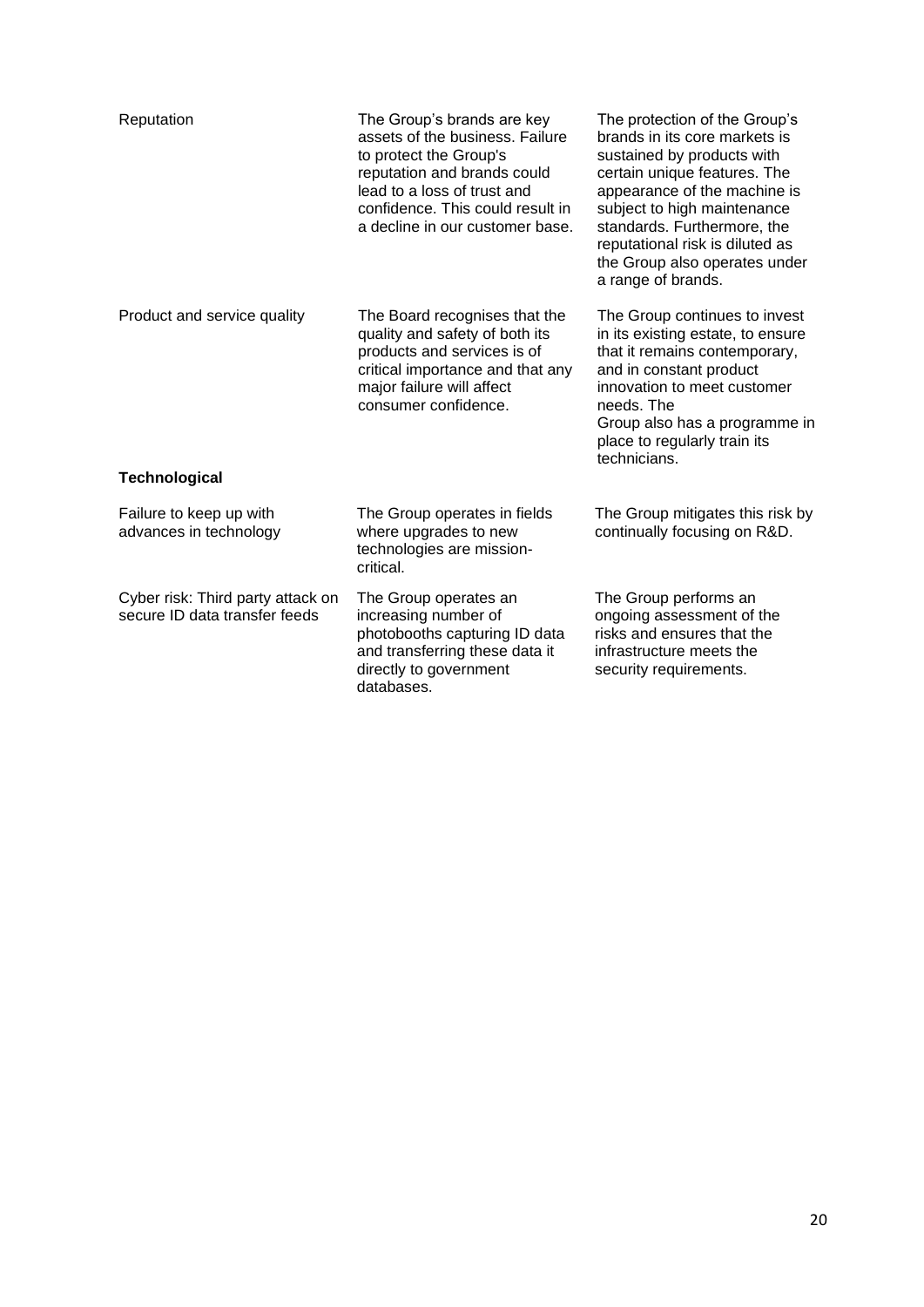# **GROUP CONDENSED STATEMENT OF COMPREHENSIVE INCOME**

for the 12 months ended 30 April 2020

|                                                                         |              | <b>Unaudited</b>              | Audited                  |
|-------------------------------------------------------------------------|--------------|-------------------------------|--------------------------|
|                                                                         |              | 12 months to<br>30 April 2020 | Year to 30<br>April 2019 |
|                                                                         |              | <b>Total</b>                  | Total                    |
|                                                                         | <b>Notes</b> | £ '000                        | £ '000                   |
| <b>Revenue</b>                                                          | 3            | 215,387                       | 228,118                  |
| <b>Cost of Sales</b>                                                    |              | (166, 541)                    | (164, 637)               |
| <b>Gross Profit</b>                                                     |              | 48,846                        | 63,481                   |
| <b>Other Operating Income</b>                                           |              | 777                           | 1,601                    |
| <b>Administrative Expenses</b>                                          |              | (43, 229)                     | (22, 393)                |
| Share of Post-Tax Profits from Associates                               |              | 16                            | 50                       |
| <b>Operating Profit</b>                                                 | 3            | 6,410                         | 42,739                   |
| Analysed as:                                                            |              |                               |                          |
| Operating profit before specific items                                  |              | 7,515                         | 44,564                   |
| Profit on sale of land & buildings                                      |              |                               |                          |
| <b>Restructuring costs</b>                                              |              | (1, 105)                      | (1,825)                  |
| <b>Operating profit after specific items</b>                            |              | 6,410                         | 42,739                   |
| Other net gains                                                         | 3            | (644)                         | 361                      |
| <b>Finance Revenue</b>                                                  |              | 20                            | 20                       |
| <b>Finance Cost</b>                                                     |              | (1,647)                       | (527)                    |
| <b>Profit before Tax</b>                                                | 3            | 4,139                         | 42,593                   |
| <b>Tax Charge</b>                                                       | 4            | (2,962)                       | (11, 314)                |
| Profit for the year                                                     |              | 1,177                         | 31,279                   |
|                                                                         |              |                               |                          |
| <b>Other Comprehensive Income</b>                                       |              |                               |                          |
| Items that are or may subsequently be classified to Profit and<br>Loss: |              |                               |                          |
| Exchange Differences Arising on Translation of Foreign                  |              |                               |                          |
| Operations                                                              |              | 2,330                         | (860)                    |
| Taxation on exchange differences                                        |              | g                             | 3                        |
| Total Items that are or may subsequently be classified to profit        |              |                               |                          |
| and loss                                                                |              | 2,339                         | (857)                    |
| Items that will not be classified to profit and loss:                   |              |                               |                          |
| Remeasurement (losses)/gains in defined benefit obligations             |              |                               |                          |
| and other post-employment benefit obligations                           |              |                               | (216)                    |
| Deferred tax on remeasurement (losses)/gains                            |              |                               | 42                       |
| Total Items that will not be classified to Profit and Loss              |              |                               |                          |
|                                                                         |              |                               | (174)                    |
| Other comprehensive income for the year net of tax                      |              | 2,339                         | (1,031)                  |
| Total Comprehensive Income for the Year                                 |              | 3,516                         | 30,248                   |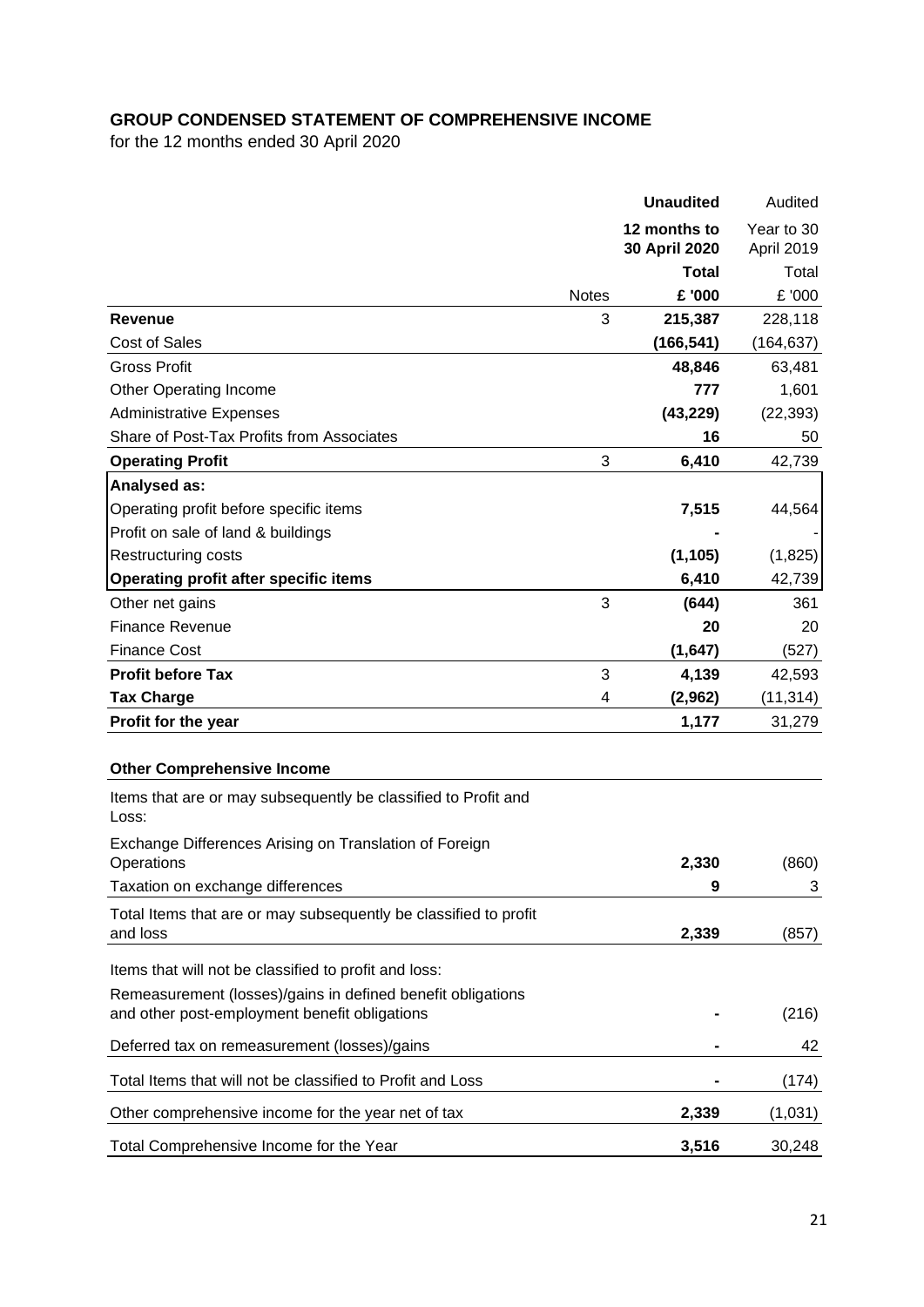| Profit for the Year Attributable to:        |   |                   |        |
|---------------------------------------------|---|-------------------|--------|
| Owners of the Parent                        |   | 1,130             | 31,226 |
| Non-controlling interests                   |   | 47                | 53     |
|                                             |   | 1,177             | 31,279 |
|                                             |   |                   |        |
| Total comprehensive income attributable to: |   |                   |        |
| Owners of the Parent                        |   | 3,452             | 30,228 |
| Non-controlling interests                   |   | 64                | 20     |
|                                             |   | 3,516             | 30,248 |
| <b>Earnings per Share</b>                   |   |                   |        |
| Basic Earnings per Share                    | 6 | 0.31 <sub>p</sub> | 8.27p  |
| <b>Diluted Earnings per Share</b>           | 6 | 0.31 <sub>p</sub> | 8.26p  |
|                                             |   |                   |        |

All results derive from continuing operations.

The accompanying notes form an integral part of these condensed consolidated financial statements.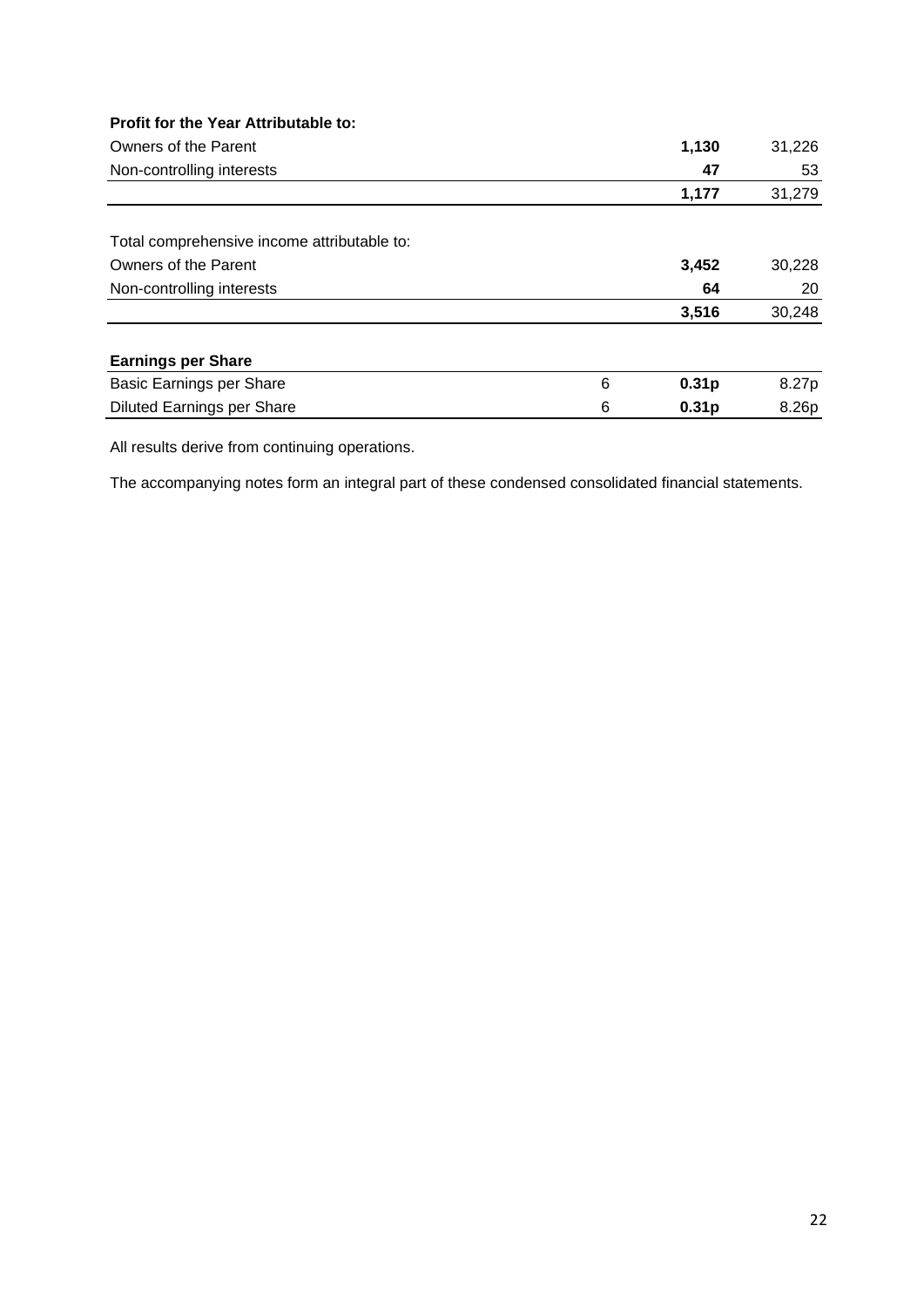# **GROUP CONDENSED STATEMENT OF COMPREHENSIVE INCOME**

for the six months ended 30 April 2020

|                                                                                                               | <b>Unaudited</b> | Unaudited        |
|---------------------------------------------------------------------------------------------------------------|------------------|------------------|
|                                                                                                               | 6 months to      | 6 months to      |
|                                                                                                               | 30 April<br>2020 | 30 April<br>2019 |
|                                                                                                               | £ '000           | £ '000           |
| <b>Revenue</b>                                                                                                | 91,526           | 108,357          |
| <b>Cost of Sales</b>                                                                                          | (80, 178)        | (80,050)         |
| <b>Gross Profit</b>                                                                                           | 11,348           | 28,307           |
| <b>Other Operating Income</b>                                                                                 | 185              | 813              |
| <b>Administrative Expenses</b>                                                                                | (34,077)         | (12,084)         |
| Share of Post-Tax Profits from Associates                                                                     | (37)             | 20               |
| <b>Operating (Loss)/Profit</b>                                                                                | (22, 581)        | 17,056           |
| Analysed as:                                                                                                  |                  |                  |
| Operating profit before specific items                                                                        | (21, 647)        | 17,674           |
| Profit on sale of land & buildings                                                                            | 0                | 0                |
| Restructuring costs                                                                                           | (934)            | (618)            |
| <b>Operating (loss)/profit after specific items</b>                                                           | (22, 581)        | 17,056           |
| Other net gains                                                                                               | (644)            | (199)            |
| <b>Finance Revenue</b>                                                                                        | (46)             | 10               |
| <b>Finance Cost</b>                                                                                           | (933)            | (289)            |
| <b>Profit before Tax</b>                                                                                      | (24, 204)        | 16,578           |
| <b>Tax Credit/(Charge)</b>                                                                                    | 2,842            | (5,506)          |
| (Loss)/Profit for the year                                                                                    | (21, 362)        | 11,072           |
| <b>Other Comprehensive Income</b>                                                                             |                  |                  |
| Items that are or may subsequently be classified to Profit and Loss:                                          |                  |                  |
| Exchange Differences Arising on Translation of Foreign Operations                                             | 2,183            | (2, 342)         |
| Taxation on exchange differences                                                                              | (3)              | 14               |
| Total Items that are or may subsequently be classified to profit and loss                                     | 2,180            | (2328)           |
| Items that will not be classified to profit and loss:                                                         |                  |                  |
| Remeasurement (losses)/gains in defined benefit obligations and other post-<br>employment benefit obligations | $\bf{0}$         | (216)            |
| Deferred tax on remeasurement (losses)/gains                                                                  | $\bf{0}$         | 42               |
| Total Items that will not be classified to Profit and Loss                                                    | $\bf{0}$         | (174)            |
| Other comprehensive income for the year net of tax                                                            | 2,180            | (2,502)          |
| Total Comprehensive Income for the Year                                                                       | (19, 182)        | 8,570            |
|                                                                                                               |                  |                  |
| Profit for the Year Attributable to:                                                                          |                  |                  |
| Owners of the Parent                                                                                          | (21, 362)        | 11,086           |
| Non-controlling interests                                                                                     | 0                | (14)             |
|                                                                                                               | (21, 362)        | 11 072           |
|                                                                                                               |                  |                  |
| Total comprehensive income attributable to:                                                                   |                  |                  |
| Owners of the Parent                                                                                          | (19, 200)        | 8635             |
| Non-controlling interests                                                                                     | 18               | (65)             |
|                                                                                                               | (19, 182)        | 8,570            |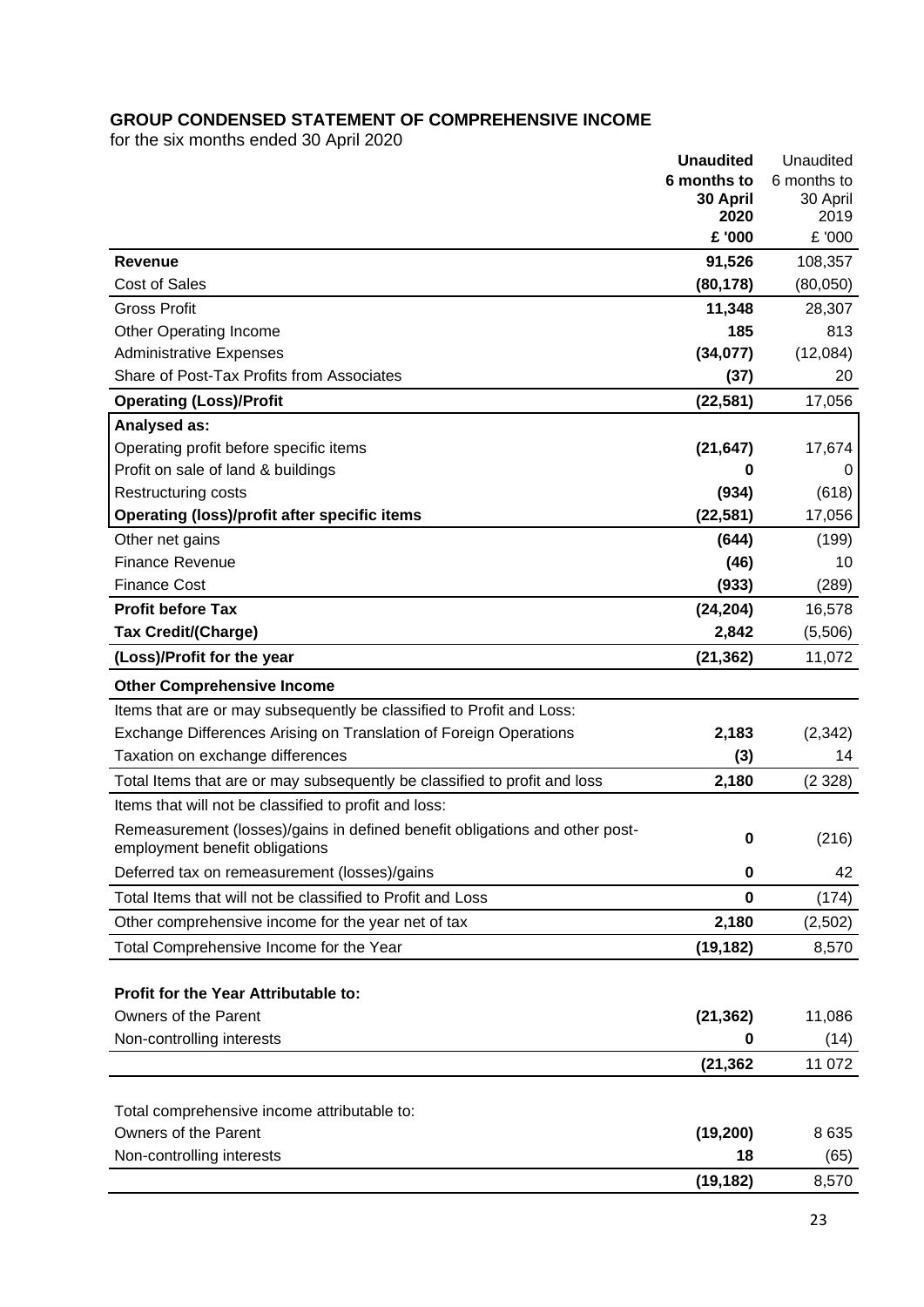# **GROUP CONDENSED STATEMENT OF FINANCIAL POSITION**

as at 30 April 2020

|                                             |                | <b>Unaudited</b> | Audited  |
|---------------------------------------------|----------------|------------------|----------|
|                                             |                | 30 April         | 30 April |
|                                             |                | 2020             | 2019     |
|                                             | <b>Notes</b>   | £'000            | £'000    |
| Assets                                      |                |                  |          |
| Non-current assets                          |                |                  |          |
| Goodwill                                    | 7              | 13,222           | 26,594   |
| Other intangible assets                     | 7              | 36,642           | 15,222   |
| Property, plant & equipment                 | $\overline{7}$ | 88,262           | 95,353   |
| Investment property                         | $\overline{7}$ | 638              | 648      |
| Investment in - associates                  |                | 417              | 415      |
| Financial instruments held at FVTPL         |                | 913              |          |
| Financial assets held at amortised cost     |                | 984              |          |
| Other financial assets - held to maturity   | 8              |                  | 982      |
| Other financial assets - available for sale |                |                  | 1,387    |
| Deferred tax assets                         |                | 92               | 912      |
| Trade and other receivables                 |                | 1,887            | 1,764    |
|                                             |                | 143,057          | 143,277  |
| <b>Current assets</b>                       |                |                  |          |
| Inventories                                 |                | 22,481           | 22,339   |
| Trade and other receivables                 |                | 26,232           | 20,917   |
| Current tax                                 |                | 2,574            | 876      |
| Cash and cash equivalents                   | 8              | 65,509           | 84,591   |
|                                             |                | 116,796          | 128,723  |
| <b>Total assets</b>                         |                | 259,853          | 272,000  |
|                                             |                |                  |          |
| Equity                                      |                |                  |          |
| Share capital                               |                | 1,890            | 1,889    |
| Share premium                               |                | 10,599           | 10,588   |
| Translation and other reserves              |                | 13,381           | 12,369   |
| Retained earnings                           |                | 88,329           | 117,131  |
| Equity attributable to owners of the Parent |                | 114,199          | 141,977  |
| Non-controlling interests                   |                | 1,634            | 1,870    |
| <b>Total equity</b>                         |                | 115,832          | 143,847  |
|                                             |                |                  |          |
| Liabilities                                 |                |                  |          |
| Non-current liabilities                     |                |                  |          |
| <b>Financial liabilities</b>                | 8              | 50,084           | 53,385   |
| Post-employment benefit obligations         |                | 5,880            | 5,635    |
| Deferred tax liabilities                    |                | 3,828            | 5,430    |
| Trade and other payables                    |                |                  |          |
|                                             |                | 59,791           | 64,450   |
| <b>Current liabilities</b>                  |                |                  |          |
| <b>Financial liabilities</b>                | 8              | 24,124           | 15,850   |
|                                             |                |                  |          |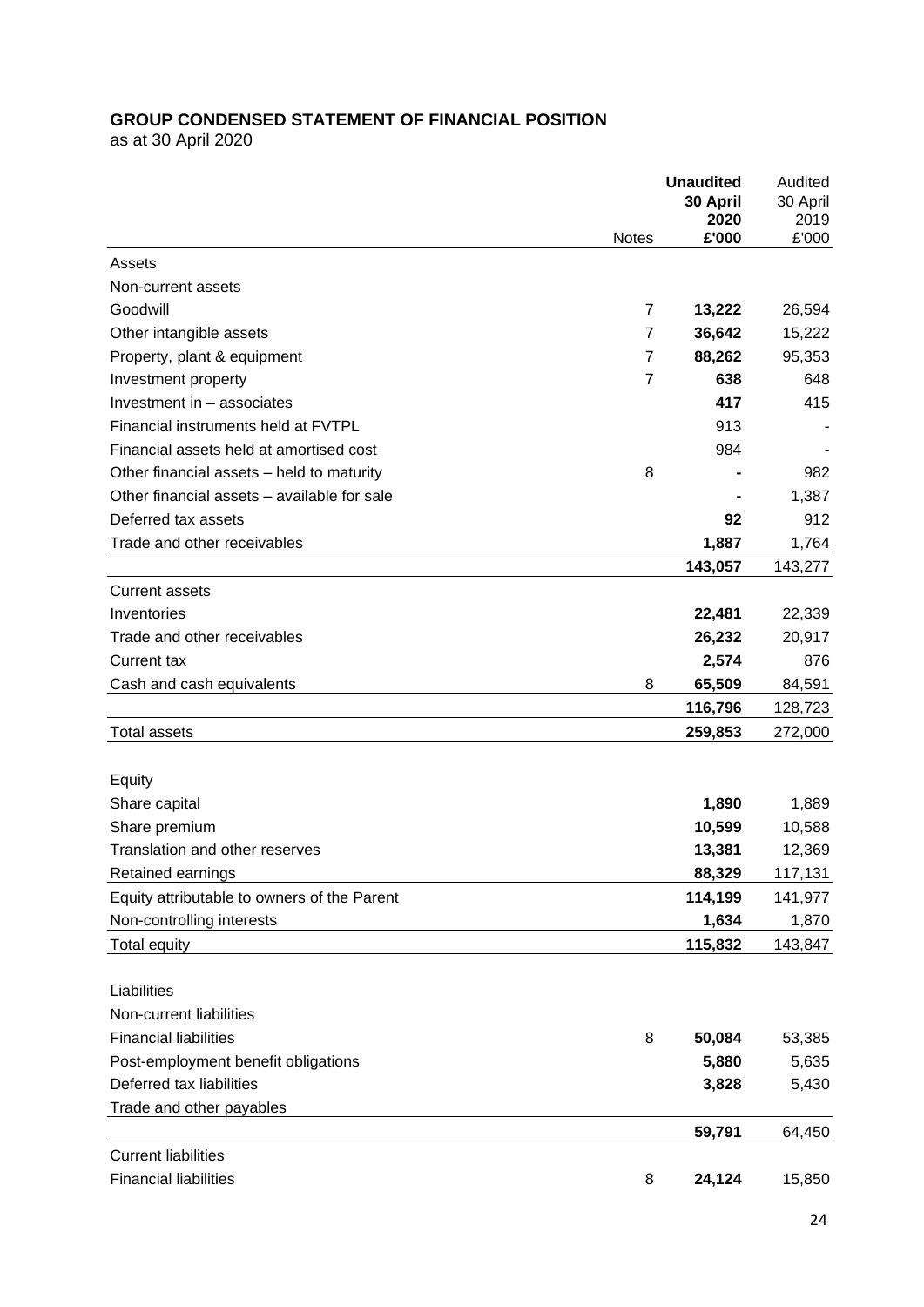| <b>Provisions</b>            | 3.847   | 218     |
|------------------------------|---------|---------|
| Current tax                  | 8.861   | 6,753   |
| Trade and other payables     | 47.398  | 40,882  |
|                              | 84.230  | 63,703  |
| Total equity and liabilities | 259,853 | 272,000 |

The accompanying notes form an integral part of these condensed consolidated financial statements.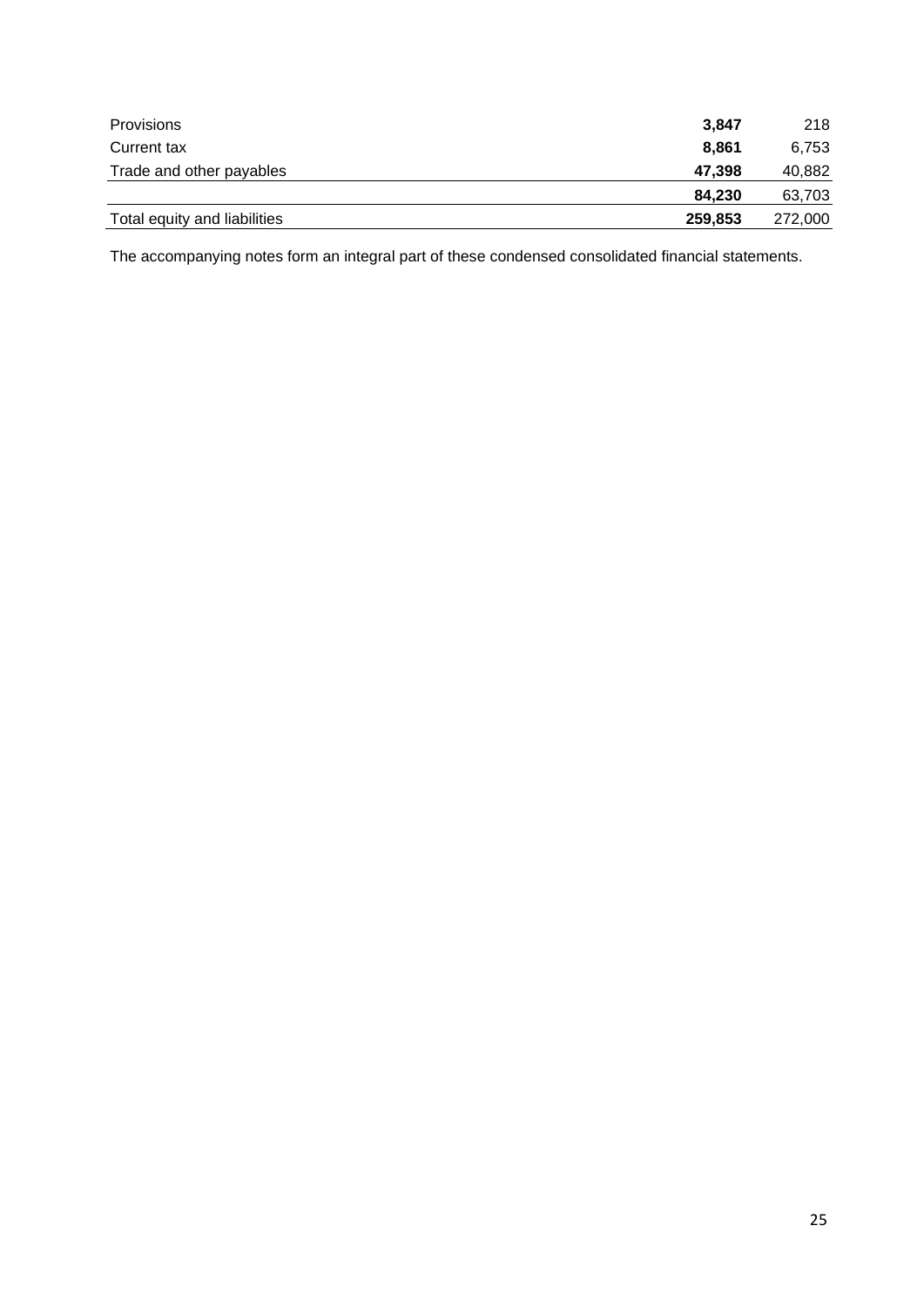# **GROUP CONDENSED STATEMENT OF CASH FLOWS**

for the 12 months ended 30 April 2020

|                                                     |             | <b>Unaudited</b><br>12 months to<br>30 April 2020<br>£'000 | <b>Audited</b><br>Year to 30<br><b>April 2019</b><br>£'000 |
|-----------------------------------------------------|-------------|------------------------------------------------------------|------------------------------------------------------------|
|                                                     | <b>Note</b> |                                                            |                                                            |
| Cash flow from operating activities                 |             |                                                            |                                                            |
| Profit before tax                                   |             | 4,139                                                      | 42,593                                                     |
| Finance cost                                        |             | 1,647                                                      | 527                                                        |
| Finance revenue                                     |             |                                                            | (20)                                                       |
| Other gains                                         |             | 624                                                        | (361)                                                      |
| Operating profit                                    |             | 6,410                                                      | 42,739                                                     |
| Share of post tax profit from associates            |             | (16)                                                       | (50)                                                       |
| Amortisation of intangible assets                   |             | 3,371                                                      | 2,992                                                      |
| Depreciation of property, plant and equipment       |             | 31,100                                                     | 24,024                                                     |
| Profit on sale of property, plant and equipment     |             | 337                                                        | 165                                                        |
| Exchange differences                                |             | (21)                                                       | (707)                                                      |
| Other items                                         |             | 355                                                        | 354                                                        |
| Changes in working capital:                         |             |                                                            |                                                            |
| Inventories                                         |             | 166                                                        | 511                                                        |
| Trade and other receivables                         |             | (647)                                                      | (597)                                                      |
| Trade and other payables                            |             | (8, 170)                                                   | (5,604)                                                    |
| Provisions and Impairments                          |             | 22,852                                                     | 108                                                        |
| Cash generated from operations                      |             | 55,737                                                     | 63,935                                                     |
| Interest paid                                       |             | (617)                                                      | (527)                                                      |
| <b>Taxation paid</b>                                |             | (4, 121)                                                   | (6, 223)                                                   |
| Net cash generated from operating activities        |             | 50,999                                                     | 57,185                                                     |
| Cash flows from investing activities                |             |                                                            |                                                            |
| Acquisition of subsidiaries net of cash acquired    |             | (186)                                                      | (13, 528)                                                  |
| Payment of deferred consideration                   |             |                                                            | 4,437                                                      |
| Cash received on disposal of associate              |             |                                                            |                                                            |
| Repayment of loans advanced to associate            |             |                                                            | 1,612                                                      |
| Investment in intangible assets                     |             | (1,689)                                                    | (2, 167)                                                   |
| Proceeds from sale of intangible assets             |             | 31                                                         | 155                                                        |
| Purchase of property, plant and equipment           |             | (27, 281)                                                  | (28, 169)                                                  |
| Proceeds from sale of property, plant and equipment |             | 1,207                                                      | 2,282                                                      |
| Purchase of available for sale investments          |             | (455)                                                      |                                                            |
| Dividends received from investments held at FVTPL   |             |                                                            |                                                            |
| Interest received                                   |             | 20                                                         | 18                                                         |
| Dividends received from associates                  |             | (238)                                                      | 36                                                         |
| Net cash generated from investing activities        |             | (28, 591)                                                  | (35, 549)                                                  |
| <b>Cash flows from financing activities</b>         |             |                                                            |                                                            |
| Issue of Ordinary shares to equity shareholders     |             | 12                                                         | 224                                                        |
| Repayment of borrowings                             |             | (13, 445)                                                  | (8, 397)                                                   |
| Repayment of capital element of finance leases      |             | (192)                                                      | (167)                                                      |
| Increase in borrowings                              |             | 2,917                                                      | 43,748                                                     |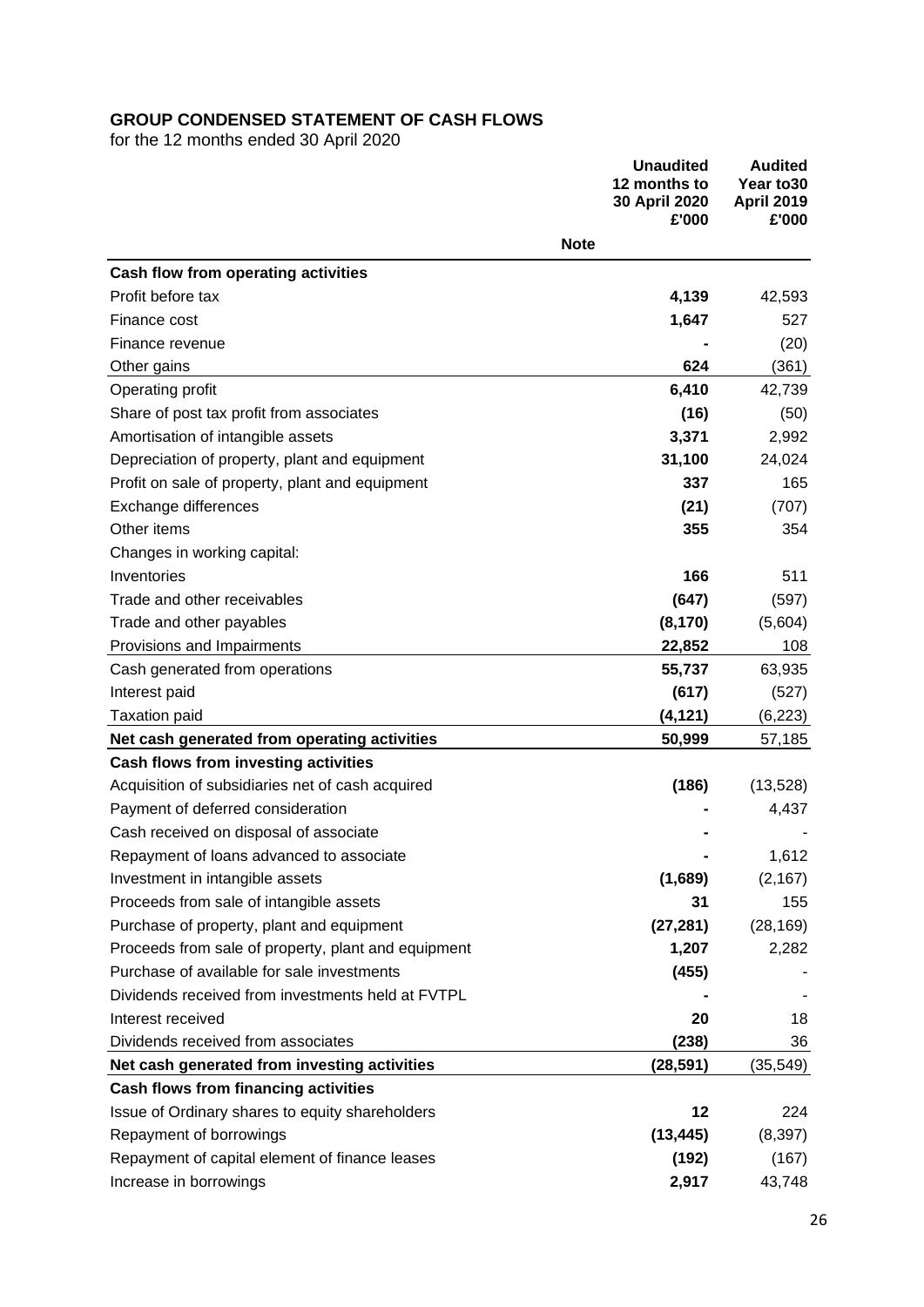| Decrease in assets held to maturity / held at amortised cost |           | 741      |
|--------------------------------------------------------------|-----------|----------|
| Dividends paid to owners of the Parent                       | (31, 894) | (31,873) |
| Net cash utilised in financing activities                    | (42, 602) | 4,276    |
| Net Decrease in cash and cash equivalents                    | (20, 194) | 25,912   |
| Cash and cash equivalents at beginning of year               | 84,591    | 58,657   |
| Exchange loss on cash and cash equivalents                   | 1,112     | 22       |
| Cash and cash equivalents at end of year<br>8                | 65,509    | 84,591   |

The accompanying notes form an integral part of these condensed consolidated financial statements.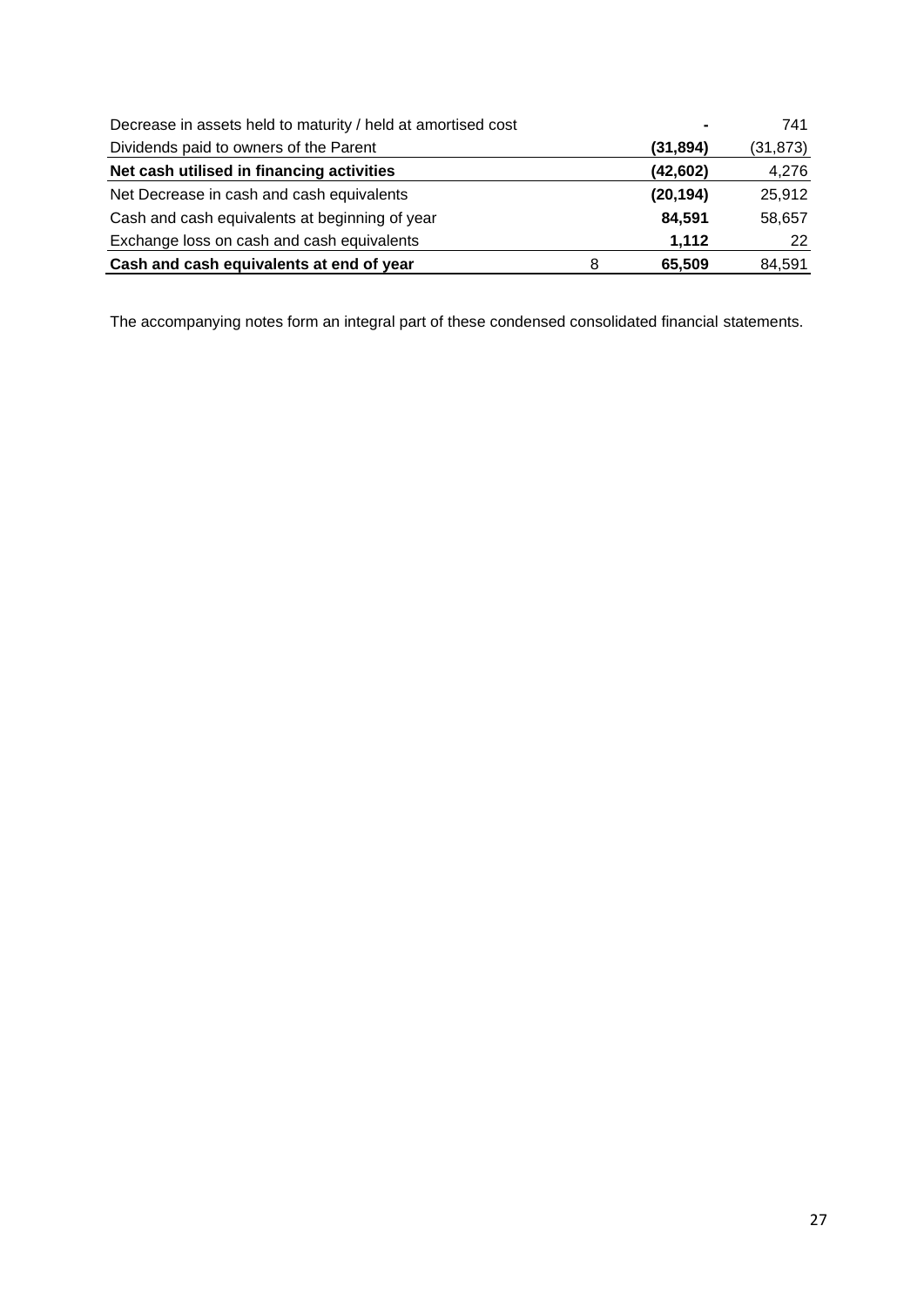# **GROUP CONDENSED STATEMENT OF CASH FLOWS**

for the six months ended 30 April 2020

|                                                              | <b>Unaudited</b> | Unaudited     |
|--------------------------------------------------------------|------------------|---------------|
|                                                              | 6 months to      | 6 months to   |
|                                                              | 30 April<br>2020 | 30 April      |
|                                                              | £'000            | 2019<br>£'000 |
|                                                              |                  |               |
| Cash flow from operating activities                          |                  |               |
| (Loss)/Profit before tax                                     | (24, 204)        | 16,578        |
| Finance cost                                                 | 933              | 289           |
| Finance revenue                                              | 66               | (10)          |
| Other gains                                                  | 624              | 199           |
| Operating (loss)/profit                                      | (22, 581)        | 17,056        |
| Share of post tax profit from associates                     | 37               | (20)          |
| Amortisation of intangible assets                            | 1,779            | 1,620         |
| Depreciation of property, plant and equipment                | 15,447           | 11,965        |
| Profit on sale of property, plant and equipment              | 436              | 157           |
| Exchange differences                                         | 829              | (1,215)       |
| Other items                                                  | 414              | 444           |
| Changes in working capital:                                  |                  |               |
| Inventories                                                  | 899              | (2,399)       |
| Trade and other receivables                                  | 729              | (3,311)       |
| Trade and other payables                                     | (6, 426)         | 3,152         |
| Provisions                                                   | 23,101           | 375           |
| Cash generated from operations                               | 14,664           | 27,824        |
| Interest paid                                                | (284)            | (289)         |
| <b>Taxation paid</b>                                         | (1,402)          | (1, 415)      |
| Net cash generated from operating activities                 | 12,978           | 26,120        |
| Cash flows from investing activities                         |                  |               |
| Acquisition of subsidiaries net of cash acquired             | 567              | (9,509)       |
| Proceeds from disposal of associate                          |                  | 4,437         |
| Payment of deferred consideration                            |                  | 225           |
| Cash received on disposal of associate                       |                  | (4, 437)      |
| Repayment of loans advanced to associate                     |                  |               |
| Investment in intangible assets                              | (806)            | (853)         |
|                                                              |                  |               |
| Proceeds from sale of intangible assets                      | (12)             | 154           |
| Purchase of property, plant and equipment                    | (11, 623)        | (15, 358)     |
| Payment of deferred consideration                            |                  | (225)         |
| Proceeds from sale of property, plant and equipment          | 605              | 1.512         |
| Purchase of available for sale investments                   | (455)            |               |
| Interest received                                            | 12               | 8             |
| Dividends received from associates                           | (291)            | 24            |
| Net cash generated from investing activities                 | (12,003)         | (24, 022)     |
| Cash flows from financing activities                         |                  |               |
| Issue of Ordinary shares to equity shareholders              | 12               | 90            |
| Repayment of borrowings                                      | (5, 559)         | (4,780)       |
| Repayment of capital element of finance leases               | (102)            | (81)          |
| Increase in borrowings                                       | (14, 136)        | 17,069        |
| Decrease in assets held to maturity / held at amortised cost |                  | 22            |
|                                                              |                  |               |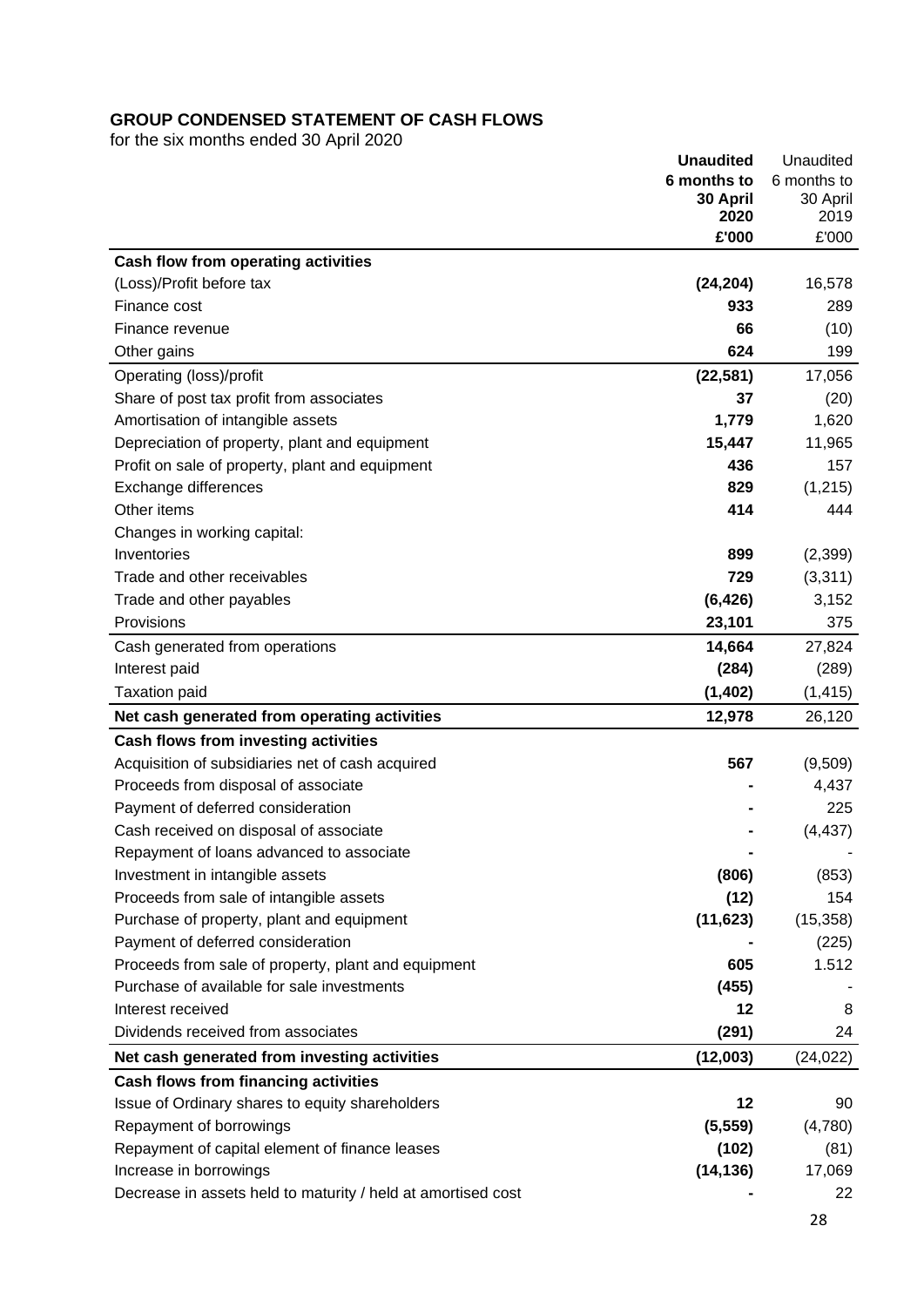| Dividends paid to owners of the Parent         | (17, 879) | (17,868) |
|------------------------------------------------|-----------|----------|
| Net cash utilised in financing activities      | (37, 664) | (5, 548) |
| Net increase in cash and cash equivalents      | (20, 371) | (3, 450) |
| Cash and cash equivalents at beginning of year |           |          |
| Exchange loss on cash and cash equivalents     | 1.086     | (532)    |
| Cash and cash equivalents at end of year       | (19.285)  | (3,982)  |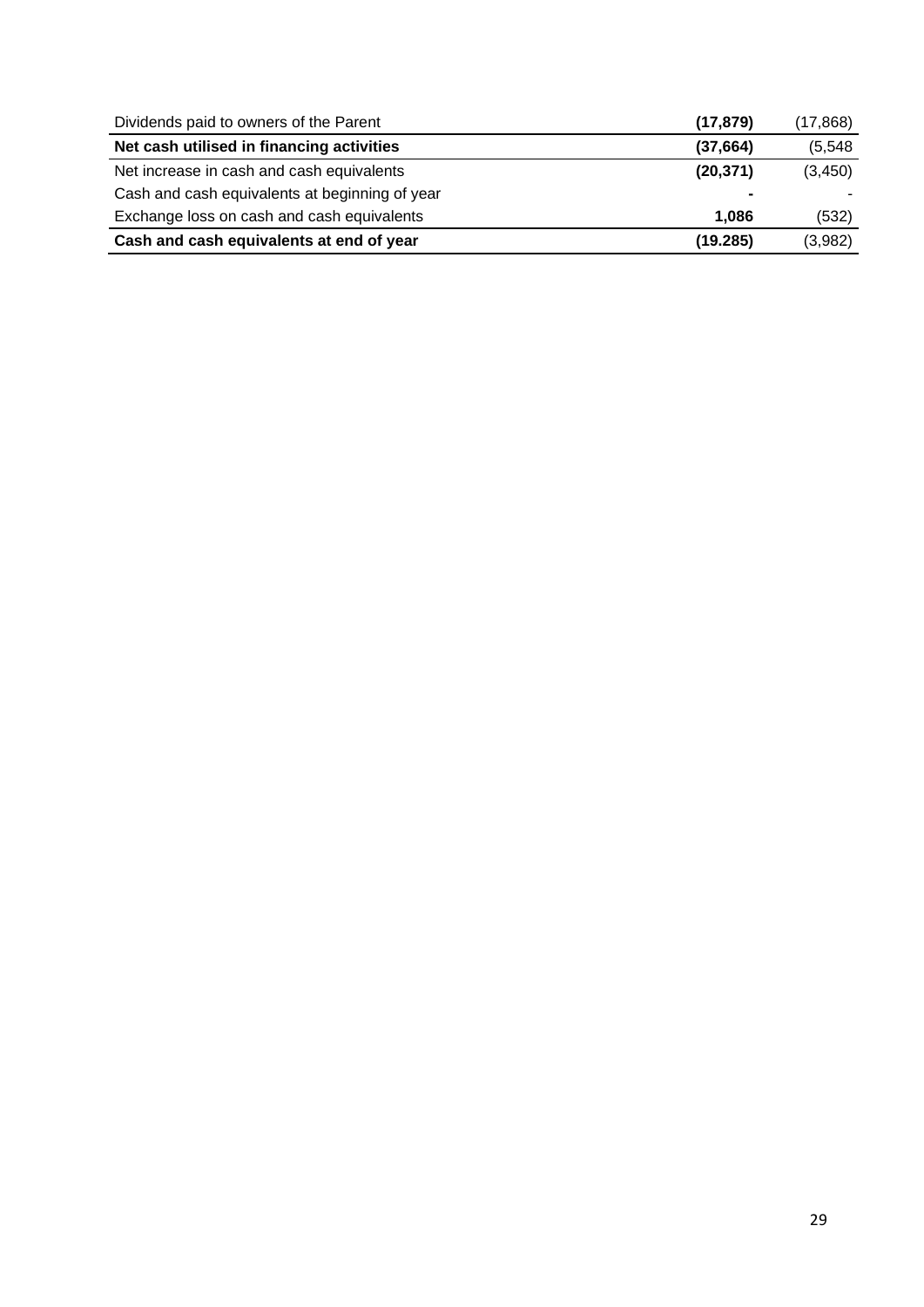# **GROUP CONDENSED STATEMENT OF CHANGES IN EQUITY**

for the Year ended 30 April 2019

|                                                                                                        | <b>Share</b><br>capital<br>£'000 | <b>Share</b><br>premium<br>£'000 | reserves<br>£'000 | <b>Other Translation</b><br>reserve<br>£'000 | earnings<br>£'000 | <b>Attributable</b><br>Retained to owners of<br>the Parent<br>£'000 | Non-<br>controlling<br>interests<br>£'000 | <b>Total</b><br>£'000 |
|--------------------------------------------------------------------------------------------------------|----------------------------------|----------------------------------|-------------------|----------------------------------------------|-------------------|---------------------------------------------------------------------|-------------------------------------------|-----------------------|
| At 1 May 2018                                                                                          | 1,887                            | 10,366                           | 1,781             | 11,412                                       | 117,811           | 143,257                                                             | 1,553                                     | 144,810               |
| Profit for year                                                                                        |                                  |                                  |                   |                                              | 31,226            | 31,226                                                              | 53                                        | 31,279                |
| Other comprehensive<br>income/(expense)                                                                |                                  |                                  |                   |                                              |                   |                                                                     |                                           |                       |
| Exchange differences                                                                                   |                                  |                                  |                   | (827)                                        |                   | (827)                                                               | (33)                                      | (860)                 |
| Tax on exchange                                                                                        |                                  |                                  |                   | 3                                            |                   | 3                                                                   |                                           | 3                     |
| Translation reserve taken to income<br>statement on disposal of subsidiaries                           |                                  |                                  |                   |                                              |                   |                                                                     |                                           |                       |
| Transfers between reserves<br>Remeasurement gains in defined benefit<br>pension scheme and other post- |                                  |                                  |                   |                                              |                   |                                                                     |                                           |                       |
| employment benefit obligations                                                                         |                                  |                                  |                   |                                              | (216)             | (216)                                                               |                                           | (216)                 |
| Deferred tax on remeasurement gains                                                                    |                                  |                                  |                   |                                              | 42                | 42                                                                  |                                           | 42                    |
| <b>Total other comprehensive</b><br>(expense)/income                                                   |                                  |                                  |                   | (824)                                        | (174)             | (998)                                                               | (33)                                      | (1,031)               |
| Total comprehensive (expense)/income                                                                   |                                  |                                  |                   | (824)                                        | 31,052            | 30,228                                                              | 20                                        | 30,248                |
| Share options exercised in the period                                                                  | $\overline{2}$                   | 222                              |                   |                                              |                   | 224                                                                 |                                           | 224                   |
| Share options                                                                                          |                                  |                                  |                   |                                              | 141               | 141                                                                 |                                           | 141                   |
| Deferred tax on share options                                                                          |                                  |                                  |                   |                                              |                   |                                                                     |                                           |                       |
| <b>Dividends</b>                                                                                       |                                  |                                  |                   | ٠                                            | (31, 873)         | (31, 873)                                                           |                                           | $-$ (31,873)          |
| <b>Disposal of minority</b>                                                                            |                                  |                                  |                   |                                              |                   |                                                                     | 297                                       | 297                   |
| <b>Total transactions with the Parent</b>                                                              | 2                                | 222                              |                   |                                              | (31, 732)         | (31,508)                                                            |                                           | 297 (31,211)          |
| At 30 April 2019                                                                                       | 1,889                            | 10,588                           | 1,781             | 10,588                                       | 117,131           | 141,977                                                             |                                           | 1,870 143,847         |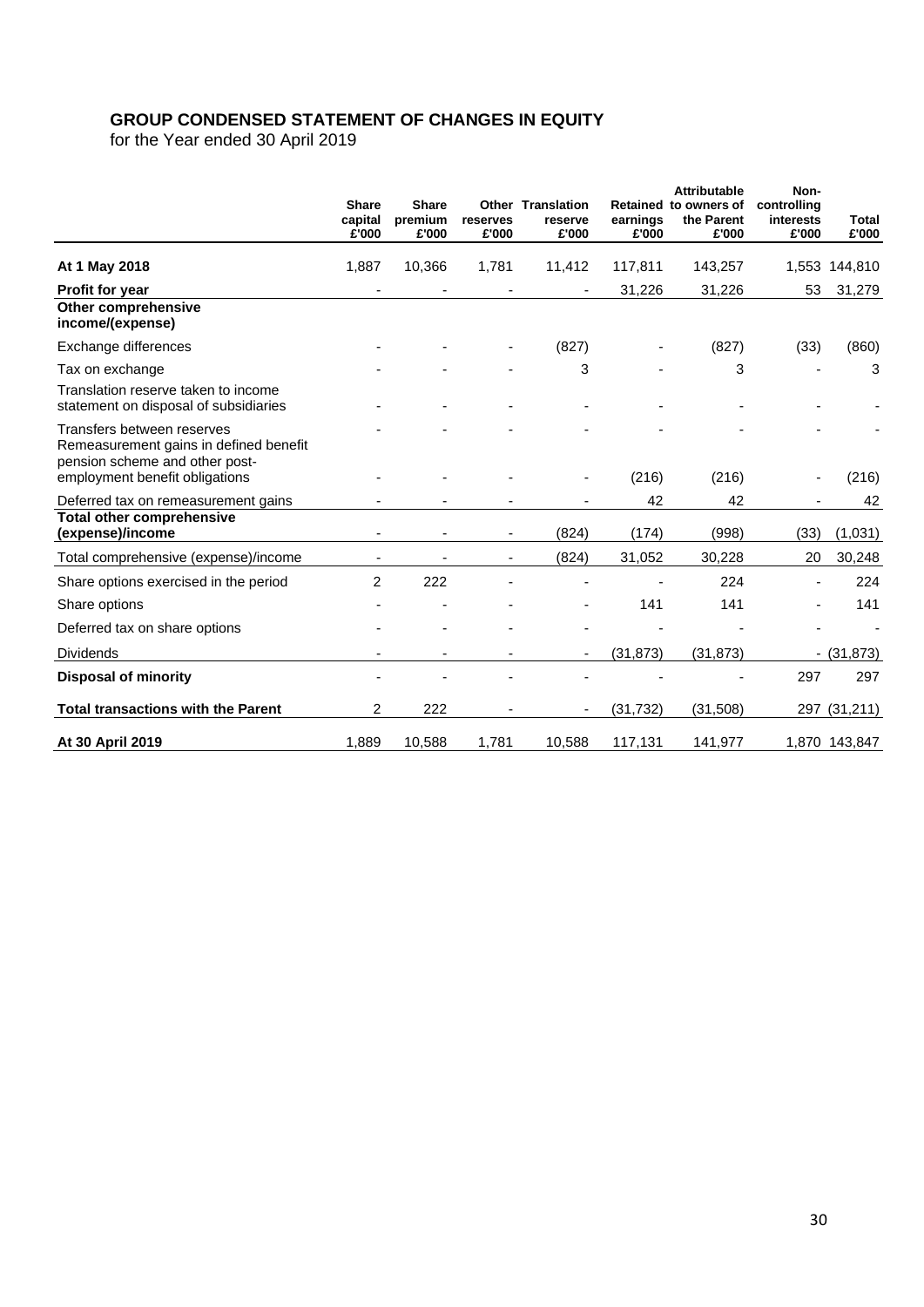# **GROUP CONDENSED STATEMENT OF CHANGES IN EQUITY**

for the 12 months ended 30 April 2020 continued

|                                                         | <b>Share</b><br>capital<br>£'000 | <b>Share</b><br>premium<br>£'000 | reserves<br>£'000 | <b>Other Translation</b><br>reserve<br>£'000 | earnings<br>£'000 | <b>Attributable</b><br>Retained to owners of<br>the Parent<br>£'000 | Non-<br>controlling<br>interests<br>£'000 | Total<br>£'000 |
|---------------------------------------------------------|----------------------------------|----------------------------------|-------------------|----------------------------------------------|-------------------|---------------------------------------------------------------------|-------------------------------------------|----------------|
| At 1 May 2019                                           | 1,889                            | 10,588                           | 1,781             | 10,588                                       | 117,131           | 141,977                                                             |                                           | 1,870 143,847  |
| <b>Profit for year</b>                                  | $\blacksquare$                   |                                  |                   |                                              | 1,130             | 1,130                                                               | 47                                        | 1,177          |
| <b>Other comprehensive</b><br>income/(expense)          |                                  |                                  |                   |                                              |                   |                                                                     |                                           |                |
| Exchange differences                                    |                                  |                                  |                   | 2,313                                        | $\blacksquare$    | 2,313                                                               | 17                                        | 2,330          |
| Tax on exchange                                         |                                  |                                  |                   | 9                                            | $\blacksquare$    | 9                                                                   |                                           | 9              |
| <b>Total other comprehensive</b><br>income/(expense)    | ۰                                |                                  | $\blacksquare$    | 2,322                                        | $\blacksquare$    | 2,322                                                               | 17                                        | 2,339          |
| <b>Total comprehensive</b><br>income/(expense)          |                                  |                                  |                   | 2,322                                        | 1,130             | 3,452                                                               | 64                                        | 3,516          |
| <b>Transactions with owners of the</b><br><b>Parent</b> |                                  |                                  |                   |                                              |                   |                                                                     |                                           |                |
| Share options exercised in the period                   | 1                                | 11                               | (1,781)           |                                              | 1,962             | 193                                                                 |                                           | 193            |
| Share options                                           |                                  | $\blacksquare$                   | 471               |                                              |                   | 471                                                                 |                                           | 471            |
| <b>Dividends</b>                                        | $\blacksquare$                   | $\blacksquare$                   |                   |                                              | (31, 894)         | (31, 894)                                                           |                                           | $-$ (31,894)   |
| Disposal of minority                                    |                                  |                                  |                   |                                              |                   |                                                                     | (300)                                     | (300)          |
| <b>Total transactions with the Parent</b>               | 1                                | 11                               | (1,781)           |                                              | (29, 461)         | (31, 230)                                                           | (300)                                     | (31, 530)      |
| At 30 April 2020                                        | 1,890                            | 10,599                           | 471               | 12,910                                       | 88,329            | 114,199                                                             |                                           | 1,634 115,832  |

The accompanying notes form an integral part of these condensed consolidated financial statements.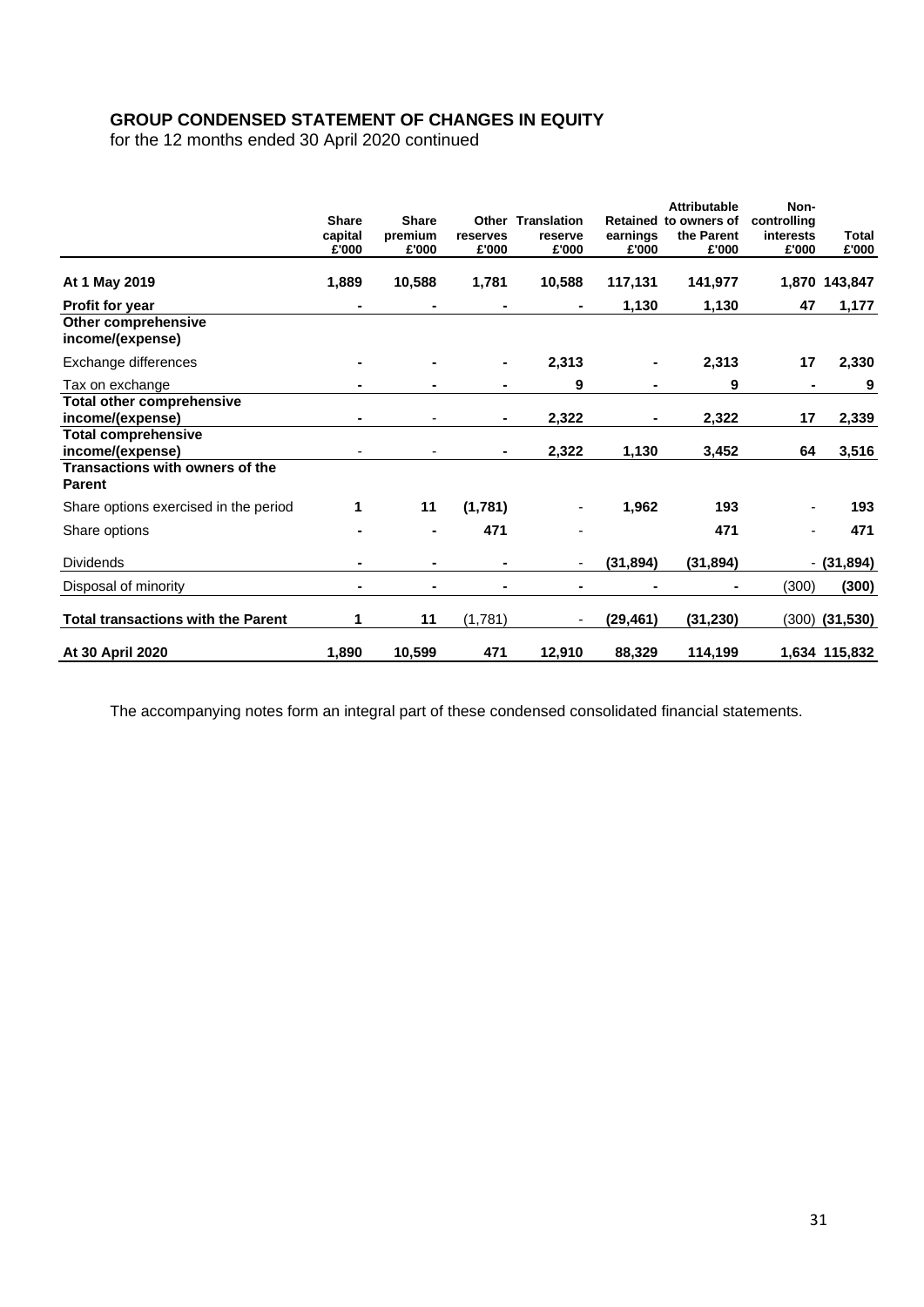#### **1. Corporate information**

The condensed consolidated interim financial statements of Photo-Me International plc (the "Company") for the six months and 12 months ended 30 April 2020 ("the Interim Report") were approved and authorised for issue by the Board of Directors on 7 July 2020. These condensed consolidated interim financial statements comprise the Company and its subsidiaries (together the "Group") and are presented in pounds sterling, rounded to the nearest thousand.

The Company is a public limited company, incorporated and domiciled in England, whose shares are quoted on the London Stock Exchange, under symbol PHTM. Its registered number is 735438 and its registered office is at Unit 3B, Blenheim Rd, Epsom, KT19 9AP, Surrey.

Photo-Me's principal activity is the operation of unattended vending equipment aimed primarily at the consumer market. The largest part of the estate comprises photobooths and digital printing kiosks, with the remainder including laundry units, amusement machines and business service equipment. The Group manages these on a geographical basis with the principal operations of the Group in the United Kingdom and Ireland, Continental Europe, and Asia.

#### **2. Basis of preparation and accounting policies**

This condensed set of financial statements has been prepared in accordance with IAS 34 Interim Financial Reporting as adopted by the EU. The annual financial statements of the Group are prepared in accordance with International Financial Reporting Standards (IFRSs) as adopted by the EU. As required by the Disclosure Guidance and Transparency Rules of the Financial Conduct Authority, the condensed set of financial statements has been prepared applying the accounting policies and presentation that were applied in the preparation of the Group's published consolidated financial statements for the year ended 30 April 2019. The condensed consolidated interim financial statements comprise the unaudited financial information for the six months and 12 months ended 30 April 2020 with comparative periods to 30 April 2019. They do not include all of the information and disclosures required for full annual financial statements and should be read in conjunction with the Group's financial statements for the year ended 30 April 2019. The condensed financial statements do not constitute statutory accounts within the meaning of section 434 of the UK Companies Act 2006.

The consolidated financial statements of the Group as at and for the year ended 30 April 2019 are available at www.photo-me.com or upon request from the Company's registered office at Unit 3B, Blenheim Rd, Epsom, KT19 9AP, Surrey.

The Interim Report is unaudited but has been reviewed by the auditor and its report to the Company is included in the Interim Report. The comparative figures for the financial year ended 30 April 2019 are not the Company's statutory accounts for that financial year. Those accounts have been reported on by the Company's auditor and delivered to the Registrar of Companies. The report of the auditor (i) was unqualified, (ii) includes a reference to certain matters to which the auditor drew attention by way of emphasis without qualifying their report, and (iii) did not contain a statement under section 498 (2) or (3) of the Companies Act 2006.

#### **Accounting policies and estimates**

The accounting policies applied by the Group in this Interim Report are the same as those applied in the Group's financial statements for the year ended 30 April 2019, except as indicated below.

#### **New standards adopted in the period:**

The Group has implemented, for the first time IFRS 16: Financial Instruments for the financial year beginning on 1 May 2019. This standard had no material impact on the Group's financial performance.

Changes in accounting policies resulting from the adoption of IFRS 16 will generally be applied retrospectively, except as described below: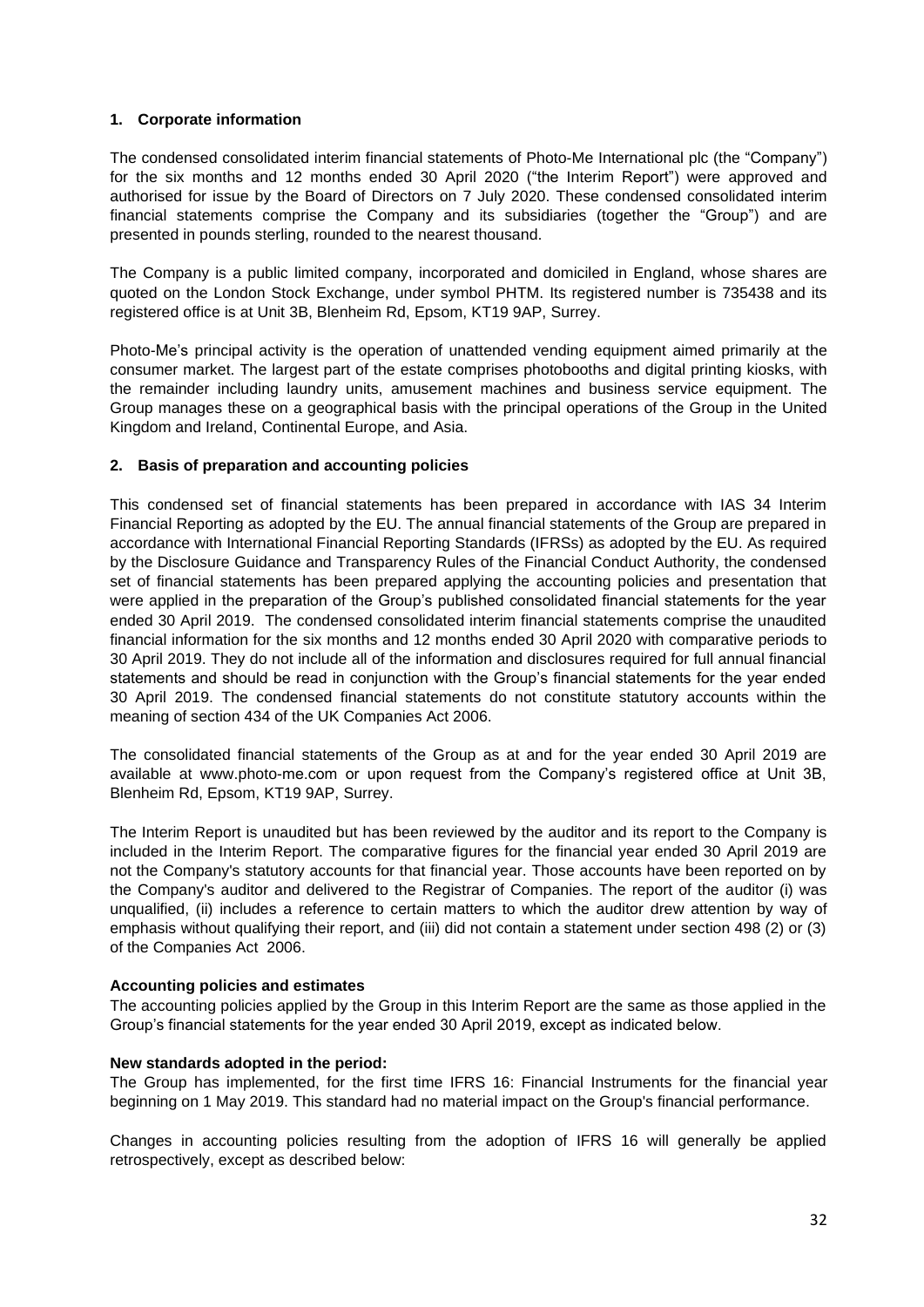The Group has taken advantage of the exemption allowing it not to restate comparative information for prior periods. Differences in the carrying amounts of financial assets and financial liabilities resulting from the adoption of IFRS 16 are recognised in retained earnings and reserves in the period.

There are a number of new and revised standards and interpretations, not all of which are applicable to the Group, which have been issued and are effective for the year 2019 and future reporting periods. The most significant standards and interpretations which are likely to have a more material impact on the Group's financial statements were listed in the Group's 2019 Annual Report. The effect of adopting new standards for the 2019 year-end has not had a material impact on this Interim Report. However, a note has been included on the impact of IFRS 16.

#### **Estimates and significant judgements**

The preparation of the condensed consolidated financial information requires management to make estimates and assumptions that affect the reported amounts of revenue, expenses, assets and liabilities and the disclosure of contingent liabilities at the date of the condensed consolidated financial information. Such estimates and assumptions are based on historical experience and various other factors that are believed to be reasonable in the circumstances and constitute management's best judgement at the date of the financial statements. In future, actual experience may deviate from these estimates and assumptions, which could affect the financial statements as the original estimates and assumptions are modified, as appropriate, in the period in which the circumstances change.

In preparing these condensed consolidated interim financial statements, the significant judgements made by management in applying the Group's accounting policies and the key sources of estimating uncertainty were in the same areas as those that applied in the consolidated financial statements as at and for the year ended 30 April 2019**.**

#### **Use of non-GAAP profit measures**

The Group measures performance using earnings before interest, tax, depreciation and amortisation ("EBITDA"). EBITDA is a common measure used by a number of companies but is not defined in IFRS.

The Group measures cash on a net cash basis as explained in note 8.

The directors consider it necessary to present certain large and unusual items (Specific items) separately in the income statement in order to show the long-term performance trend of the group more clearly. The presentation of Specific items, as described above is also a non-GAAP measure.

For those years where Specific items are shown in the Group Statement of Comprehensive Income an alternative earnings per share is shown in the earnings per share note. Alternative earnings per share and alternative diluted earnings per share are shown and are calculated on earnings available to Ordinary shareholders excluding Specific items.

Underlying results are reported results adjusted to exclude the effect of Specific items.

#### **Going Concern**

The Annual Report for the year ended 30 April 2019 provided a full description of the Group's business activities, its financial position, cash flows, funding position and available facilities together with the factors likely to affect its future development, performance and position. It also detailed risks associated with the Group's business. This interim report provides updated information on these subjects for the 12 months to 30 April 2020.

#### **COVID – 19 Provisions**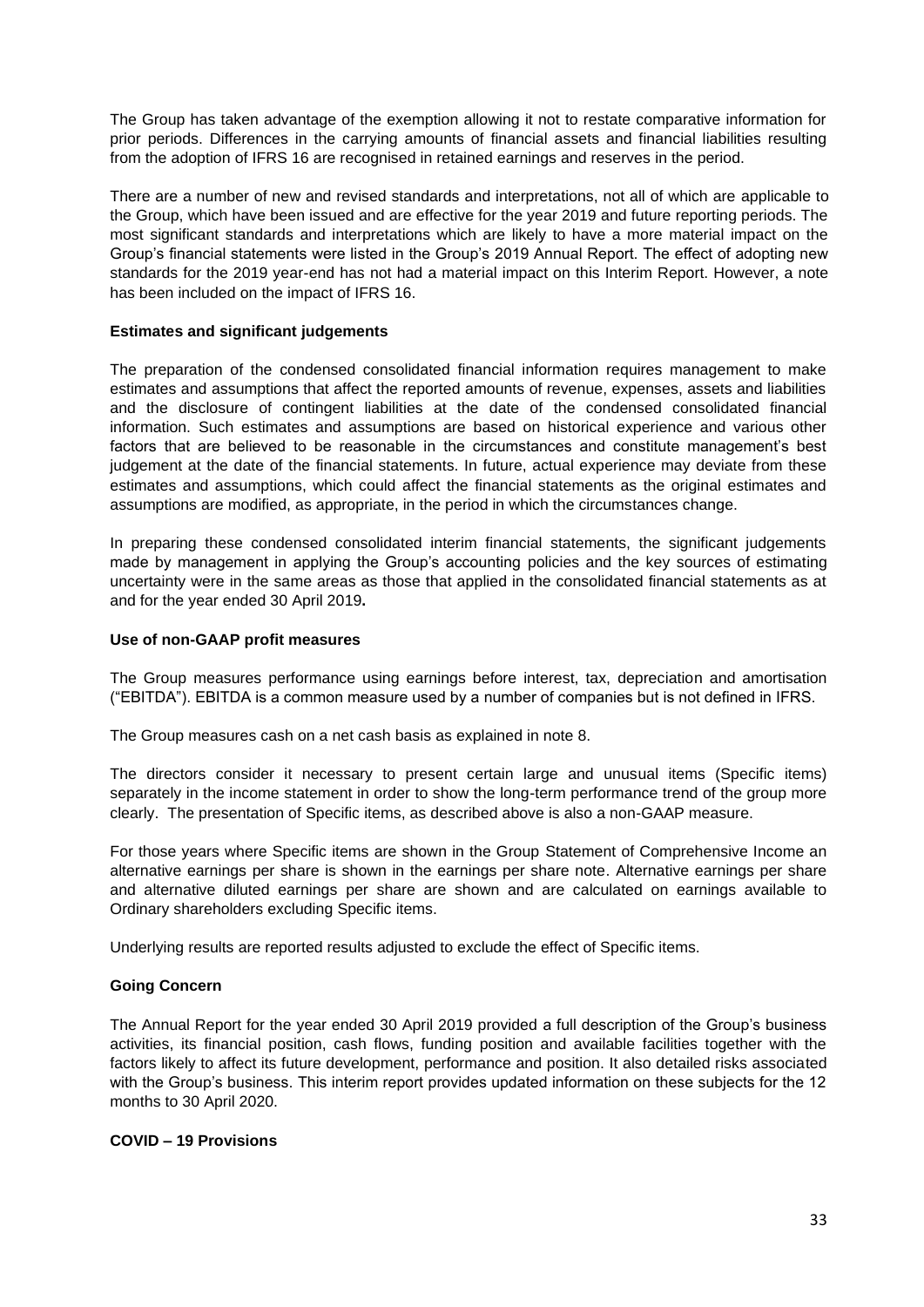Whilst Covid-19 has had a significant impact on the financial performance of Photo-Me during the last quarter, it remains too early to quantify the likely overall impact on the company and the group at this time.

As a result, the directors have taken steps to reduce expenditure and improve cash flow, including the cancellation of an interim dividend pay-out and exploring the new government help schemes to reduce labour costs.

The directors have also provided for possible impairment, refurbishment and restructuring costs following current trading restrictions.

Provisions at 30 April 2020 split by region are as follows:

|                            | <b>EUROPE</b> | UK     | <b>ASIA</b> | Total  |
|----------------------------|---------------|--------|-------------|--------|
|                            | £'000         | £'000  | £'000       | £'000  |
| Bad debt                   | 306           | 10     |             | 316    |
| Intangibles impairment     | 4,103         | 5,039  |             | 9,142  |
| Machines costs             | 1,255         | 935    |             | 2,191  |
| Machines impairment        | 3,750         | 3,363  | 744         | 7,857  |
| R&D Intangibles impairment | 129           |        |             | 129    |
| Redundancy costs provision | 100           | 789    |             | 889    |
| Stocks impairment          | 701           | 20     |             | 721    |
| Other costs                |               | 40     |             | 40     |
| <b>TOTAL</b>               | 10,344        | 10.197 | 744         | 21,285 |

The Group has at the date of this Interim Report, sufficient financing and assuming a modest increase in activity as considered in the stress test, the Group expects it will have sufficient financial resources to see it through to at least the next twelve months. Together with the Group's proven ability to generate cash from its trading performance, this provides the Directors with confidence that the Group is well placed to manage its business risks successfully in the context of the current financial conditions and the general outlook in the global economy.

The Group had previously expected that it would continue to operate within its existing banking covenants. The Board has since established that post the period end and upon drawing down of the "PGE" facility, the Group had breached its Gross Debt to Equity covenant which is measured against the Photo-Me France division (only) for the €20.8 million loan facility provided by BNP Paribas ("BNP"). This breach occurred on 30 June 2020. The Group is currently engaged in discussions with BNP and is confident that a waiver or amended terms will be agreed shortly on this facility. Nevertheless, according to the stress test approved by the Board, the Group will be perfectly capable of repaying the loan in question and, taking out a new loan with the same or different bank. The Group continues to be in full adherence with the existing two covenants on its £14.3 million facility with Lloyds Banking Group.

#### **3. Segmental analysis**

IFRS8 requires operating segments to be identified based on information presented to the Chief Operating Decision Maker (CODM), in order to allocate resources to the segments and monitor performance. The Group monitors performance at the adjusted operating profit level before special items, interest and taxation.

In accordance with IFRS 8, no segment information is provided for assets and liabilities in the disclosures below, as this information is not regularly provided to the Chief Operating Decision Maker.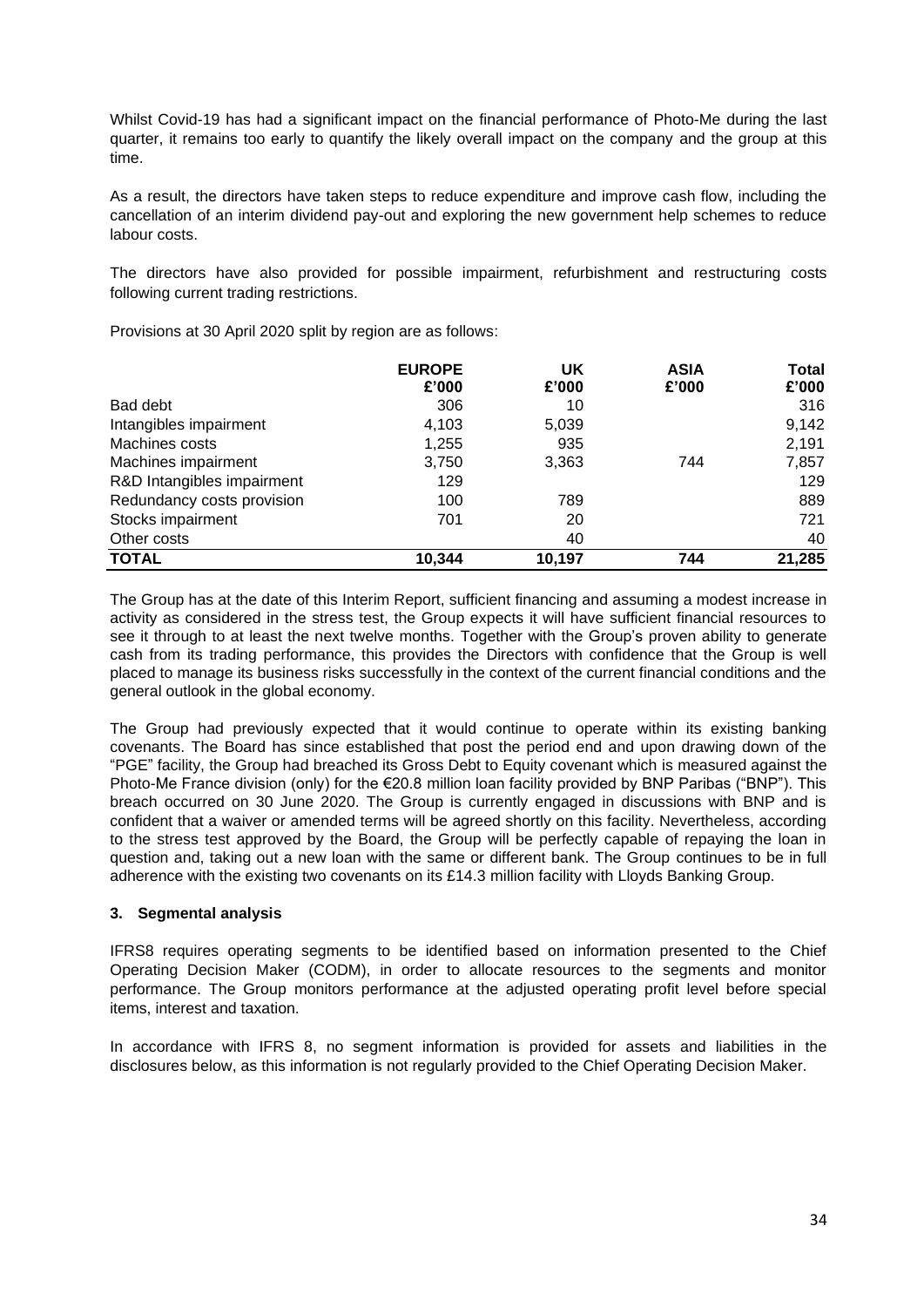## **Seasonality of operations**

Historically, the first half of the financial year (May to October) is seasonally the strongest for the Group in terms of profits.

|                                           |         |          | United               |                    |           |
|-------------------------------------------|---------|----------|----------------------|--------------------|-----------|
|                                           | Asia    | Europe   | Kingdom &<br>Ireland | Corporate<br>costs | Total     |
|                                           | £'000   | £'000    | £'000                | £'000              | £'000     |
| 12 months to 30 April 2020                |         |          |                      |                    |           |
| Total revenue                             | 42,728  | 135,527  | 43,969               |                    | 222,224   |
| Inter segment sales                       |         | (6,014)  | (823)                |                    | (6, 837)  |
| Revenue from external customers           | 42,728  | 129,513  | 43,146               |                    | 215,387   |
| <b>EBITDA</b>                             | 9,043   | 36,556   | (994)                | (3, 853)           | 40,753    |
| Depreciation and amortisation             | (4,570) | (21,175) | (8, 200)             | (397)              | (34, 342) |
| Underlying operating profit               | 4,474   | 15,481   | (8, 189)             | (4, 267)           | 7,499     |
| Specific items                            |         | (100)    | (1,005)              |                    | (1, 105)  |
| Operating profit excluding associates     | 4,474   | 15,381   | (9, 194)             | (4, 267)           | 6,394     |
| Share of post tax profits from associates |         |          |                      |                    | 16        |
| Operating profit                          |         |          |                      |                    | 6,410     |
| Other gains                               |         |          |                      |                    | (644)     |
| <b>Finance Revenue</b>                    |         |          |                      |                    | 20        |
| Finance costs                             |         |          |                      |                    | (1,647)   |
| Profit before tax                         |         |          |                      |                    | 4,139     |
| Tax                                       |         |          |                      |                    | (2,962)   |
| Profit for year                           |         |          |                      |                    | 1,177     |
| Capital expenditure                       | 4,148   | 18,543   | 6,546                | 406                | 29,643    |

# **Specific items**

Operating profit UK & Ireland Segment in the period to 30 April 2020 includes restructuring costs of £789,000 relating to the recent COVID 19 Pandemic.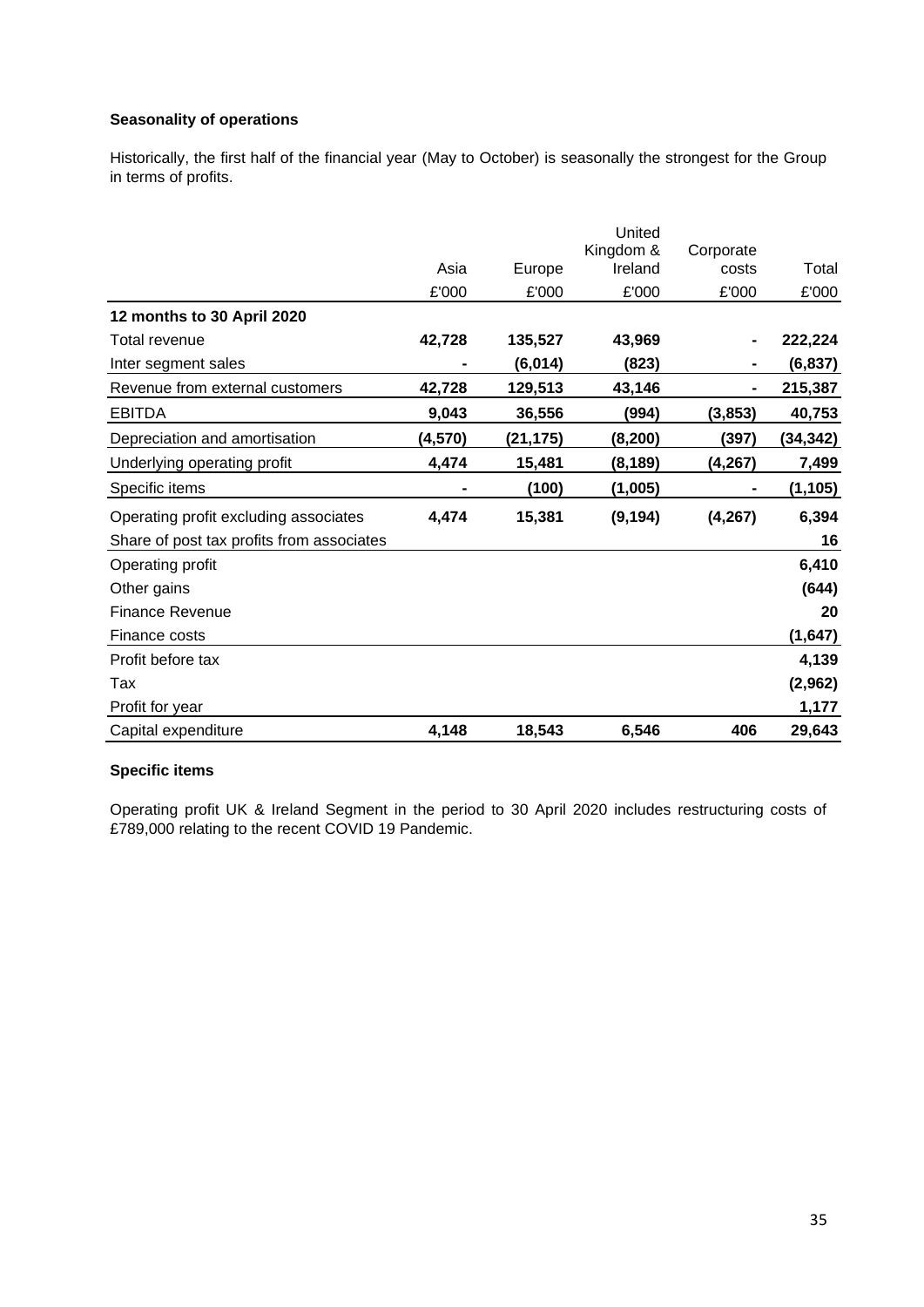Others include provisions for Machine refurbishment due to the recent COVID 19 Pandemic.

|                                           |         |          | United<br>Kingdom & | Corporate |           |
|-------------------------------------------|---------|----------|---------------------|-----------|-----------|
|                                           | Asia    | Europe   | Ireland             | costs     | Total     |
|                                           | £'000   | £'000    | £'000               | £'000     | £'000     |
| Year ended 30 April 2019                  |         |          |                     |           |           |
| Total revenue                             | 44,538  | 138,935  | 54,962              |           | 238,435   |
| Inter segment sales                       |         | (8, 274) | (2,043)             |           | (10, 317) |
| Revenue from external customers           | 44,538  | 130,661  | 52,919              |           | 228,118   |
| <b>EBITDA</b>                             | 9,350   | 49,267   | 13,167              | (2,079)   | 69,705    |
| Depreciation and amortisation             | (4,673) | (15,727) | (6, 119)            | (497)     | (27, 016) |
| Underlying operating profit               | 6,502   | 33,540   | 7,048               | (2, 576)  | 44,514    |
| Specific items                            | (1,825) |          |                     |           | (1,825)   |
| Operating profit excluding associates     | 4,677   | 33,540   | 7,048               | (2,576)   | 42,689    |
| Share of post tax profits from associates |         |          |                     |           | 50        |
| Operating profit                          |         |          |                     |           | 42,739    |
| Other gains                               |         |          |                     |           | 361       |
| <b>Finance Revenue</b>                    |         |          |                     |           | 20        |
| Finance costs                             |         |          |                     |           | (527)     |
| Profit before tax                         |         |          |                     |           | 42,593    |
| Tax                                       |         |          |                     |           | (11, 314) |
| Profit for year                           |         |          |                     |           | 31,279    |
| Capital expenditure                       | 2,755   | 19,893   | 7,493               | 379       | 30,520    |
| <b>Taxation</b><br>4.                     |         |          |                     |           |           |

|                                | 12 months to  | Year to 30 |
|--------------------------------|---------------|------------|
|                                | 30 April 2020 | April 2019 |
|                                | £ '000        | £ '000     |
|                                |               |            |
| Profit before tax              | 4,139         | 42,593     |
| Total taxation charge          | (2,962)       | (11, 314)  |
| <b>Taxation current Period</b> | (2,031)       | (11, 314)  |
| Effective tax rate             | 71.6%         | 26.6%      |

The tax charge in the Group Income Statement is based on management's best estimate of the full year effective tax rate based on expected 12 Months profits to 30 April 2020. The current period rate however is significantly higher than last year's due to non-deductible Goodwill impairments of £3.7 million.

The UK 2016 Finance Act was enacted in September 2016 and confirmed the basic rate of UK Corporation tax at 19% for the financial years 2018, 2019 and also for the financial year 2020.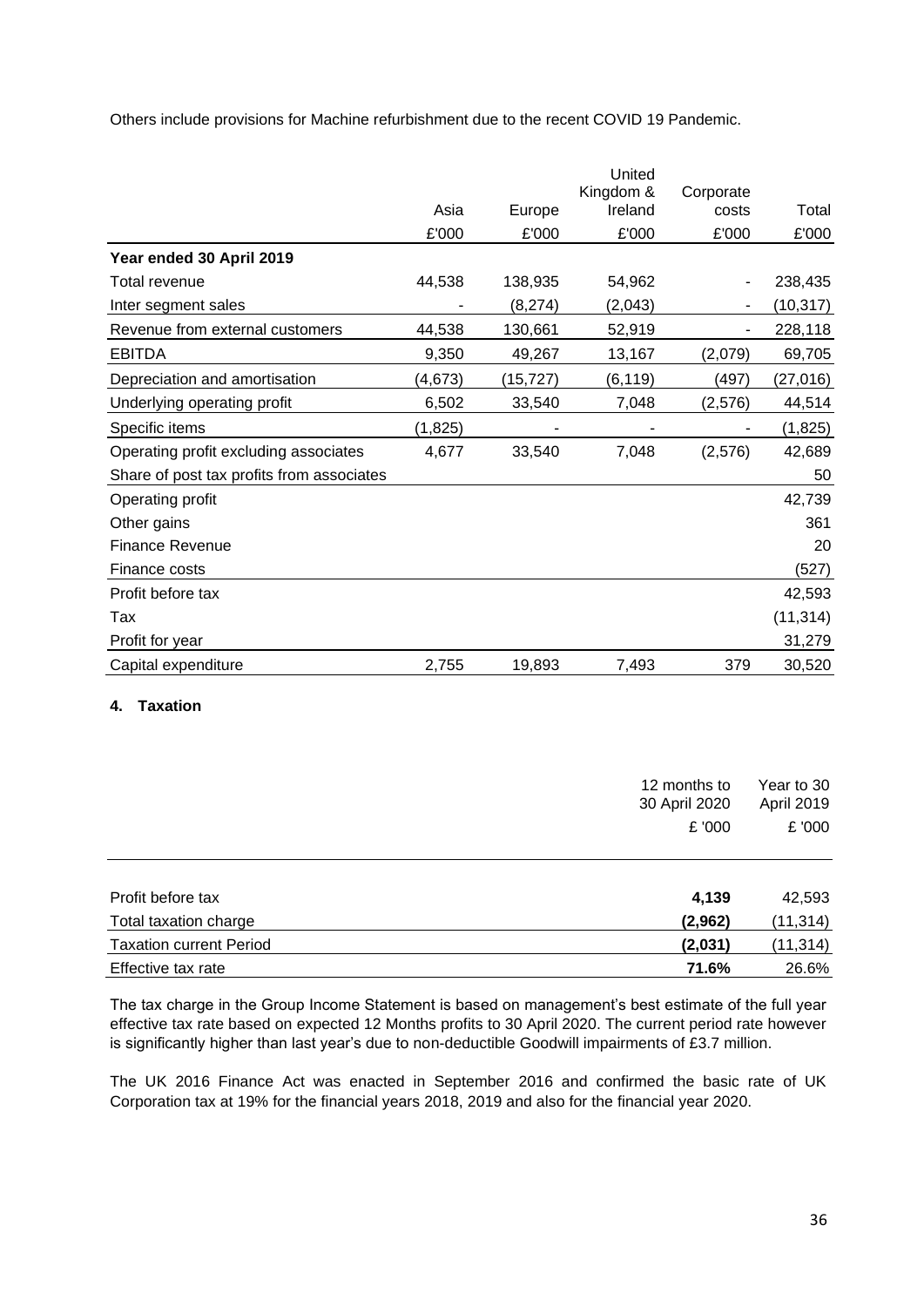#### **5. Dividends**

#### **Dividends paid and proposed**

|                                              | 30 April 2020      |        |                    | 30 April 2019 |
|----------------------------------------------|--------------------|--------|--------------------|---------------|
|                                              | pence<br>per share | £'000  | pence<br>per share | £'000         |
| Interim                                      |                    |        |                    |               |
| 2019 paid on 10 May 2019                     | 3.71               | 14,015 |                    |               |
| 2018 paid on 11 May 2018                     |                    |        | 3.71               | 14,005        |
| <b>Final</b>                                 |                    |        |                    |               |
| 2019 approved at AGM held on 03 October 2019 | 4.73               | 17,880 |                    |               |
| 2018 approved at AGM held on 24 October 2018 |                    |        | 4.73               | 17,868        |
|                                              | 8.44               | 31,894 | 8.44               | 31,873        |

#### **Period ending 30 April 2020**

Following the recent COVID 19 Pandemic, the board did not declare any interim dividends for the period ending 30 April 2020.

#### **Financial year ended 30 April 2019**

The Board declared an interim dividend of 3.71p per share for the year ending 30 April 2019, paid on 11 May 2019 to shareholders on the register on 6 April 2018.

The Board proposed a final dividend of 4.73p per share for the year ending 30 April 2019 which was approved by shareholders at the Annual General Meeting held on 03 October 2019 and paid on 9 November 2019.

#### **6. Earnings per share**

The earnings and weighted average number of shares used in the calculation of earnings per share are set out in the table below:

|                                                          | 12 months<br>to 30 April<br>2020 | Year<br>to 30 April<br>2019 |
|----------------------------------------------------------|----------------------------------|-----------------------------|
| Basic earnings per share                                 | 0.31 <sub>p</sub>                | 8.27p                       |
| Diluted earnings per share                               | 0.31 <sub>p</sub>                | 8.26p                       |
| Earnings available to shareholders (£'000)               | 1,177                            | 31,226                      |
| Weighted average number of shares in issue in the period |                                  |                             |
| - basic ('000)                                           | 377,994                          | 377,662                     |
| - including dilutive share options ('000)                | 378,016                          | 377,852                     |

#### **Alternative earnings per share**

Management assess the performance of the Group using a variety of performance measures. Internally management reviews the Group's performance on an "adjusted basis", that is to say taking into accounts "other items". The Group's income statement and segmental analysis show operating profit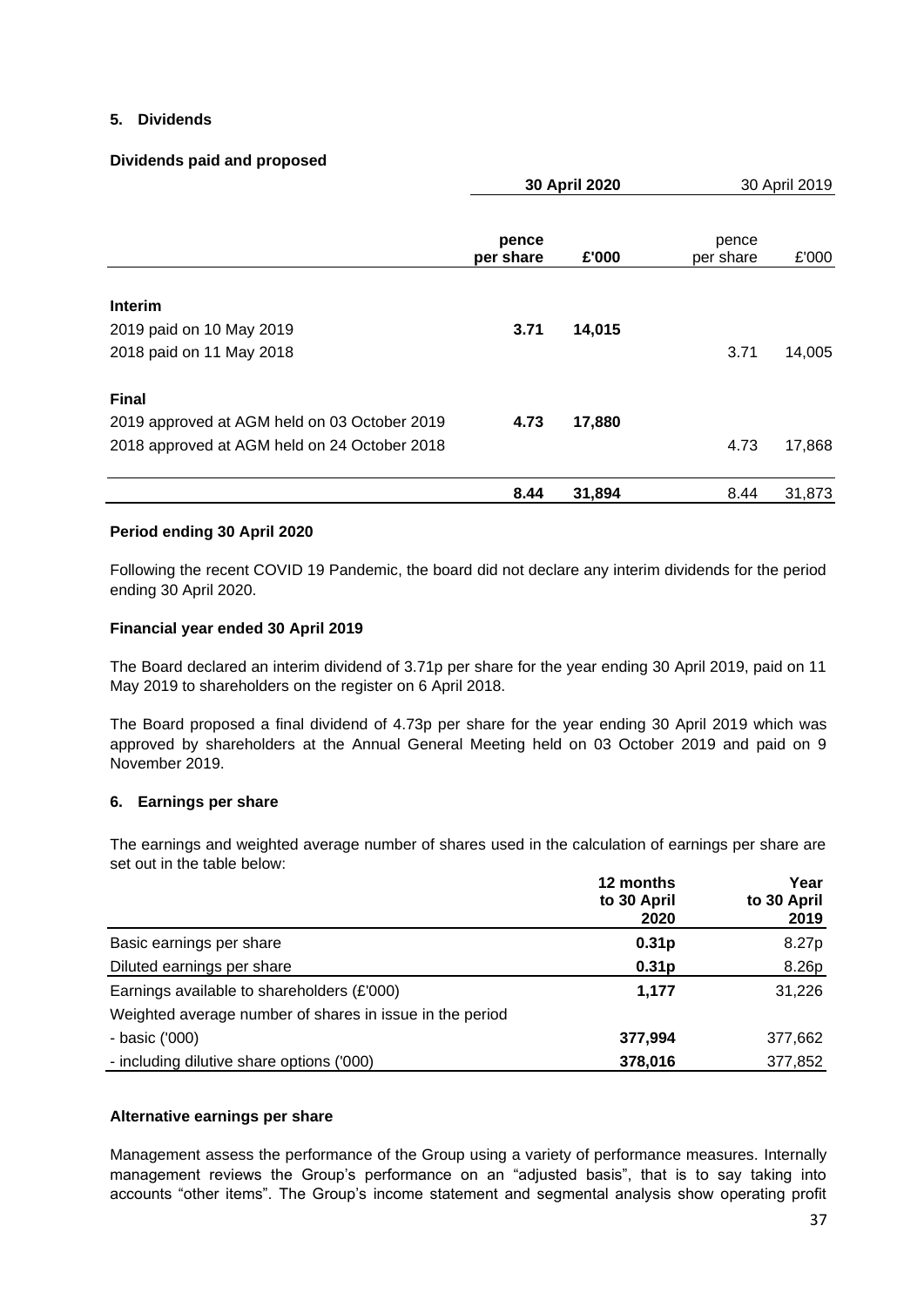before and after other items. The presentation and use of other items are a non-GAAP measure and the use of this measure may not be comparable to similarly titled measures used by other companies. Other items are those that in management's judgement need to be disclosed separately by virtue of their size, nature and or incidence. Management determines whether an item is classified as other and warrants separate disclosure by considering both qualitative and quantitative factors, such as the nature, frequency and predictability of occurrence. This is consistent with the way operating performance is presented and reported to management.

The directors believe that the presentation of the Group's results in this way is relevant to an understanding of the Group's performance, as other items are identified by their size, nature or incidence.

The impact of other items on operating profit is detailed in note 3, segment analysis.

Consistent with the above, management also calculate earnings per share (EPS) and diluted earnings per share (DPS). Management uses this as one factor in determining dividend policy.

The tables below reconcile EPS and DPS before and after other items. Details of Specific items are shown in note 3.

#### **Alternative earnings per share**

|                                                           |         | <b>EPS</b> |                 |
|-----------------------------------------------------------|---------|------------|-----------------|
|                                                           | £'000   |            | pence DPS pence |
| <b>April 2020</b>                                         |         |            |                 |
| Earnings available to shareholders (£'000)                | 1,177   | 0.31       | 0.31            |
| Specific items net of tax                                 | 1,105   | 0.29       | 0.29            |
| Other gains                                               | 624     | 0.17       | 0.17            |
| <b>Earnings after specific items</b>                      | 2,906   | 0.77       | 0.77            |
| Weighted average number of shares in issue in the period  |         |            |                 |
| - basic ('000)                                            | 377,994 |            |                 |
| April 2019                                                |         |            |                 |
| Earnings available to shareholders $(E'000)$              | 31,226  | 8.27       | 8.26            |
| Specific items net of tax                                 | 1,825   | 0.48       | 0.48            |
| Gain on financial assets classified as available for sale | (361)   | (0.10)     | (0.10)          |
| Earnings after specific items                             | 32,690  | 8.65       | 8.64            |
| Weighted average number of shares in issue in the period  |         |            |                 |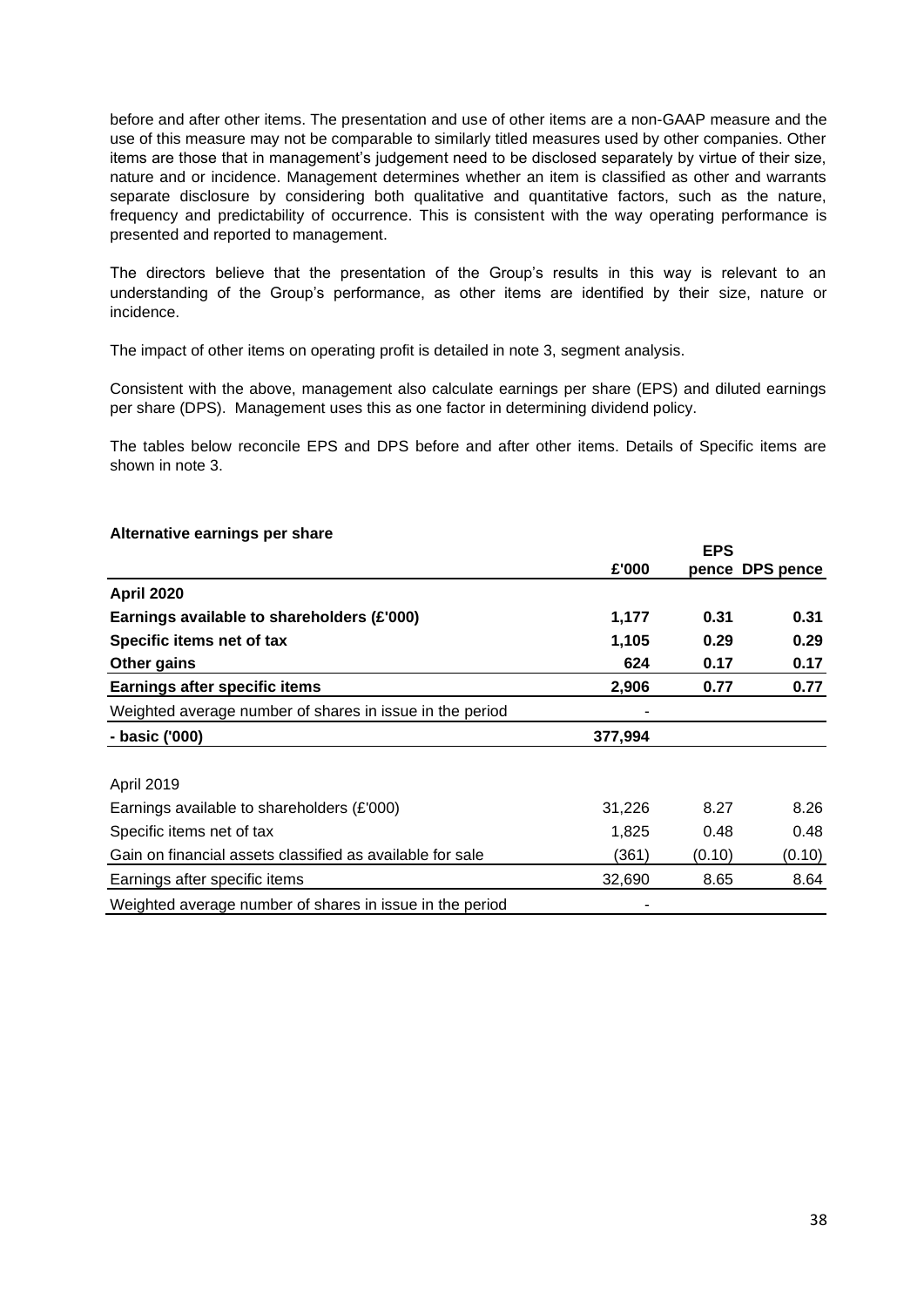## **7. Non-current assets – intangibles, property, plant and equipment and investment property**

|                                                                                      | Goodwill  | <b>Other</b><br>Intangible<br>assets | Property,<br>plant &<br>equipment | Investment<br>property |
|--------------------------------------------------------------------------------------|-----------|--------------------------------------|-----------------------------------|------------------------|
|                                                                                      | £'000     | £'000                                | £'000                             | £'000                  |
| Net book value at 1 May 2018                                                         | 13,435    | 13,960                               | 92,556                            | 676                    |
| Exchange adjustment                                                                  | (71)      | (63)                                 | (358)                             | (12)                   |
| Additions                                                                            |           |                                      |                                   |                        |
| - photobooths & vending machines                                                     |           |                                      | 28,353                            |                        |
| - research & development                                                             |           | 1,631                                |                                   |                        |
| - other additions                                                                    | 13,230    | 536                                  |                                   |                        |
| New subsidiaries- net book value                                                     |           | 2,543                                | 1,019                             |                        |
| <b>Transfers</b>                                                                     |           |                                      |                                   |                        |
| Depreciation provided in the period                                                  |           | (2,992)                              | (24,008)                          | (16)                   |
| Transfer to assets held for sale                                                     |           |                                      |                                   |                        |
| Net book value of disposals                                                          |           | (393)                                | (2,209)                           |                        |
| Net book value at 30 April 2019                                                      | 26,594    | 15,222                               | 95,353                            | 648                    |
| Net book value at 1 May 2019                                                         | 26,594    | 15,222                               | 95,353                            | 648                    |
| <b>Exchange adjustment</b>                                                           | 191       | 150                                  | 70                                | (10)                   |
| <b>Additions</b>                                                                     |           |                                      |                                   |                        |
| - photobooths & vending machines                                                     |           |                                      | 27,281                            |                        |
| - development expenditure                                                            |           | 2,330                                |                                   |                        |
| - other additions (including IFRS16 impact)                                          |           | 23,445                               | 5,261                             |                        |
| Arising on acquisitions in the period<br>Depreciation and provisions provided in the | 448       |                                      |                                   |                        |
| period                                                                               | (3,762)   | (14, 737)                            | (38, 823)                         | (1)                    |
| <b>Transfers</b>                                                                     | (10, 249) | 10,263                               | (14)                              |                        |
| Net book value of disposals                                                          |           | (31)                                 | (866)                             |                        |
| Net book value at 30 April 2020                                                      | 13,222    | 36,642                               | 88,262                            | 638                    |

Included in additions for property, plant & equipment are the following amounts under finance leases.

|                                                 | 30 April 2019 | 30 April 2020 |
|-------------------------------------------------|---------------|---------------|
|                                                 | £'000         | £'000         |
| Property, plant & equipment additions - finance |               |               |
| leases                                          | 219           | 184           |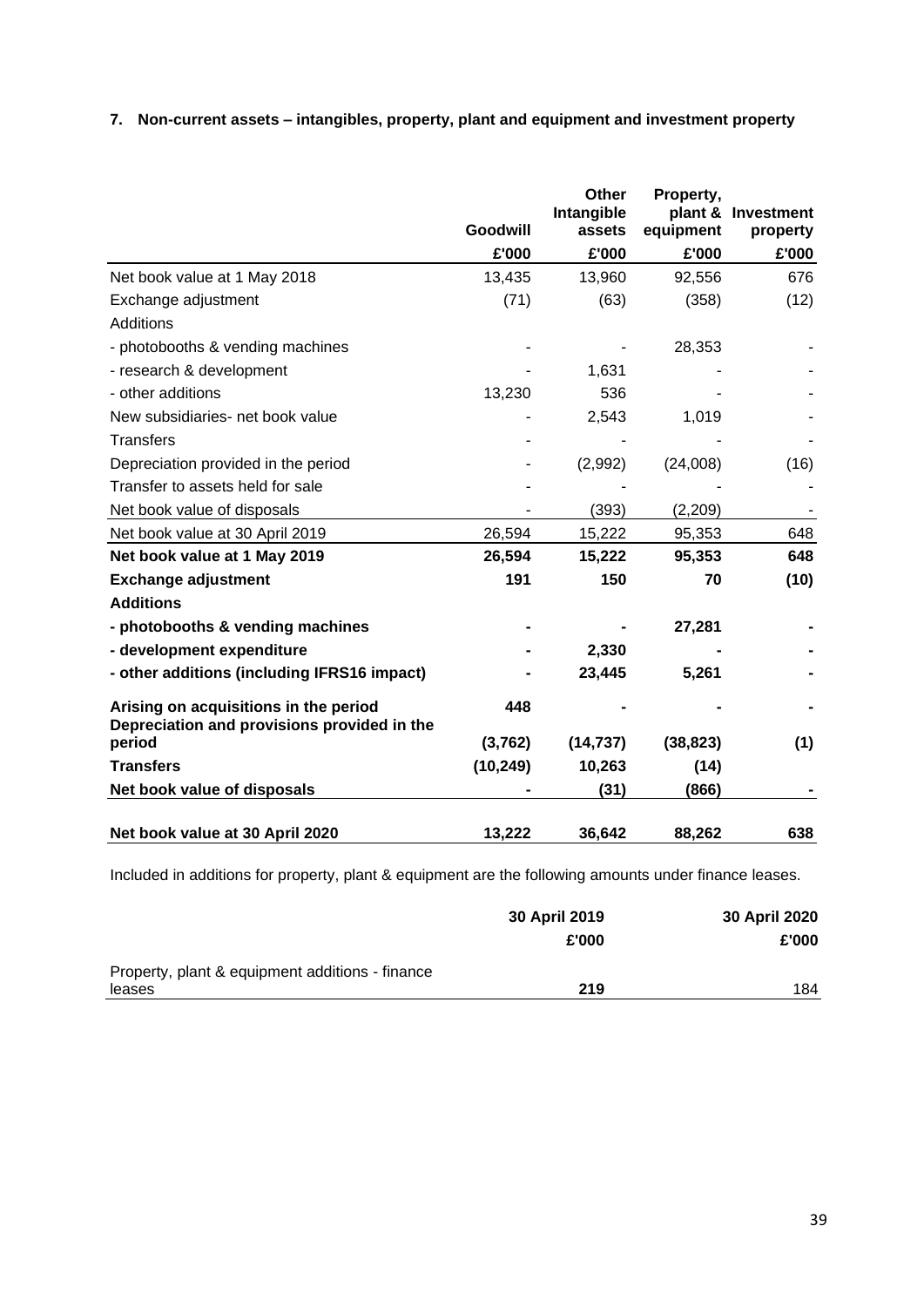#### **8. Net Cash**

|                                                               | 30 April  | 30 April  |
|---------------------------------------------------------------|-----------|-----------|
|                                                               | 2020      | 2019      |
|                                                               | £'000     | £'000     |
|                                                               |           |           |
| Cash and cash equivalents per statement of financial position | 65,509    | 84,591    |
| Financial assets held to maturity                             |           | 982       |
| Financial assets held at amortised cost                       | 984       |           |
| Non-current instalments                                       |           |           |
| due on bank loans                                             | (38, 585) | (52, 322) |
| Current instalments due on bank loans                         | (19, 566) | (15,071)  |
| Leases                                                        | (414)     | (1, 842)  |
| Net cash                                                      | 7.928     | 16,338    |

Following the adoption of IFRS 9, Financial assets – held to maturity was reclassified as Financial assets held at amortised cost.

At 30 April 2020, £984,000 (30 April 2019: £982,000) of the total net cash comprised bank deposit accounts that are subject to restrictions and are not freely available for use by the Group.

Cash and cash equivalents per the cash flow comprise cash at bank and in hand and short-term deposit accounts with an original maturity of less than three months, less bank overdrafts.

Net cash is a non-GAAP measure since it is not defined in accordance with IFRS but is a key indicator used by management in assessing operational performance and financial position strength. The inclusion of items in net cash as defined by the Group may not be comparable with other companies' measurement of net cash/debt. The Group includes in net cash: cash and cash equivalents and certain financial assets (mainly deposits), less instalments on loans and other borrowings, which do not include new liabilities arising from the first-time application of IFRS 16.

The tables below, which are not currently required by IFRS, reconcile the Group's net cash to the Group's statement of cash flows. Management believes the presentation of the tables will be of assistance to shareholders.

Other movements for loans and finance leases for the period ended 30 April 2020, year ended 30 April 2019 and year ended 30 April 2018 include transfers between non-current and current and new finance leases taken out in the period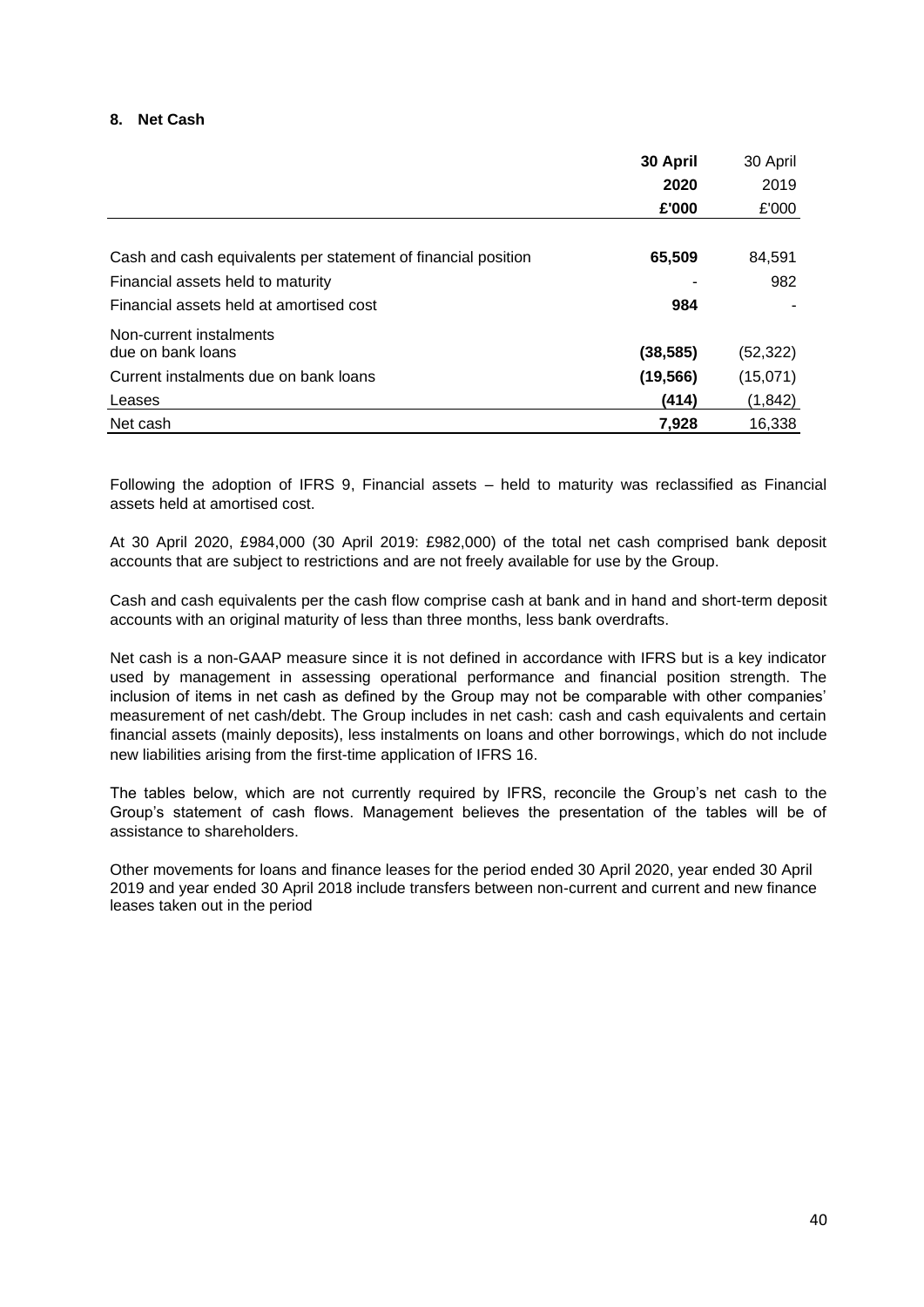|                                                                                  | 1 May 2019      | <b>Exchange</b> | <b>Other</b><br>difference movements | <b>Cash flow</b>         | 30 April<br>2020 |
|----------------------------------------------------------------------------------|-----------------|-----------------|--------------------------------------|--------------------------|------------------|
|                                                                                  | £'000           | £'000           | £'000                                | £'000                    | £'000            |
|                                                                                  |                 |                 |                                      |                          |                  |
| Cash and cash equivalents per statement of<br>financial position                 | 84,591          | 1,112           | $\overline{\phantom{a}}$             | (20, 194)                | 65,509           |
| Financial assets - held to maturity                                              | 982             | (1)             |                                      | $\overline{2}$           | 984              |
| Non-current loans                                                                | (52, 322)       | (507)           | 14,244                               | $\overline{\phantom{a}}$ | (38, 585)        |
| <b>Current loans</b>                                                             | (15,071)        | (144)           | (14, 878)                            | 10,529                   | (19, 566)        |
| Leases                                                                           | (1, 842)        | 1,456           | (221)                                | 192                      | (414)            |
| Net cash                                                                         | 16,338          | 1,916           | (855)                                | (9, 471)                 | 7,928            |
|                                                                                  |                 |                 |                                      |                          |                  |
|                                                                                  |                 |                 |                                      |                          |                  |
|                                                                                  | 1 May 2018      | <b>Exchange</b> | <b>Other</b><br>difference movements | <b>Cash flow</b>         | 30 April<br>2019 |
|                                                                                  | £'000           | £'000           | £'000                                | £'000                    | £'000            |
| Cash and cash equivalents per statement                                          |                 |                 |                                      |                          |                  |
| of financial position<br>Financial assets - held to maturity /<br>amortised cost | 58,657<br>1,710 | 21<br>13        |                                      | 25,912<br>(741)          | 84,590<br>982    |
| <b>Non-current loans</b>                                                         | (27, 319)       | 532             | 18,213                               | (43, 748)                | (52, 322)        |
| <b>Current loans</b>                                                             | (6,006)         | 117             | (17, 579)                            | 8,397                    | (15,071)         |
| <b>Leases</b>                                                                    | (354)           | (27)            | (1,627)                              | 167                      | (1, 841)         |

#### **CHANGES IN ACCOUTING POLICIES**

The group has adopted IFRS 16 using the modified retrospective method from 1 May 2019, so has not restated comparatives for last period, as permitted under the specific transitional provisions in the standard. The reclassifications and the adjustments arising from the new leasing rules are therefore recognized in the opening balance sheet from 1 May 2019.

On adoption of IFRS 16, the group recognized lease liabilities in relation to leases which had previously been classified as 'operating leases' under the principles of IAS 17 Leases. These liabilities were measured at the present value of the remaining lease payments, discounted using the lessee's incremental borrowing rate as of 1 May 2019. The discount rate per country is the sum of the Group incremental borrowing rate, the country risk adjustment, the entity size premium adjustment and the Term-adjustment.

For the first year, the Incremental Borrowing Rates used range between 6.099% and 19.64%, depending on the nature and location of the assets. The weighted average of the rates used is 7.02%.

These are not rates used in calculations, as rates are country and asset specific.

The Group assesses whether a contract is or contains a lease at inception of the contract. The Group recognizes a right-of-use assets and corresponding lease liabilities at the lease commencement date,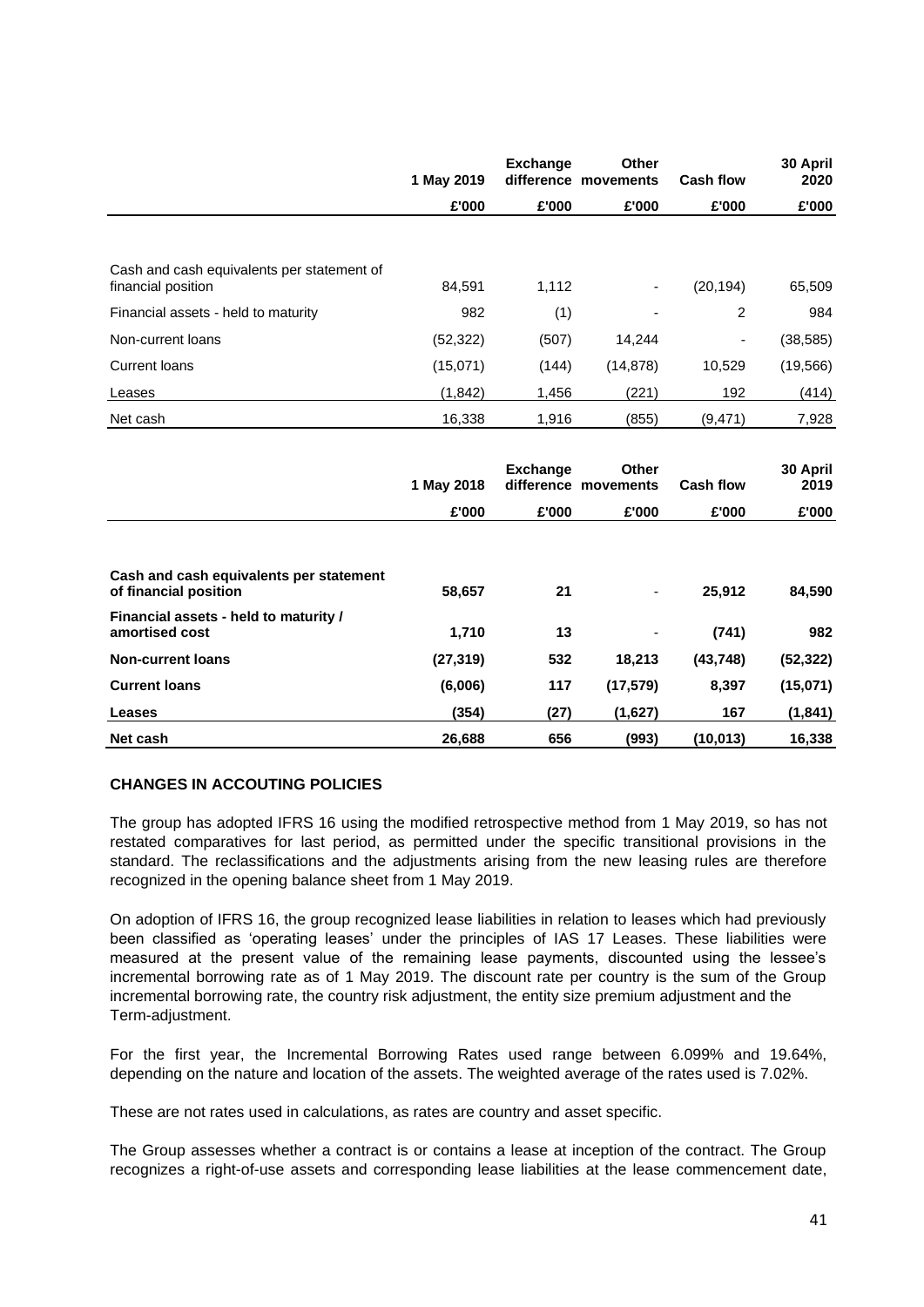except for short term leases and leases of low value. For these leases, the lease payments are recognized as an operating expense on a straight-line basis over the term of the lease.

The right-of-use asset is initially measured at cost, which comprises the initial amount of the lease liabilities adjusted for any lease payments made at or before the commencement date, plus any initial costs incurred. The right-of-use assets are subsequently measured at cost less accumulated depreciation and impairment losses. The right-of-use assets are from the commencement date depreciated over the shorter period of lease term and useful life of the underlying asset. The estimated useful lives of right-of-use assets are determined on the same basis as those of property and equipment. In addition, the right-of-use assets are periodically reduced by impairment losses, if any, and adjusted for certain re-measurements of the lease liabilities, e.g. revised discount rate, change in the lease term or change in future lease payments resulting from a change in an index.

The lease liabilities are initially measured at the present value of the lease payments that are not paid at the commencement date, discounted using the interest rate determined by the Group's borrowing rate.

# **IFRS -16 impact on the Statement of Comprehensive Income**

|                                              | 12 months to<br>30 April 2020 | <b>IFRS-16</b><br><b>Impact</b> | 12 months to<br>30 April 2020 |
|----------------------------------------------|-------------------------------|---------------------------------|-------------------------------|
|                                              | Before IFRS 16                |                                 | After IFRS 16                 |
|                                              | £ '000                        |                                 | £ '000                        |
| <b>Revenue</b>                               | 215,387                       |                                 | 215,387                       |
| <b>Cost of Sales</b>                         | (166, 541)                    |                                 | (166,541)                     |
| <b>Gross Profit</b>                          | 48,846                        |                                 | 48,846                        |
| Other Operating Income                       | 777                           |                                 | 777                           |
| <b>Administrative Expenses</b>               | (43, 945)                     | 716                             | (43, 229)                     |
|                                              |                               |                                 |                               |
| Share of Post-Tax Profits from Associates    | 16                            |                                 | 16                            |
| <b>Operating Profit</b>                      | 5,694                         | 716                             | 6,410                         |
| Analysed as:                                 |                               |                                 |                               |
| Operating profit before specific items       | 6,799                         | 716                             | 7,515                         |
| Profit on sale of land & buildings           |                               |                                 |                               |
| <b>Restructuring costs</b>                   | (1, 105)                      |                                 | (1, 105)                      |
| <b>Operating profit after specific items</b> | 5,694                         | 716                             | 6,410                         |
| Other net gains                              | (644)                         |                                 | (644)                         |
| <b>Finance Revenue</b>                       | 20                            |                                 | 20                            |
| <b>Finance Cost</b>                          | (615)                         | (1,032)                         | (1,647)                       |
| <b>Profit before Tax</b>                     | 4,455                         | (316)                           | 4,139                         |
| <b>Total Tax Charge</b>                      | (2,962)                       |                                 | (2,962)                       |
| Profit for the year                          | 1,493                         | (316)                           | 1,177                         |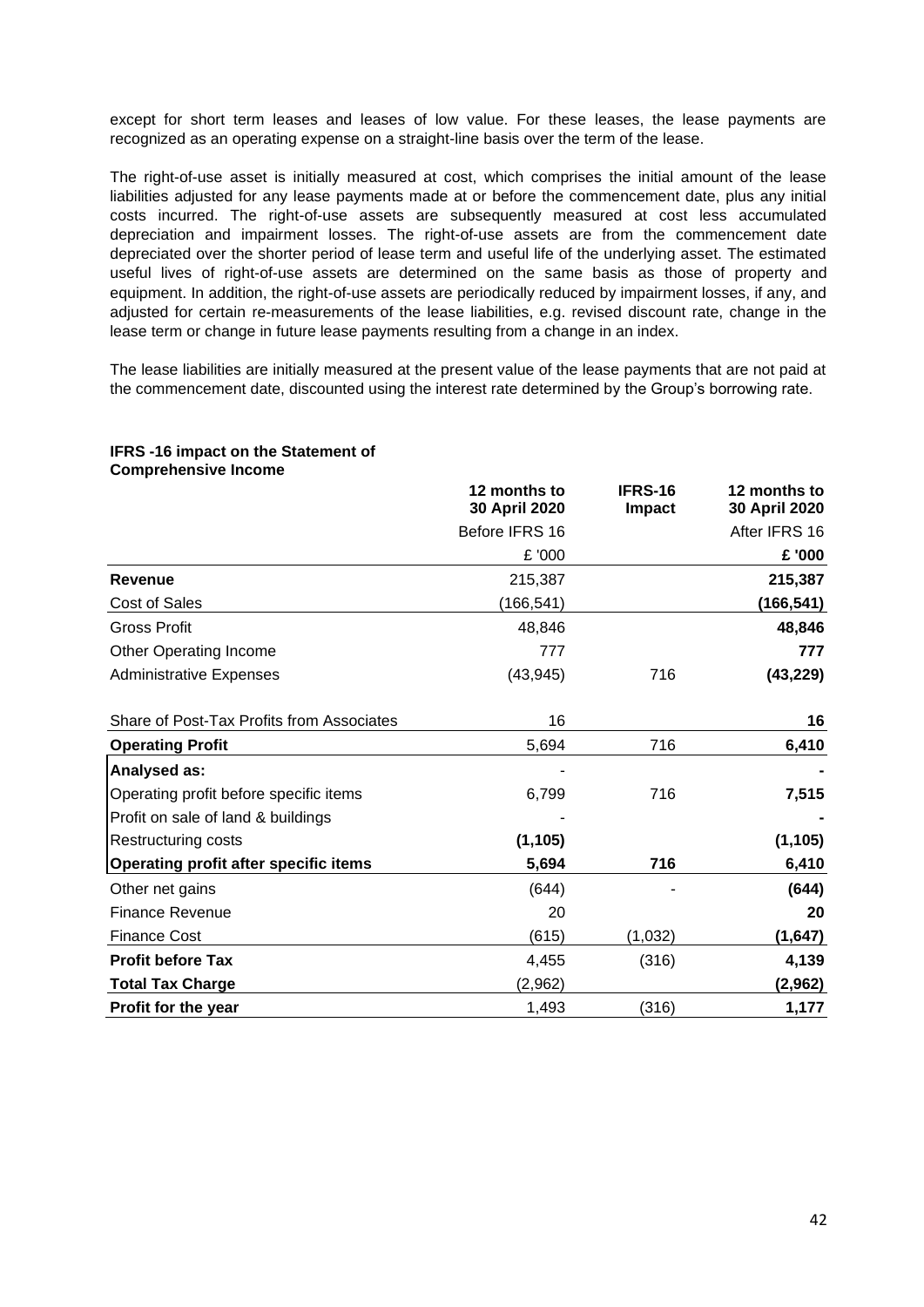#### **Impact of IFRS-16 on the Statement of Financial Position**

| <u>Filianulai Fusitiuni</u>                 | <b>Notes</b>   | 30 April<br>2020<br>£'000<br><b>Before</b><br><b>IFRS 16</b> | <b>IFRS-16</b><br>Impact | 30 April<br>2020<br>£'000<br><b>After</b><br><b>IFRS 16</b> |
|---------------------------------------------|----------------|--------------------------------------------------------------|--------------------------|-------------------------------------------------------------|
| Assets                                      |                |                                                              |                          |                                                             |
| Non-current assets                          |                |                                                              |                          |                                                             |
| Goodwill                                    | $\overline{7}$ | 13,222                                                       |                          | 13,222                                                      |
| Other intangible assets                     | $\overline{7}$ | 24,655                                                       | 11,987                   | 36,642                                                      |
| Property, plant & equipment                 | $\overline{7}$ | 84,921                                                       | 3,341                    | 88,262                                                      |
| Investment property                         | $\overline{7}$ | 638                                                          |                          | 638                                                         |
| Investment in - associates                  |                | 417                                                          |                          | 417                                                         |
| Other financial assets - held at FVPL       |                | 913                                                          |                          | 913                                                         |
| Other financial assets - held at amortised  |                |                                                              |                          |                                                             |
| cost                                        |                | 984                                                          |                          | 984                                                         |
| Deferred tax assets                         |                | 92                                                           |                          | 92                                                          |
| Trade and other receivables                 |                | 1,887                                                        |                          | 1,887                                                       |
|                                             |                | 127,729                                                      | 15,328                   | 143,057                                                     |
| <b>Current assets</b>                       |                |                                                              |                          |                                                             |
| Inventories                                 |                | 22,481                                                       |                          | 22,481                                                      |
| Trade and other receivables                 |                | 26,232                                                       |                          | 26,232                                                      |
| <b>Current tax</b>                          |                | 2,574                                                        |                          | 2,574                                                       |
| Cash and cash equivalents                   | 8              | 65,509                                                       |                          | 65,509                                                      |
|                                             |                | 116,796                                                      |                          | 116,796                                                     |
| <b>Total assets</b>                         |                | 244,525                                                      | 15,328                   | 259,853                                                     |
|                                             |                |                                                              |                          |                                                             |
| Equity                                      |                |                                                              |                          |                                                             |
| Share capital                               |                | 1,890                                                        |                          | 1,890                                                       |
| Share premium                               |                | 10,599                                                       |                          | 10,599                                                      |
| Translation and other reserves              |                | 13,381                                                       |                          | 13,381                                                      |
| Retained earnings                           |                | 87,850                                                       | 479                      | 88,329                                                      |
| Equity attributable to owners of the Parent |                | 113,720                                                      | 479                      | 114,199                                                     |
| Non-controlling interests                   |                | 1,634                                                        |                          | 1,634                                                       |
| <b>Total equity</b>                         |                | 115,354                                                      | 479                      | 115,833                                                     |
| Liabilities                                 |                |                                                              |                          |                                                             |
| Non-current liabilities                     |                |                                                              |                          |                                                             |
| <b>Financial liabilities</b>                | 8              | 39,909                                                       | 10,775                   | 50,084                                                      |
| Post-employment benefit obligations         |                | 5,881                                                        |                          | 5,881                                                       |
| Deferred tax liabilities                    |                | 3,828                                                        |                          | 3,828                                                       |
| Trade and other payables                    |                |                                                              |                          |                                                             |
|                                             |                | 49,018                                                       | 10,775                   | 59,791                                                      |
|                                             |                |                                                              |                          |                                                             |
| <b>Current liabilities</b>                  |                |                                                              |                          |                                                             |
| <b>Financial liabilities</b>                | 8              | 20,048                                                       | 4,076                    | 24,124                                                      |

43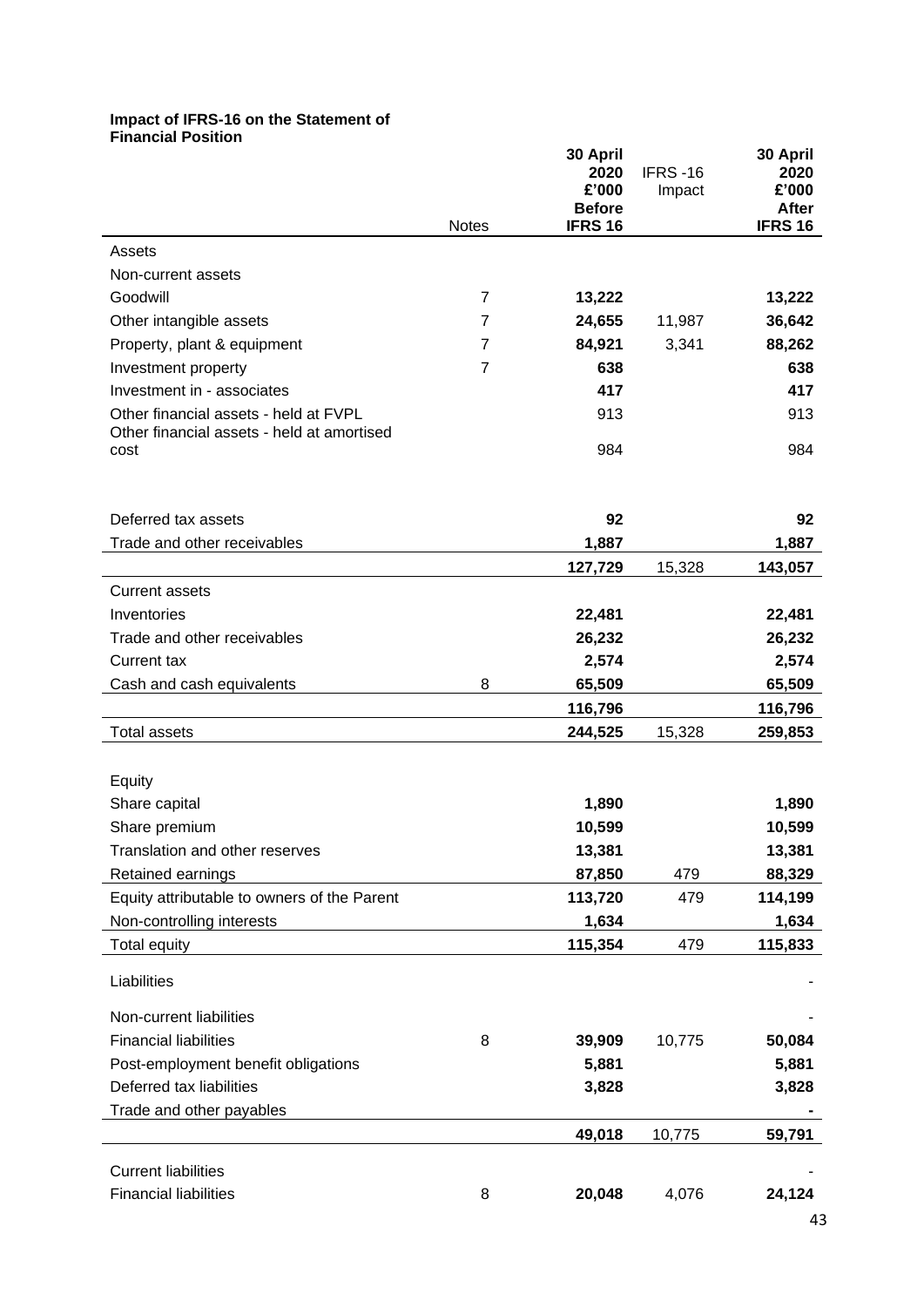| <b>Provisions</b>            | 3.846   |        | 3,846   |
|------------------------------|---------|--------|---------|
| Current tax                  | 8,861   |        | 8,861   |
| Trade and other payables     | 47,398  |        | 47,398  |
|                              | 80.153  | 4.076  | 84,229  |
| Total equity and liabilities | 244.525 | 15.328 | 259,853 |

#### **IFRS- 3 Business Combination Purchase Price Allocation**

Photo-Me International ("Photo-Me") acquired Sempa s.a.r.l. ("Sempa") on 22 April 2019. As part of the purchase price allocation, Photo-Me has recognised 'separately identifiable acquired intangible assets' in accordance with International Financial Reporting Standards, and had their fair values assessed by an independent expert.

The fair value adjustments in respect of acquired intangible assets are due to the recognition of £6.88m in respect of key customer relationships that provide Sempa with recurring annual revenue; £1.81m in respect of the Sempa brand and related assets which commands more than 50% share of the juice press market in France; and, £2.65m in respect of a key supplier agreement which secures Sempa with exclusive rights to distribute its key product offering throughout some European countries. There is a small balance of residual goodwill that we believe is partly attributable to Sempa's acquired workforce.

#### **9. Related parties**

The Group's significant related parties are disclosed in the 2020 Annual Report and include its associates, its pension funds and the Company's Directors. During the six months ended 30 April 2020, there were no new related parties and no additional related party transactions have taken place that have materially affected the financial position or performance of the Group. In addition there were no material changes in the nature and relationship of transactions with related parties to those identified in the 2020 Annual Report.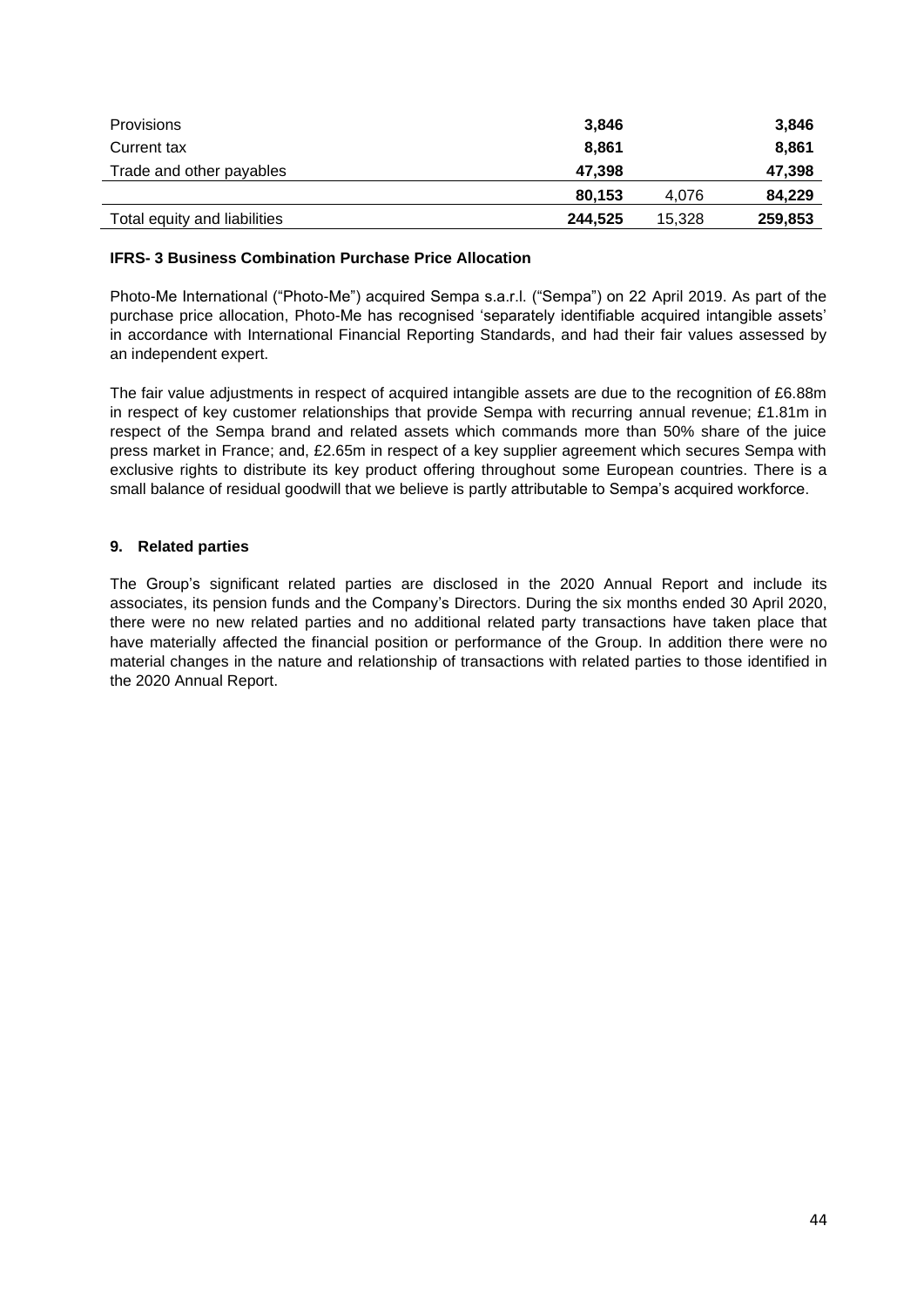#### **RESPONSIBILITY STATEMENT OF THE DIRECTORS IN RESPECT OF FINANCIAL REPORT**

We confirm that to the best of our knowledge:

• The condensed set of financial statements has been prepared in accordance with IAS 34 Interim Financial Reporting as adopted by the EU;

• The Interim Management Report includes a fair review of the information required by:

(a) DTR 4.2.7 of the Disclosure Guidance and Transparency Rules, being an indication of important events that have occurred during the first twelve months of the financial year and their impact on the condensed set of financial statements and a description of the principal risks and uncertainties for the remaining six months of the year; and

(b) DTR 4.2.8 of the Disclosure Guidance and Transparency Rules, being related party transactions that have taken place in the first twelve months of the current financial year and that have materially affected the financial position or performance of the Group during that period and any changes in the related party transactions described in the last annual report that could have a material effect on the financial position or performance of the enterprise in the first twelve months of the current financial year.

In accordance with article 5(2)(c) of the Transparency Directive, the directors who are making this responsibility statement (and their respective functions) are as follows:

Sir John Lewis OBE (Non-executive chairman of the Board, chairman of the nomination committee, and member of the remuneration and audit committees); Serge Crasnianski (CEO and deputy chairman); Eric Mergui (COO); Emmanuel Olympitis (senior independent director, chairman of the remuneration committee, and member of the nomination and audit committees); Jean-Marcel Denis (non-executive director, chairman of the audit committee, and member of the nomination and remuneration committees); Françoise Coutaz-Replan (non-executive director and member of the audit committee); Yitzhak Apeloig (non-executive director and member of the audit committee); Jean-Marc Janailhac (non-executive director and member of the remuneration and audit committees).

By order of the Board

Sir John Lewis OBE (Non-executive Chairman)

Serge Crasnianski (Chief Executive Officer and Deputy Chairman)

7 July 2020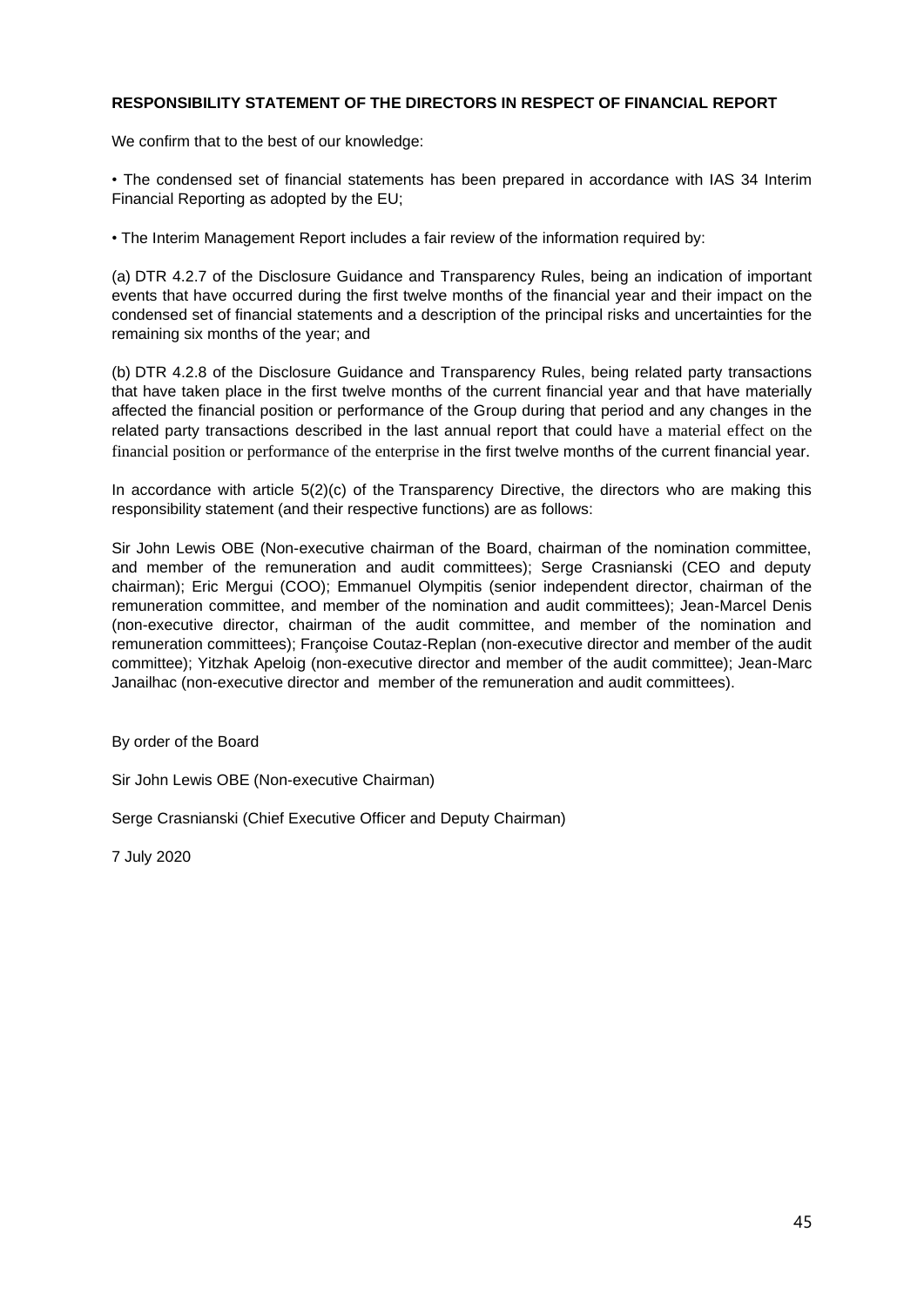#### **INDEPENDENT REVIEW REPORT TO PHOTO-ME INTERNATIONAL PLC**

We have been engaged by Photo-Me International Plc (the 'company') to review the condensed consolidated financial information included in the interim financial report for the six months and twelve months ended 30 April 2020 which comprises the Group Condensed Statement of Comprehensive Income, the Group Condensed Statement of Financial Position, the Group Condensed Statement of Cash Flows and the Group Condensed Statement of Changes in Equity and the related explanatory notes. We have read the other information contained in the interim financial report and considered whether it contains any apparent misstatements or material inconsistencies with the information in the condensed consolidated financial information.

This report is made solely to the Company in accordance with International Standard on Review Engagements (UK and Ireland) 2410 issued by the Auditing Practices Board. Our work has been undertaken so that we might state to the Company those matters we are required to state to them in an independent review report and for no other purpose. To the fullest extent permitted by law, we do not accept or assume responsibility to anyone other than the Company, for our review work, for this report, or for the conclusions we have formed.

#### **Responsibilities of directors**

This interim financial report is the responsibility of, and has been approved by, the directors. The directors are responsible for preparing this interim financial report in accordance with the Disclosure and Transparency Rules of the United Kingdom's Financial Services Authority.

The annual financial statements of Photo-Me International PLC are prepared in accordance with IFRSs as adopted by the European Union. As disclosed in note 2, the condensed consolidated financial information included in this interim financial report has been prepared in accordance with International Accounting Standard 34, "Interim Financial Reporting", as adopted by the European Union.

#### **Responsibilities of auditors**

Our responsibility is to express to the Company a conclusion on the condensed consolidated financial information in this interim financial report based on our review.

#### **Scope of review**

We conducted our review in accordance with International Standard on Review Engagements (UK and Ireland) 2410, "Review of Interim Financial Information Performed by the Independent Auditor of the Entity" issued by the Auditing Practices Board for use in the United Kingdom. A review of interim financial information consists of making enquiries, primarily of persons responsible for financial and accounting matters, and applying analytical and other review procedures. A review is substantially less in scope than an audit conducted in accordance with International Standards on Auditing (UK and Ireland) and consequently does not enable us to obtain assurance that we would become aware of all significant matters that might be identified in an audit. Accordingly, we do not express an audit opinion.

#### **Conclusion**

Based on our review, nothing has come to our attention that causes us to believe that the condensed consolidated financial information in the interim financial report for the six months and twelve months ended 30 April 2020 is not prepared, in all material respects, in accordance with International Accounting Standard 34 as adopted by the European Union and the Disclosure and Transparency Rules of the United Kingdom's Financial Services Authority.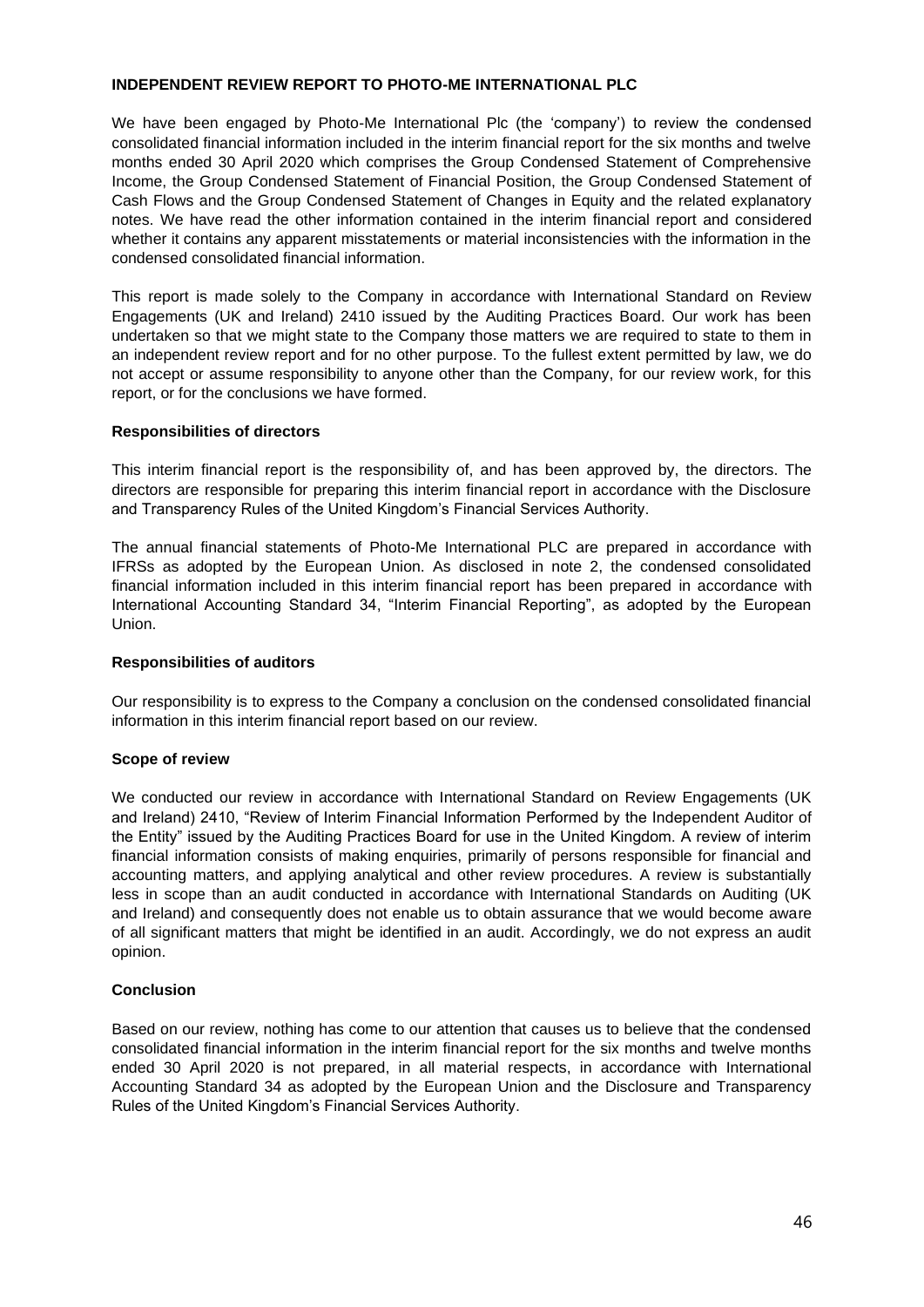#### **Emphasis of matter – going concern**

In forming our conclusion on the condensed consolidated financial information, which is not modified in this respect, we draw your attention to the directors' view on the impact of COVID-19 as disclosed in the Chairman's Statement, and the consideration of going concern and Covid-19 impacts in the Basis of preparation and accounting policies section of the condensed consolidated financial information.

The full impact following the recent emergence of the COVID-19 is still unknown. It is therefore not currently possible to evaluate all the potential implications to the company's operations, customers, suppliers and the wider economy.

Mazars LLP Chartered Accountants

7 July 2020